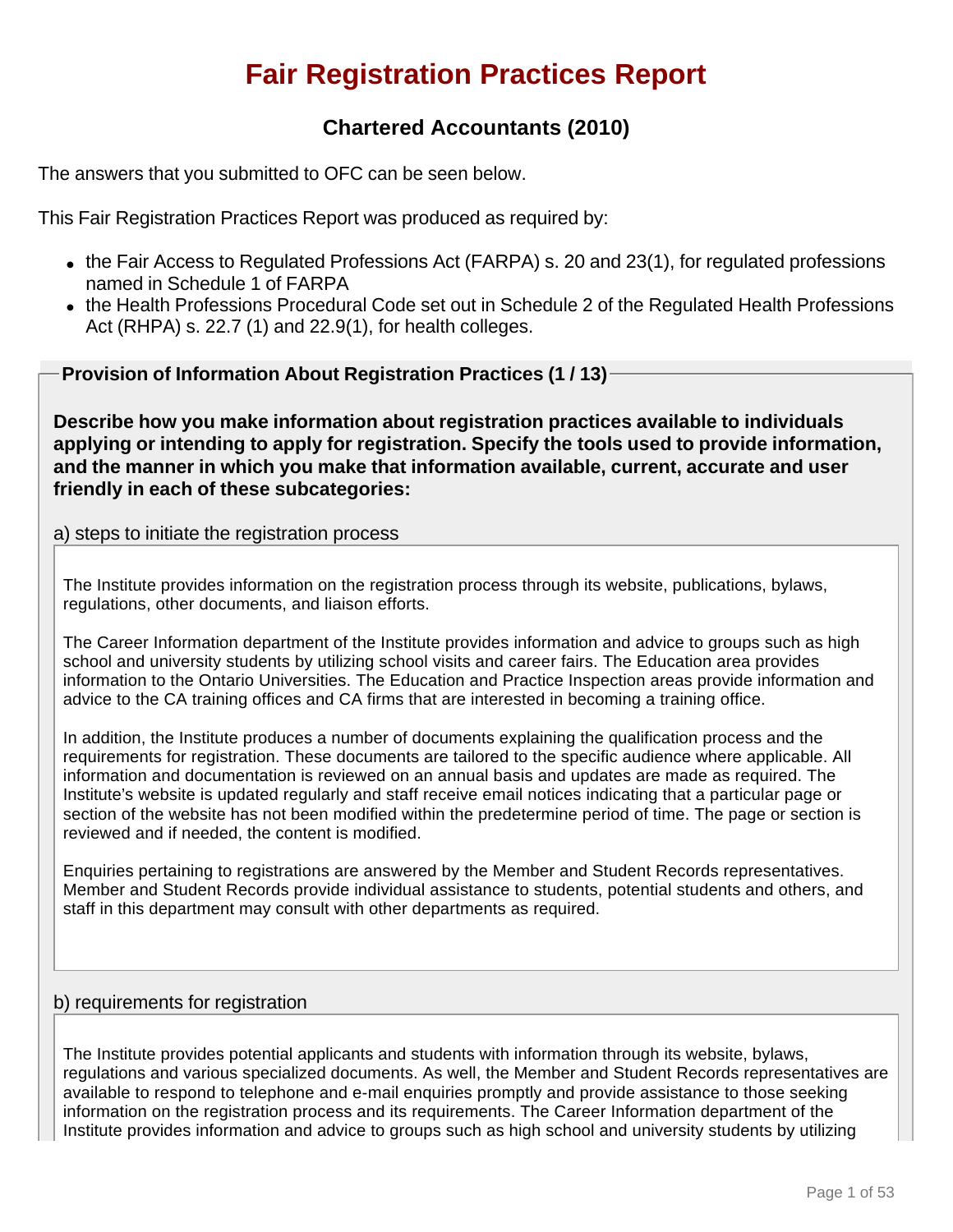school visits and career fairs. The Education area provides information to the Ontario Universities. The Education and Practice Inspection areas provide information and advice to the CA training offices and CA firms that are interested in becoming a training office.

The requirements for registration are incorporated in the website and individual assistance and information provided regarding the initiation of the registration process when the Institute is contacted. In addition, the registration forms themselves provide detailed instructions and information on the requirements and a checklist is also provided for potential registrants. The ICAO Member's handbook contains the Institute's bylaws and regulations. The handbook is accessible to the public through the website.

c) explanation of how the requirements for registration are to be met, such as the number of years of schooling required for a degree to be deemed equivalent to an Ontario undergraduate degree, length and type of work experience, credit hours or program content

## \*\*\* SAME AS LAST YEAR \*\*\*

The Institute provides potential applicants and CA students with information through its website and through various documents prepared to assist in answering enquiries of this kind. The Member and Student Records area within the Institute assists applicants by providing information regarding the registration process including the educational requirements and individual counselling as needed. The Career Information area assists in this function by liaising with educational institutions and providing prospective students with information on the requirements of the program. The Education area through their university contacts updates the educational information on an annual basis and provides a liaison to the universities. Various publications are available which explain the education and work experience requirements.

In order to meet the requirements for registration the applicable completed application form must be received at the Institute for processing by the Member and Student Records area. The course credit requirement is verified by the accompanying official university transcript and the applicable course outlines. A review by the Education area is completed and applicant is notified of approved courses in writing by the Member and Student Records representatives. The degree requirement is verified by the Member and Student Records area, utilizing the current International Handbook of Universities publication. If the degree cannot be verified from this source, the Education area will assess the degree.

For internationally trained applicants, the Applications Committee assesses previously obtained accounting experience using the experience certification report(s) and other supporting documentation provided by the applicant to determine whether the applicant has acquired the depth and breadth of competencies and the levels of proficiency for the competencies that are required of an entry-level Chartered Accountant in Ontario.

The CA program is outlined in greater detail elsewhere in this report.

d) any education or practical experience required for registration that must be completed in Ontario or practice that must be supervised by a member of the profession who is registered in Ontario

The Institute provides potential applicants and students with information through its website and through various documents prepared to assist in answering enquiries of this type. The Member and Student Records area within the Institute assists applicants by providing information regarding the registration process including the educational requirements and practical experience requirements.

CA students may complete a portion of their three-years of practical experience (up to one year) outside of Ontario if this is in accordance with the Institute's requirements. For students, experience gained outside of Ontario is considered to be a "secondment" and must meet certain criteria as set out in Regulation I. The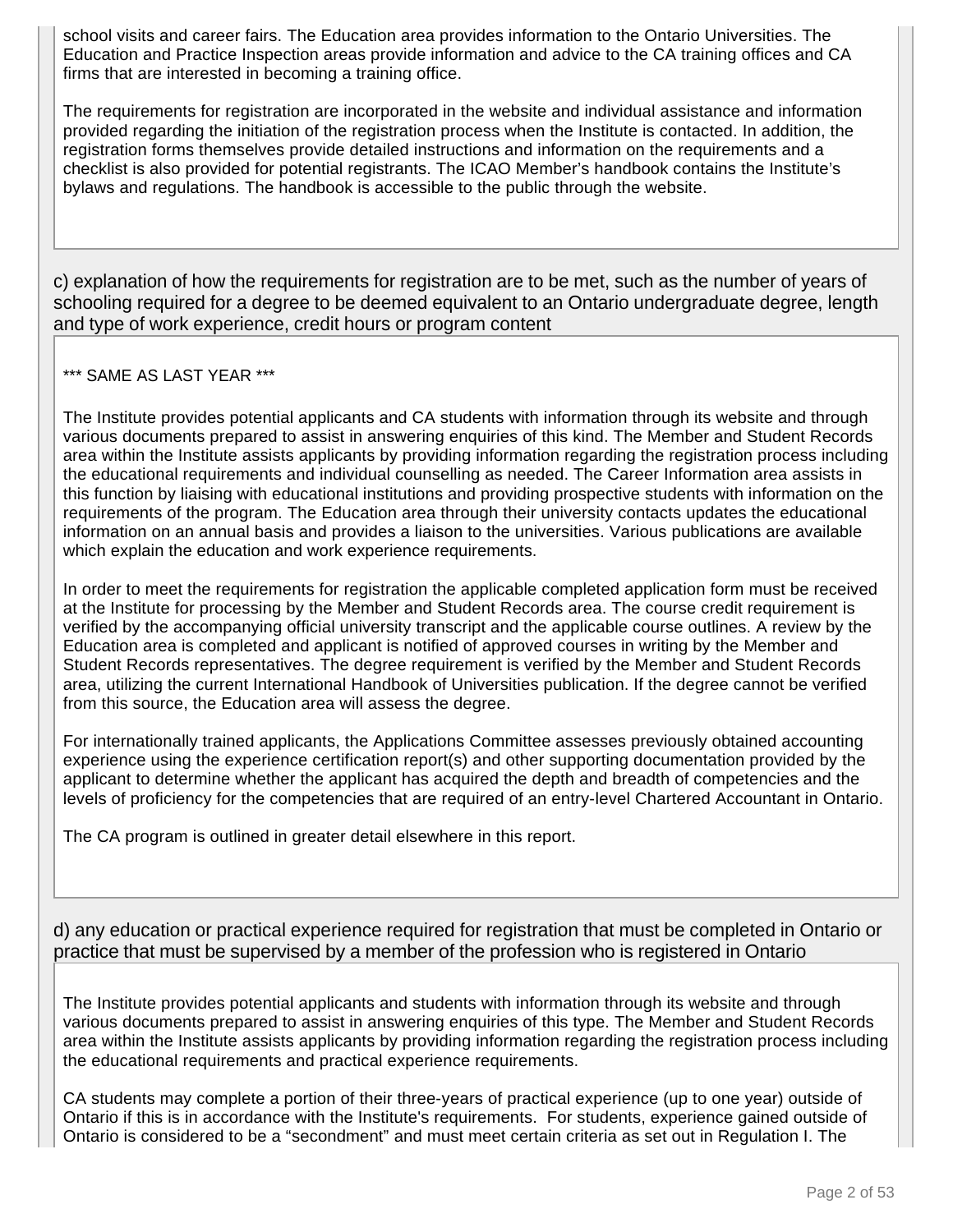Education department assists by providing ongoing updates on educational changes and on occasion, information on foreign degrees. Other departments assist as needed. Updates are made as required.

For internationally trained applicants the process is different. For those who are members or former members of recognized accounting bodies with which the Institute has a mutual recognition agreement, there is no additional educational component that must be completed in Ontario. This assumes that the applicant's previous practical experience meets the Institute's requirements in terms of breadth and depth. Otherwise, some additional experience may be required in Ontario, either within a CA training office or under the supervision of an Ontario CA.

Internationally trained applicants who are members of a non-recognized accounting body may have to complete additional educational requirements. These requirements may include an acceptable course in Canadian business law, completion of the Institute's professional accounting program and possibly additional practical experience. The Applications Committee reviews the accounting experience for internationally trained applicants and makes a determination as to whether additional accounting experience is required. Exemptions from some of the requirements may be available. Requests for exemptions are decided individually by the Institute's Applications Committee.

Again, the CA program is outlined in greater detail elsewhere in this report.

## e) requirements that may be satisfied through acceptable alternatives

#### \*\*\* SAME AS LAST YEAR \*\*\*

The Institute's website contains information on the processes that must be completed for those trained in Ontario and those that are seeking registration based on international training. The Institute's bylaws and regulations specify the requirements for registration and the acceptable alternatives and the processes for accessing these alternatives if applicable. Additionally, telephone enquiries and enquiries received via email and letter are answered by the appropriate department.

For internationally trained applicants, the Applications Committee may make a determination that all or a portion of the experience gained outside of Ontario is acceptable for fulfillment of the prescribed practical experience requirement

#### f) the steps in the assessment process

The assessment process begins with the individual receiving information regarding the application process, which includes information regarding the Institute's education and practical experience requirements as well as the various documents required by the Institute. The applicant completes the various forms (if applicable) and provides the documents needed by the Institute. The Member and Student Records area receives and assesses the application and communicates with the applicant. This is all evident from the application forms and the information provided to those enquiring about the accreditation process.

Internationally trained applicants have a slightly different process in that they are required to provide additional documentation regarding their accreditation elsewhere. This information is then considered by the Applications Committee and the process used in described elsewhere in this report. Again, the process is outlined in the forms completed by the applicant (if applicable) and the correspondence received from the Institute. As well, the Institute's website contains information on the process and general requirements and documents needed. This includes the most recent version of the "CA Practical Experience Requirements" document.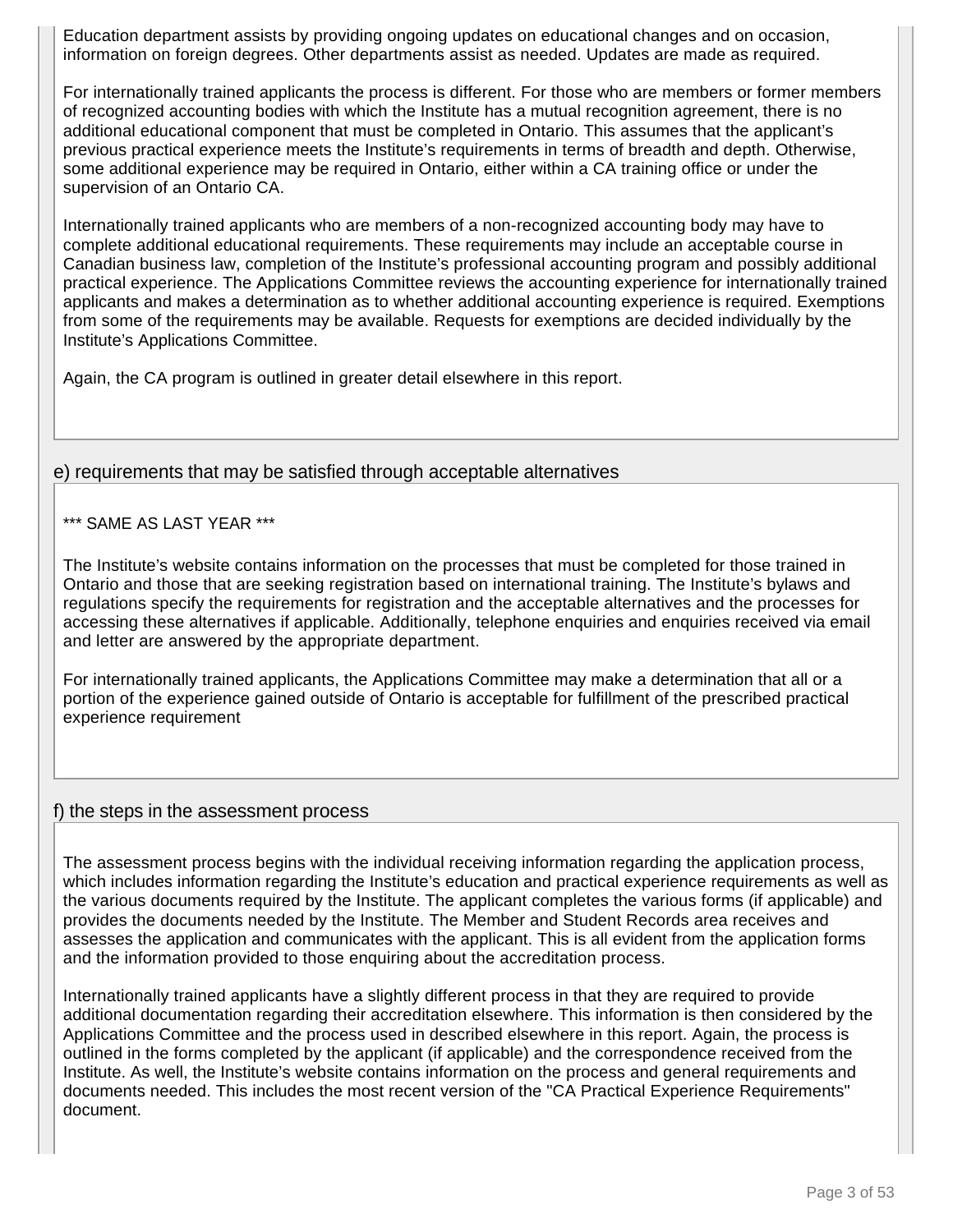g) the documentation of qualifications that must accompany each application; indicate which documents, if any, are required only from internationally trained applicants

Generally, to register as a student with the Institute an applicant must provide the following: completed application forms; university transcript(s); proof of employment or an offer of employment with a training office; proof of legal name. These requirements are communicated to applicants through the Institute's website, the application forms and other materials prepared specifically for student registration.

The documentation that is required from internationally educated applicants is communicated to the applicants either through the website, through correspondence sent to the individual or in a telephone conversation wherein individual counselling is provided if the applicant has any questions. An enquiry that results in a request for information or the initiation of the process is responded to in writing.

Applicants who are internationally trained should provide: a completed application form (where applicable); a letter of good standing from the accounting body; if the applicant is no longer a member, a letter from the accounting body stating that at the time the membership ended the applicant was in good standing; forms completed by previous employers to verify any previous accounting experience.

In addition to the above, if the applicant is a member of a non-assessed accounting body, the applicant should also provide official transcripts of courses completed at a university as part of a degree program if needed. If the applicant is coming from a non-assessed accounting body, course syllabuses, and course outlines would likely be requested if available. Additional information is usually sought to assist in the assessment process for these applicants. A current resume for example, will be required and other documents confirming residency at the time of writing international examinations are needed. Experience Certification Reports are needed from all previous employers, if available or acceptable alternatives. If documents are not in English, notarized translations are required.

h) acceptable alternatives to the documentation if applicants cannot obtain the required documentation for reasons beyond their control

\*\*\* SAME AS LAST YEAR \*\*\*

A sworn affidavit will be accepted if transcripts are unavailable and the applicant may also use a sworn affidavit if it is not possible to have previous employers complete the Institute's forms. The Institute will accept a variety of alternative documents and therefore, it has chosen not to limit itself by specifying the only acceptable alternatives. The alternatives available vary with the circumstances of the applicant.

i) how applicants can contact your organization

## \*\*\* SAME AS LAST YEAR \*\*\*

Applicants may contact the Institute by telephone, email, fax, website, letter or by attending at the Institute during normal business hours.

j) how, why and how often your organization initiates communication with applicants about their applications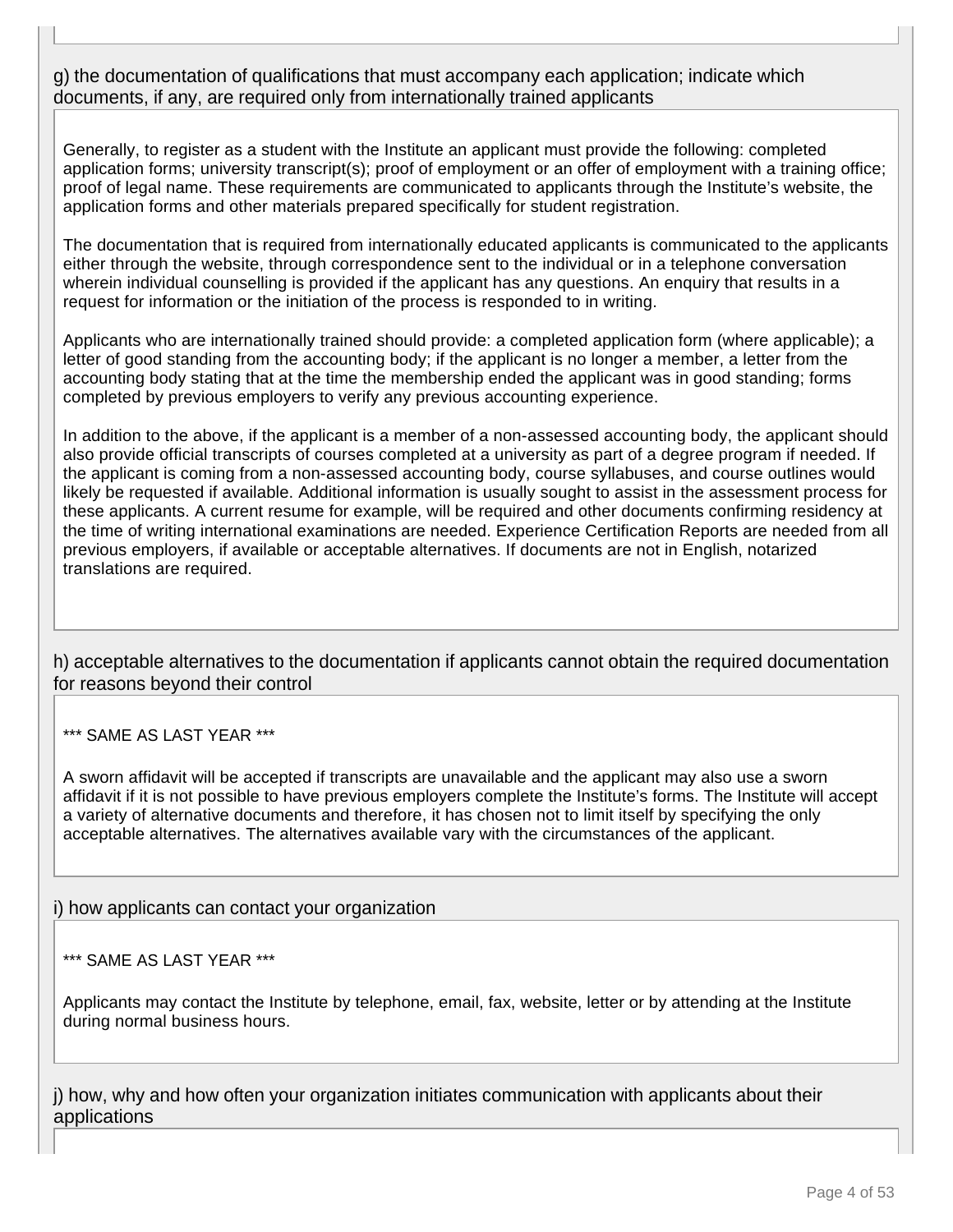Applicants are contacted at least once per year to ensure that the applicant's application is proceeding. At the initial stage of the application process, applicants are sent a confirmation of registration, a confirmation of course credit assessment(s), confirmation of examination(s) registration, examination results, and any application committee decisions (if applicable). Other contacts may come via email or telephone depending upon the circumstances.

Generally, as each step in the process is initiated or completed, applicants are contacted. Applicants may contact the Institute at any time during the process to be assisted by a Member and Student Records representative who will assist them by providing information and where applicable, advice on the process. Applicants may also contact staff in the Registrar's department to receive updates on the status of their file, if the file is held in the department. A regular review of the files is undertaken where applicable and an update is sent to the applicant.

Lastly, most letters to applicants contain the name of a contact person.

# k) the process for dealing with documents provided in languages other than English or French

\*\*\* SAME AS LAST YEAR \*\*\*

Required documents must be translated into English and a notarized translation provided.

l) the role of third-party organizations, such as qualification assessment agencies, organizations that conduct examinations or institutions that provide bridging programs, that applicants may come into contact with during the registration process

\*\*\* SAME AS LAST YEAR \*\*\*

Generally, the applicant will not come into contact with third-party organizations such as assessment agencies. A third-party qualification assessment of applicants is not a requirement for the qualification assessment process.

In terms of the educational background of an applicant, the Institute conducts its own internal review. If additional information may be helpful, applicants may submit a report from World Education Services, (WES) or from the University of Toronto or York University. Both universities have departments to assess academic qualifications at the post secondary level. However, the final decision on the acceptability of the applicant's qualifications rests with the Institute.

If the applicant comes from another province within Canada, the Institute assesses the applicant's qualifications from that province. Validation or additional information may be requested from the educational institution or the applicant depending upon the issue.

An applicant may also be either a member or a former member of another accounting body. Communication with that accounting body may be necessary in certain circumstances. For example, to ensure that the most current information is available on the accreditation process for that accounting body.

m) any timelines, deadlines or time limits that applicants will be subject to during the registration process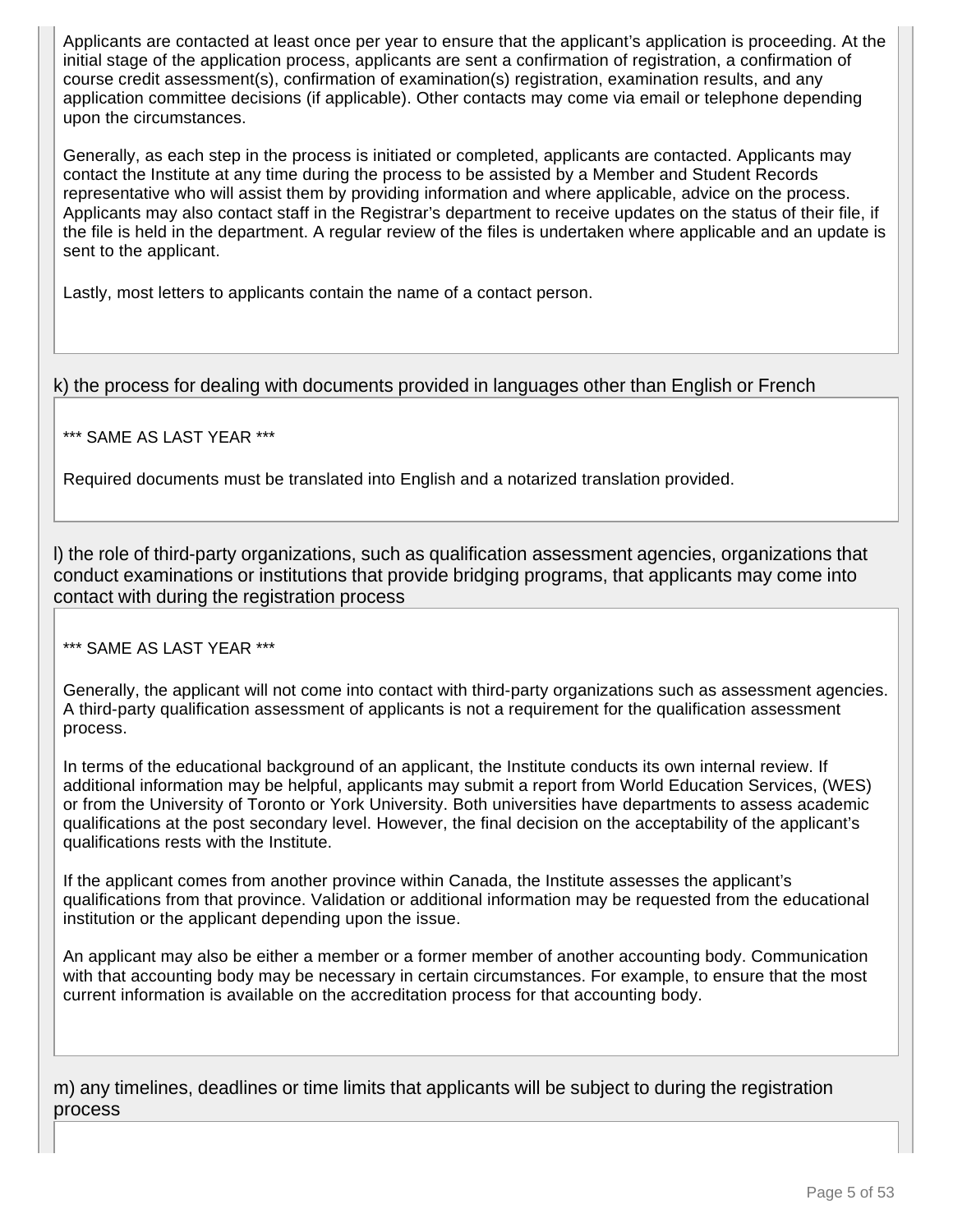Students being trained domestically must adhere to the timelines established in the Institute's bylaws and regulations. There are additional timelines for "membership candidates" and other internationally trained accountants. Documents explaining these timelines are available on the Institute' website (primarily the bylaws and regulations of the Institute) and the information is made available to students upon registration or as part of their request for information, if applicable. Individual counselling is available should the applicant contact the Institute.

Students and applicants are encouraged to become familiar with the Institute's bylaws. The ICAO Member's handbook provides more information. A copy of the bylaws, rules and regulations is available online at http://www.icao.on.ca/Resources/Membershandbook/1011page5011.aspx All applicants, students and membership candidates are encouraged to read: Regulation I - A regulation in respect of students and/or Regulation II – A regulation in respect of Certified Public Accountants from the United States of America and members of other recognized accounting bodies outside Canada with which the Institute has reciprocal recognition.

For CA students, Core Knowledge examination (CKE) is only valid for three calendar years. The maximum period of registration is seven years for students who have not attempted the uniform evaluation or ten years for students who have attempted the Uniform Evaluation (UFE). Those students who have successfully passed the UFE do not have any maximum period of registration. However, once all requirements have been met for membership, a CA student has three months to apply for membership.

For internationally trained applicants from accounting bodies with which the Institute has a mutual recognition agreement, an applicant has twelve months to complete his or her application or their file will be closed. The file may remain open for an additional twelve months if the applicant's request is accepted by the Registrar. In addition, once accepted as a membership candidate, the individual has five years from the date of the application for membership candidate status to complete all of the steps necessary for admission to membership and apply for membership. The CA Reciprocity Examination (CARE) must be completed within three years prior to the application for admission to membership.

Internationally trained candidates seeking admission to membership must have not more than five years prior to the date on which the application for admission is received, successfully completed all requirements for admission to membership. Additionally, these individuals follow the student process.

# n) the amount of time that the registration process usually takes

The Institute makes information available on the amount of time the registration process usually takes through its website, its bylaws, in correspondence with applicants, counselling of applicants when they phone the Institute or attend in person, and through the various methods previously described elsewhere in this report.

For example, the timeframe for admission to membership (registration) is inherent and self-evident from the Institute's educational requirements and professional program. Students are required to complete three years of practical experience during which time, the majority complete the Institute's professional program including the Uniform Evaluation (UFE). Therefore, the steps necessary to apply for membership take approximately three years from the date the individual registers as a student – assuming all steps are completed in the required order and in a timely manner. Additionally, upon completion of the foregoing, the student has three months to apply for membership and assuming that the required forms and fees have been received from the student, admission to membership (registration) takes place within approximately two to three months. Students have a maximum period of registration of seven years if they have not attempted the UFE and ten years if they have attempted it but not passed. The foregoing requirements are set out in a variety of locations including documents on the Institute's website and specifically, in the bylaws and regulations. ICAO Member's handbook provides more information. A copy of the bylaws, rules and regulations is available online at http://www.icao.on.ca/Resources/Membershandbook/1011page5011.aspx All applicants, students and membership candidates are encouraged to read: Regulation I - A regulation in respect of students and/or Regulation II – A regulation in respect of Certified Public Accountants from the United States of America and members of other recognized accounting bodies outside Canada with which the Institute has reciprocal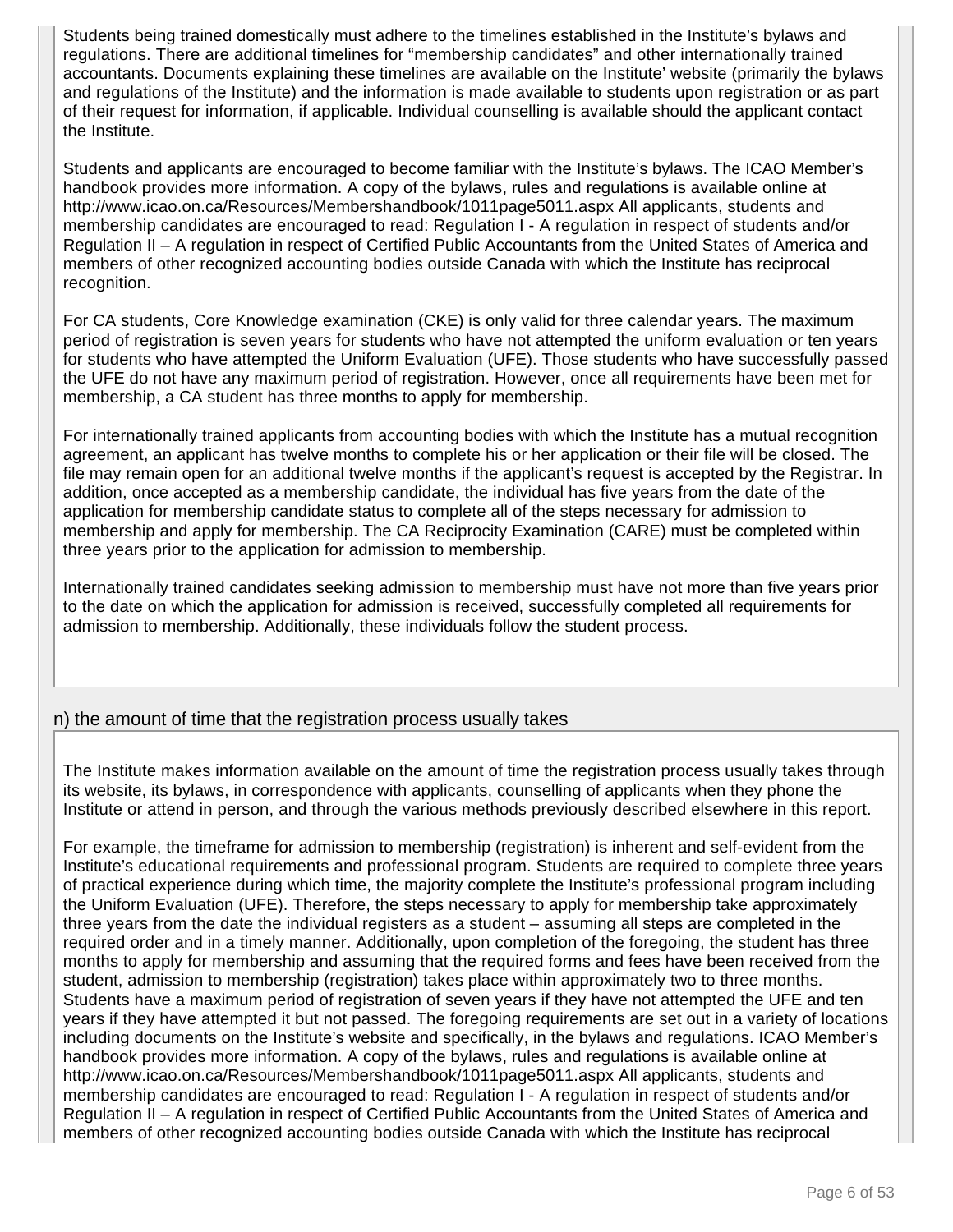recognition.

Given the foregoing, the length of time the registration process takes varies depending upon the application category chosen by the individual. Because the Institute has a variety of methods by which an applicant may complete the education and practical experience requirements for membership, the time period will depend upon the path chosen and the applicant's own diligence in completing the necessary steps.

Below is a summary of the timelines:

Student Applicants: An application for registration will be acknowledged within 1-2 weeks of receipt by the Institute. The average period of time a student or a mature student takes to complete the program leading to a CA designation is about 3.2 years from the date of registration with the Institute as a student. The average period of time a student of an approved professional school of accounting or co-operative degree program registered with the Institute takes to complete the program leading to a CA designation is approximately 4.1 to 4.2 years.

Members of recognized accounting bodies: Applicants applying for membership from recognized accounting bodies are called membership candidates once their application is accepted by the Applications Committee. It takes an average of 11 months to complete the process leading to the CA designation, including passing the CA reciprocity examination (CARE), which is held annually in October.

Members of a non-recognized accounting body: These applicants are registered with the Institute as students and they take an average time of 2.7 years to complete the student process and become a CA. These applicants may request exemptions from some of the education and/or experience requirements. Such requests are reviewed by the Applications Committee.

Members of a non-assessed accounting body: These applicants are usually required to complete all the requirements of the Ontario program to qualify for membership in the Institute, an average time of 3.2 years. These applicants are registered with the Institute as students and they may request an individual assessment of their qualifications and those of their accounting body to determine if the Institute's Applications Committee will grant any education and/or examination exemptions.

Accounting Body Review: A review of a non-assessed accounting body will be done by the Institute upon written request. A review, conducted at no cost to the applicant, will determine if exemptions from any education and/or examination requirements of the CA program can be granted. Due to the detailed information required from the accounting body and the in-depth nature of this review, this takes an average of 1 year. The applicant will be sent a written status update of the assessment's progress at 6 months. An applicant may be registered as a student, but may not attempt any examinations until this review has been completed.

Assessment of Qualifications: Applicants who require a hearing to apply for exemptions should allow approximately 2 – 5 months for scheduling a hearing once their file is complete. The decision made by the committee will be delivered orally at the conclusion of the hearing. Written confirmation of the decision takes approximately 1 – 2 weeks following the hearing date. A detailed document which outlines the reasons for the committee's decision is prepared within 3-4 months.

Non-Canadian Transcript Assessment: In order to determine eligibility to register as a student with the Institute, transcripts from non-Canadian universities must be assessed to determine if the 4 year or equivalent degree requirement has been met. Also courses must be assessed to determine which courses will be recognized for credit towards the 51 credit hours. This preliminary assessment takes an average of six months. A portion of the assessment cost is credited towards the student registration fees if the student registers within three years of the preliminary assessment.

Non-Ontario Transcript Assessment: Courses taken at universities outside of Ontario must be assessed to determine if the 4 year or equivalent degree requirement has been met. Also courses must be assessed to determine which courses will be recognized for credit towards the 51 credit hours. A preliminary assessment takes an average of 3 – 5 months. If the student is registering with the Institute, the assessment is included as part of the registration.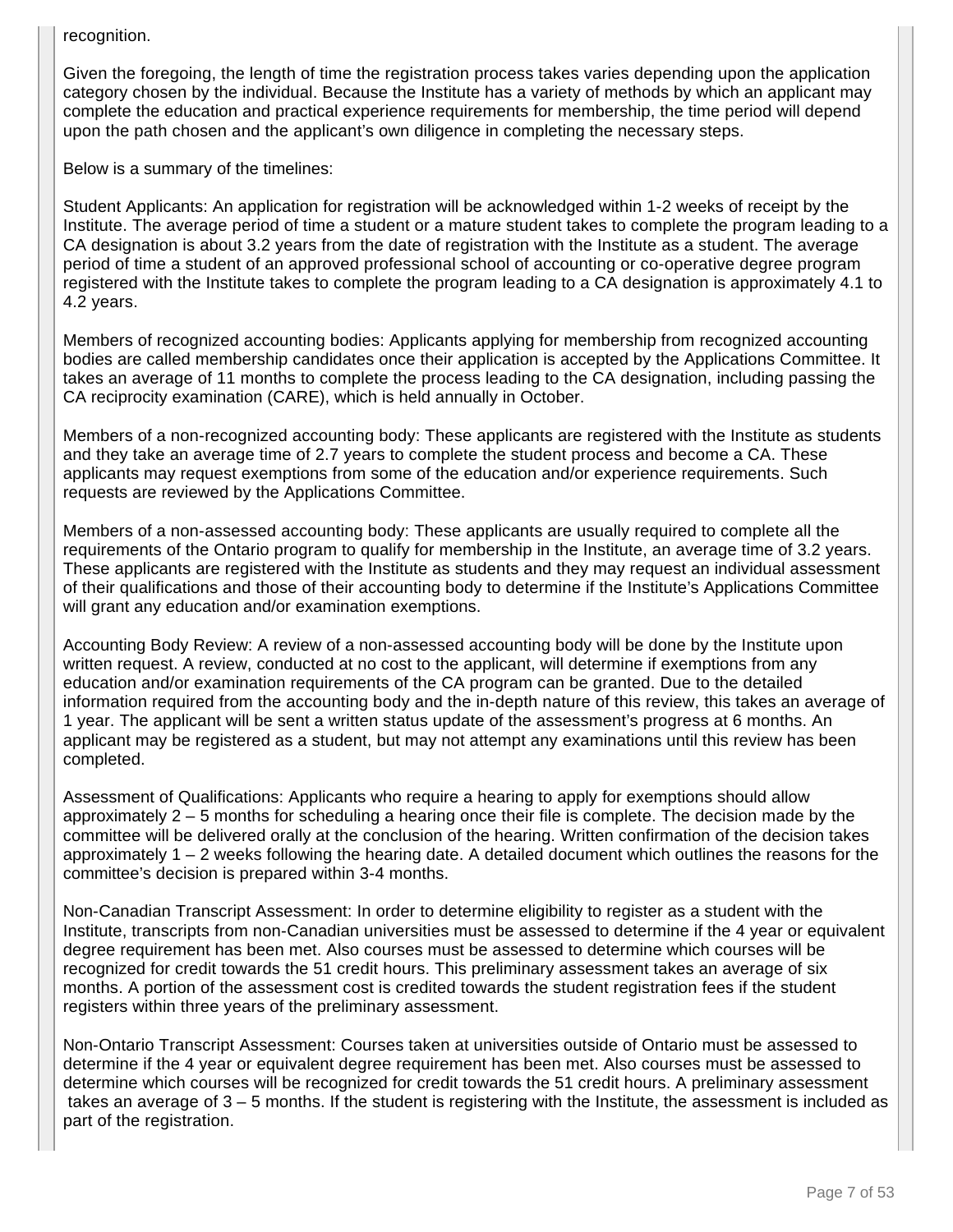Ontario Transcript Assessment with a mix of Ontario universities and/or college transfer credits: Transcripts with course mixes from different Ontario universities have to be assessed for overlapping or missing course content. A preliminary assessment takes an average of 8-16 weeks. If the student is registering with the Institute, the assessment is included as part of the registration.

Ontario Transcript Assessment: Transcripts from an Ontario university takes an average of 4-6 weeks to assess. If the student is registered with the Institute, the assessment is included as part of the registration.

Admission to Membership: Those registered as students with the Institute and who are within a month of their estimated completion date and have completed all other education requirements and examination requirements, will be sent a request to file a final experience certification report. After any additional leaves of absence are taken into consideration and the estimated completion date is confirmed, the student will be sent a personalized application for admission to membership form. This is separate from the Annual Membership fees. Upon the Institute's receipt of the application for admission to membership students who are not ready for admission to membership will be sent notification of their revised estimated completion date. Students who are ready for membership are sent to the next membership committee meeting for consideration. This will take an average of 1 – 2 months depending upon the timing of the meetings. Following the membership committee meeting, new members are advised of their admission to membership by e-mail within 2-4 days of the meeting. The membership certificate including a congratulatory letter confirming their admission to membership will be mailed to the new member within 3 – 4 weeks following admission to membership. The Annual Membership fee will be sent out 2 weeks after admission to membership.

o) information about all fees associated with registration, such as fees for initial application, exams and exam rewrites, course enrolment or issuance of licence

Information regarding fees is provided as part of the application process and is available on the Institute's website as well as in correspondence to applicants and through other methods such as Career Information. A fee schedule is readily available to applicants and those seeking information about the Institute. The fees listed above are Institute fees and may be subject to change. Other fees may apply depending on your individual situation. For example, if an applicant requires language training or any university courses, he or she is responsible for paying for them. Also, if an applicants appeal a decision made by the Applications Committee the cost of a transcript of your hearing may be about \$300, depending on the length of the hearing.

Below is an updated fee schedule:

Associate Students High school students Registration fee \$4.42 Renewal fee \$4.42 No limits conference (optional) \$8.85 University students Registration fee \$17.70 Renewal fee \$17.70 CA magazine subscription (optional) \$22.12 Virtual professional library (optional) \$26.55

CA Students Pre-registration Ontario university transcript evaluation \$50.00 Canadian university outside Ontario transcript evaluation \$100.00 Internationally educated accountants - transcript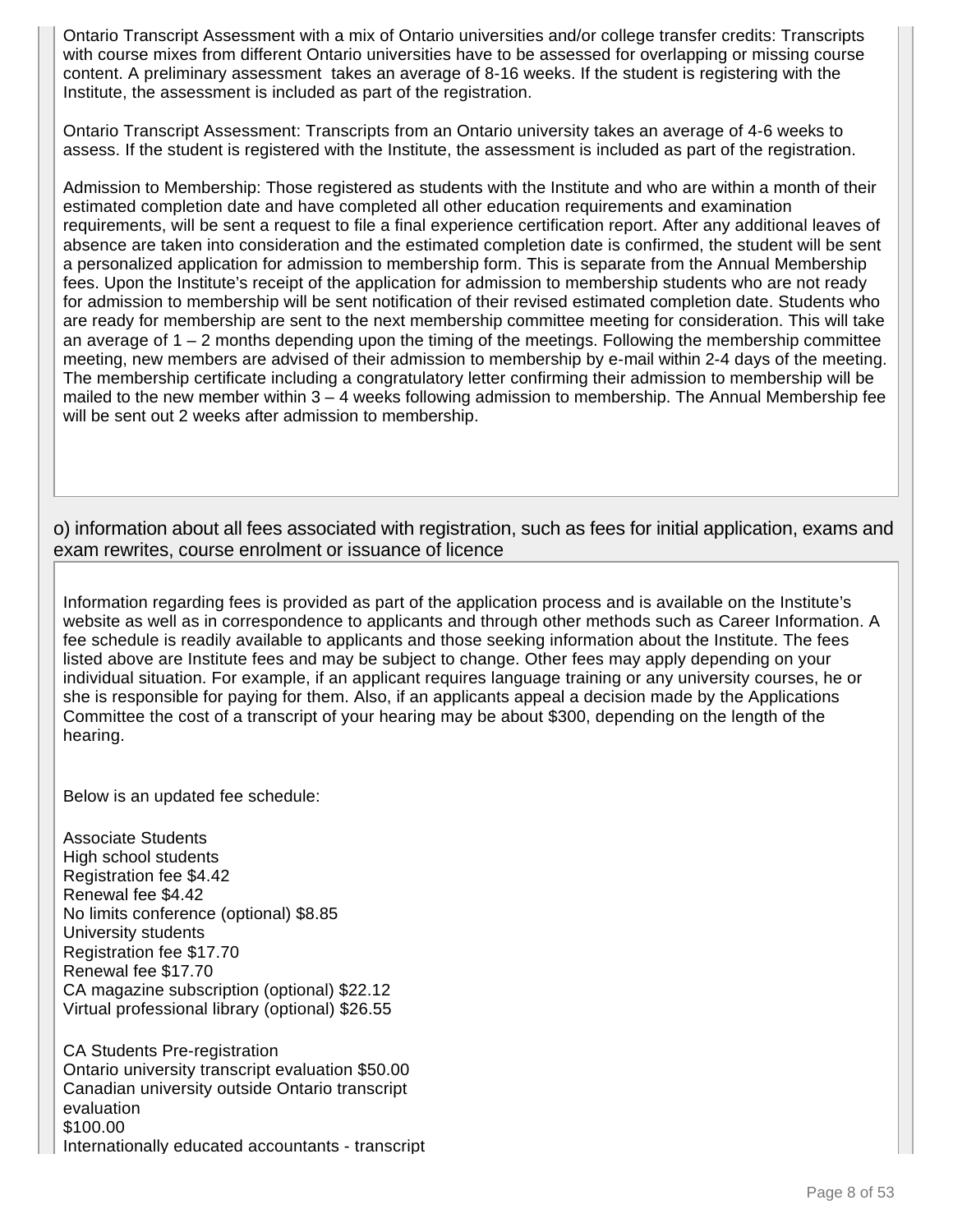evaluation \$480.00 Transcript evaluation updates - all types \$10.00

Bylaw Applicants Applicants - CPAs or internationally educated accountants from recognized accounting bodies Registration fee \$100.00 Renewal fee \$250.00

CARE examination CA Reciprocity Examination (CARE) \$425.00 CA Reciprocity Exam Preparation Course \$630.00 CA Reciprocity Exam Preparation Course - Materials only \$490.00 Mechanical check of examination (optional) \$60.00 Practice exam \$50.00

CA Students CA Students registration fee schedule www.icao.on.ca/Forms/1008page4556.pdf Registration fee \$100.00 Renewal fee regular student \$280.00 Renewal fee co -op student \$140.00 Recognition of summer experience 1 -4 months \$50.00 Recognition of summer experience 5 -8 months \$100.00 Re -registration fee schedule www.icao.on.ca/Forms/1008page2555.pdf

Staff training program \$700.00

ICAO Professional Program - CKE & SOA CKE preparation program (optional) Course and materials \$800.00 Materials only \$250.00 Practice exam \$60.00 CKE guide \$115.00 CKE - core knowledge exam (required) \$325.00 CKE mechanical check of exam (optional) \$60.00 SOA group sessions - 4 week course (required) \$450.00 SOA exam (required) \$1,000.00 SOA mechanical check of exam (optional) \$100.00

SOA/UFE preparation program (optional) Course and materials \$560.00 Materials only \$175.00 Practice exam \$160.00 SOA tune up \$250.00 SOA residence York University location a \$1,140.00 York University location b \$930.00

UFE - Uniform Evaluation UFE finalist program (optional) \$1,500.00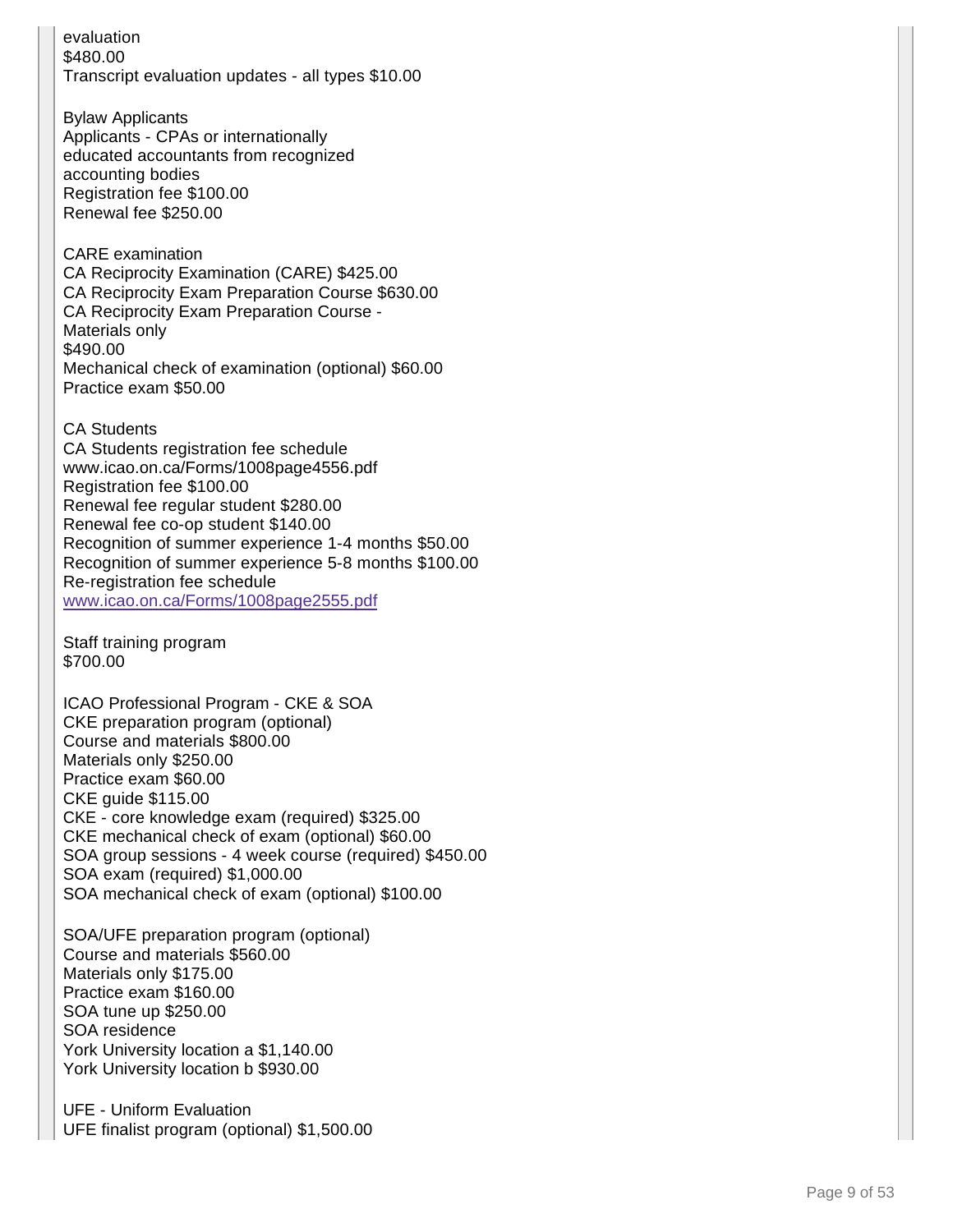Exam (required) \$1,350.00 Review of exam (optional) \$450.00 Performance assessment review (PAR) (optional) \$500.00 Both review and PAR (optional) \$900.00 Admission to Membership Admission fee \$500.00

CA Membership CA membership fee schedule www.icao.on.ca/Forms/1008page2508.pdf ICAO full fee \$510.00 ICAO reduced/non-resident fee \$255.00 Retired - or - equivalent \$50.00 CICA fee \$460.00 Specialty of practice CA.IFA \$400.00 Specialty of practice CA.IT \$400.00 Reinstatement fee \$250.00 Readmission fee schedule www.icao.on.ca/Forms/1008page8181.pdf

Practitioner Fee Per practitioner \$255.00 Public Accounting Licensing Fee Annual renewal \$190.00 New application \$190.00 PALE examination \$325.00 Professional Corporation Registration fee \$180.00 Authorization fee \$123.81 Practice Inspection Hourly rate \$190.00

## **Other**

Other Charges Bank draft administration \$50.00 Non-sufficient funds (NSF) \$25.00 Cancellation or transfer fee \$50.00 Late fee is based upon payment amount outstanding as follows: \$100 - amt equal or greater than \$500 \$100.00 \$45 - amt \$100 less than \$500 \$45.00 \$25 - amt less than \$100 \$25.00 Membership certificate replacement \$50.00 Practice listing service (for practitioners seeking to sell their practice) \$100.00 Transcript requested by active members and students \$15.00 Transcript requested by all others \$100.00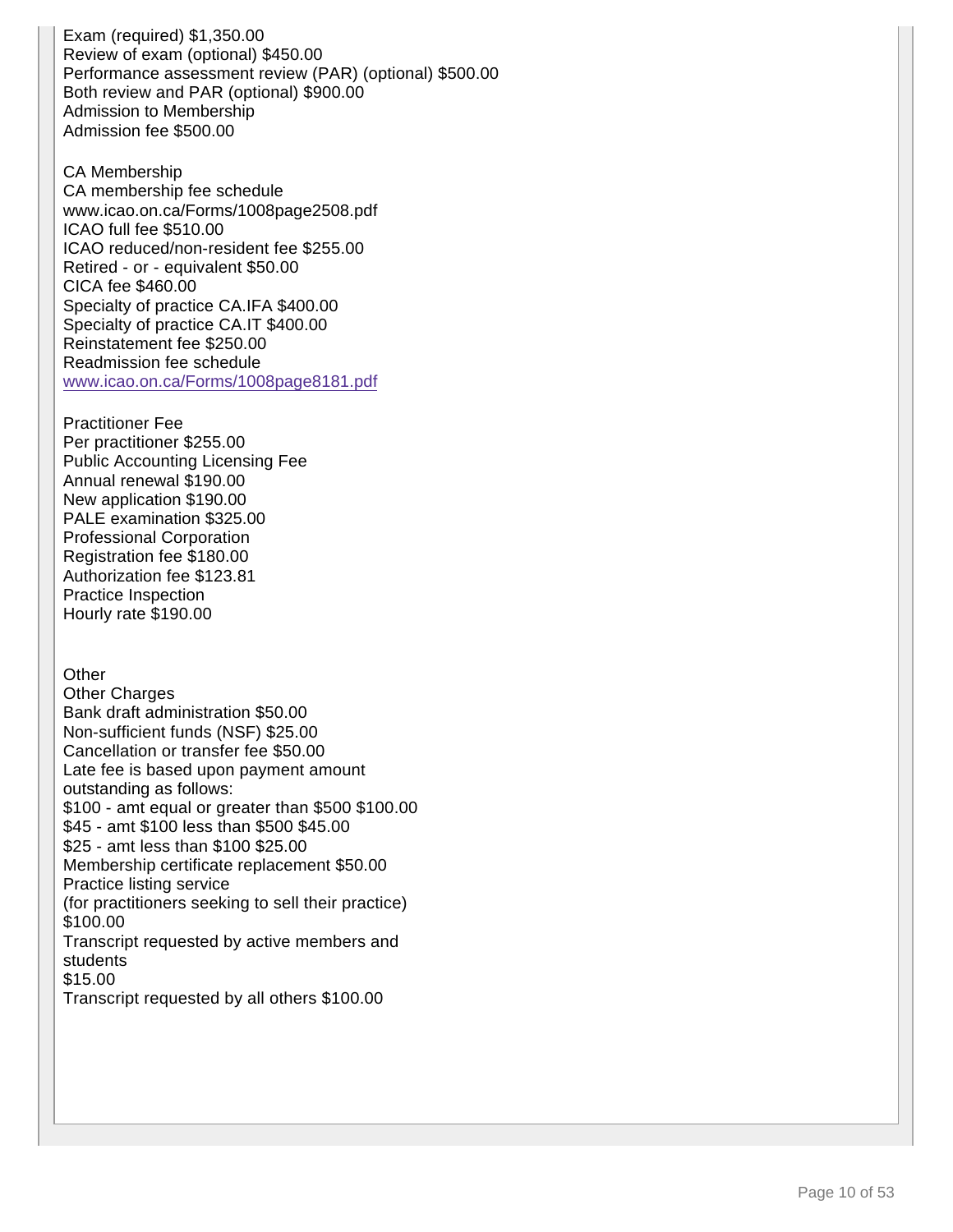A student or applicant with a physical or medical disability likely to affect performance on an examination may, prior to the date of the examination, request special arrangements for attempting it. Such requests generally fit into the following three categories:

1. those from students with permanent or long-term disabilities who were given special consideration in writing university examinations;

2. those from students whose physical or medical disabilities were not previously assessed by a university or have occurred more recently and, therefore, were not present while attending university; or

3. those from students who have been diagnosed with otherwise invisible medical conditions, such as lung disorders, diabetes, epilepsy and heart and circulatory disorders, which may be aggravated under examination conditions and potentially cause distress to both the student and others writing in the same centre.

The special consideration granted will depend on the specific circumstances and ranges from granting extra writing time to permission to make use of special equipment. In most cases, any student granted special consideration is required to write examinations at a special writing centre. In all cases, an Accommodation Eligibility Questionnaire available from the Institute must be completed by the student at least six weeks prior to the date of the examination. Earlier notification is preferred to allow the Institute sufficient time to obtain independent confirmation of documentation, and to evaluate and approve the request. The request must be accompanied by appropriate documentation, such as confirmation of disability from at least one doctor who is a specialist in the particular field. The Institute reserves the right to request a second opinion from a specialist of the Institute's choosing.

An Associate Director, Education at the ICAO, along with representatives from the other provinces and CICA form a committee to assess these special considerations. A psychologist also helps with these assessments. If further medical specialty is required to make a decision, this information is sought.

Information on the foregoing is available through the Education department and through the Institute's ongoing efforts to keep students and applicants informed.

Please identify and explain the changes in your registration practices relevant to this section that occurred during the reporting year.

In late 2010 the Institute began to create new information documents for the internationally trained. These updates will be completed in 2011. As well, new promotional materials for prospective students were created along with the updating of the following: http://www.guidetorulingtheworld.ca

The above-noted fee schedule has been updated from the 2009/2010 schedule. Since the Institute's fiscal year does not match the calendar year, fees change during the year and are reported as overlapping the reporting year.

#### **BACK TO INDEX**

**Amount of Fees (2 / 13)**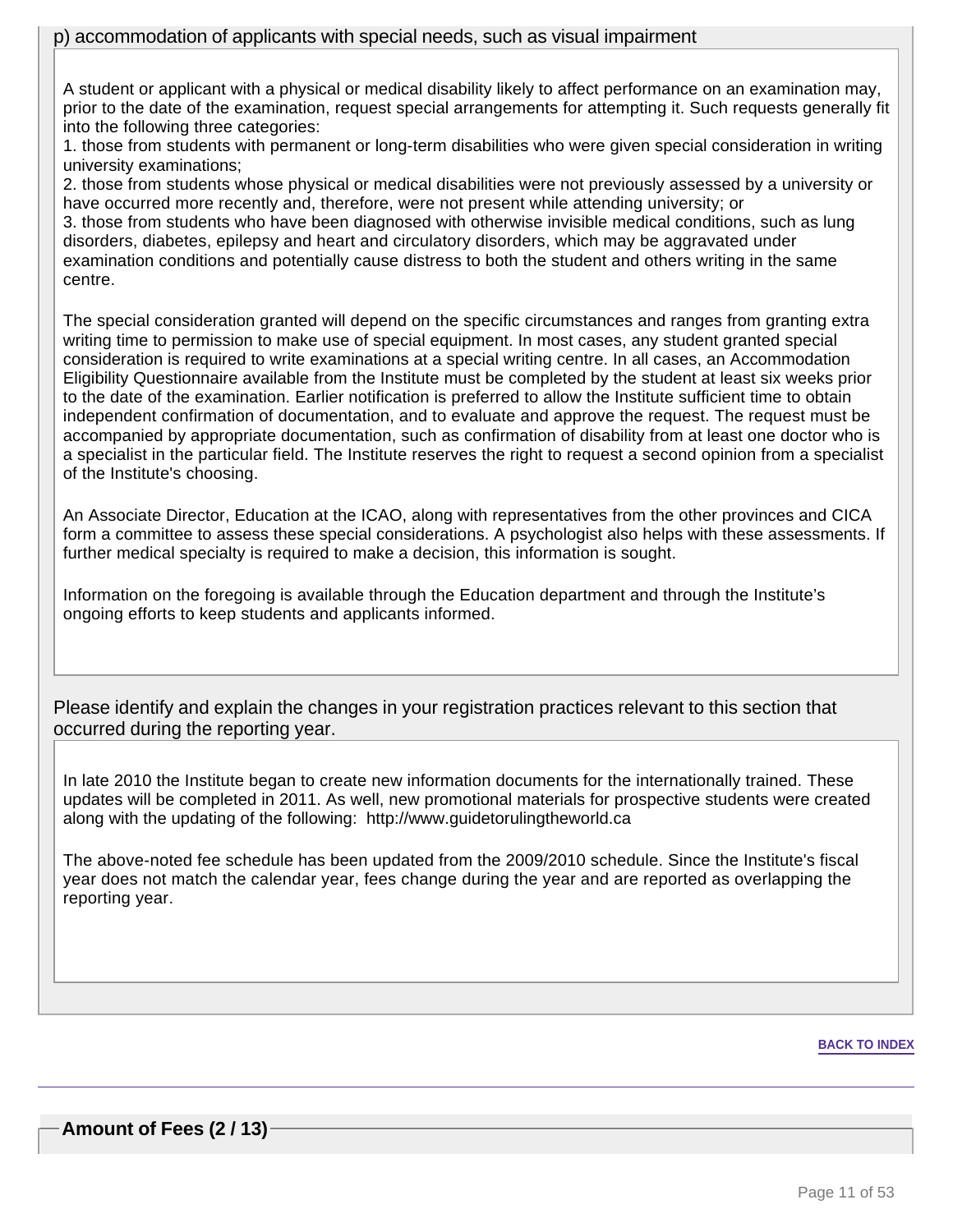# Are any of the fees different for internationally trained applicants? If yes, please explain.

The fees for membership candidates are different from the standard CA student fees. The members of mutually recognized accounting bodies, the fees reflect the different stage of the membership process for the applicant and reflect the fact that such applicants are normally able to qualify within a shorter period of time than domestically trained students. For other internationally trained individuals, there is no charge for the majority of the assessment process.

Please identify and explain the changes in your registration practices relevant to this section that occurred during the reporting year.

A reduction in the fees paid by applicants from recognized accounting bodies was implemented during the year. This will be further harmonized in 2011 with fees to be implemented for applicants from non-equivalent accounting bodies and those applying based upon membership in non-assessed accounting bodies. Generally, the fees are being lowered and do not reflect actual processing costs incurred by the Institute.

**BACK TO INDEX**

# **Provision of Timely Decisions, Responses and Reasons (3 / 13)**

## a) What are your timelines for making registration decisions?

The term "registration decisions" is not entirely applicable to the Institute's processes. Once either a student or membership candidate has successfully completed all of the required steps for admission to membership, admission (or registration) is normally granted. Nevertheless, below is a summary of the more pertinent timelines for various stages/events in the registration process:

Student Applicants: An application for registration will be acknowledged within 1-2 weeks of receipt by the Institute. The average period of time a student or a mature student takes to complete the program leading to a CA designation is about 3.2 years from the date of registration with the Institute as a student. The average period of time a student of an approved professional school of accounting or co-operative degree program registered with the Institute takes to complete the program leading to a CA designation is approximately 4.1 to 4.2 years.

Members of recognized accounting bodies: Applicants applying for membership from recognized accounting bodies are called membership candidates once their application is accepted by the Applications Committee. It takes an average of 11 months to complete the process leading to the CA designation, including passing the CA reciprocity examination (CARE), which is held annually in October.

Members of a non-equivalent accounting body: These applicants are registered with the Institute as students and they take an average time of 2.7 years to complete the student process and become a CA. These applicants may request exemptions from some of the education and/or experience requirements. Such requests are reviewed by the Applications Committee.

Members of a non-assessed accounting body: These applicants are usually required to complete all the requirements of the Ontario program to qualify for membership in the Institute, an average time of 3.2 years. These applicants are registered with the Institute as students and they may request an individual assessment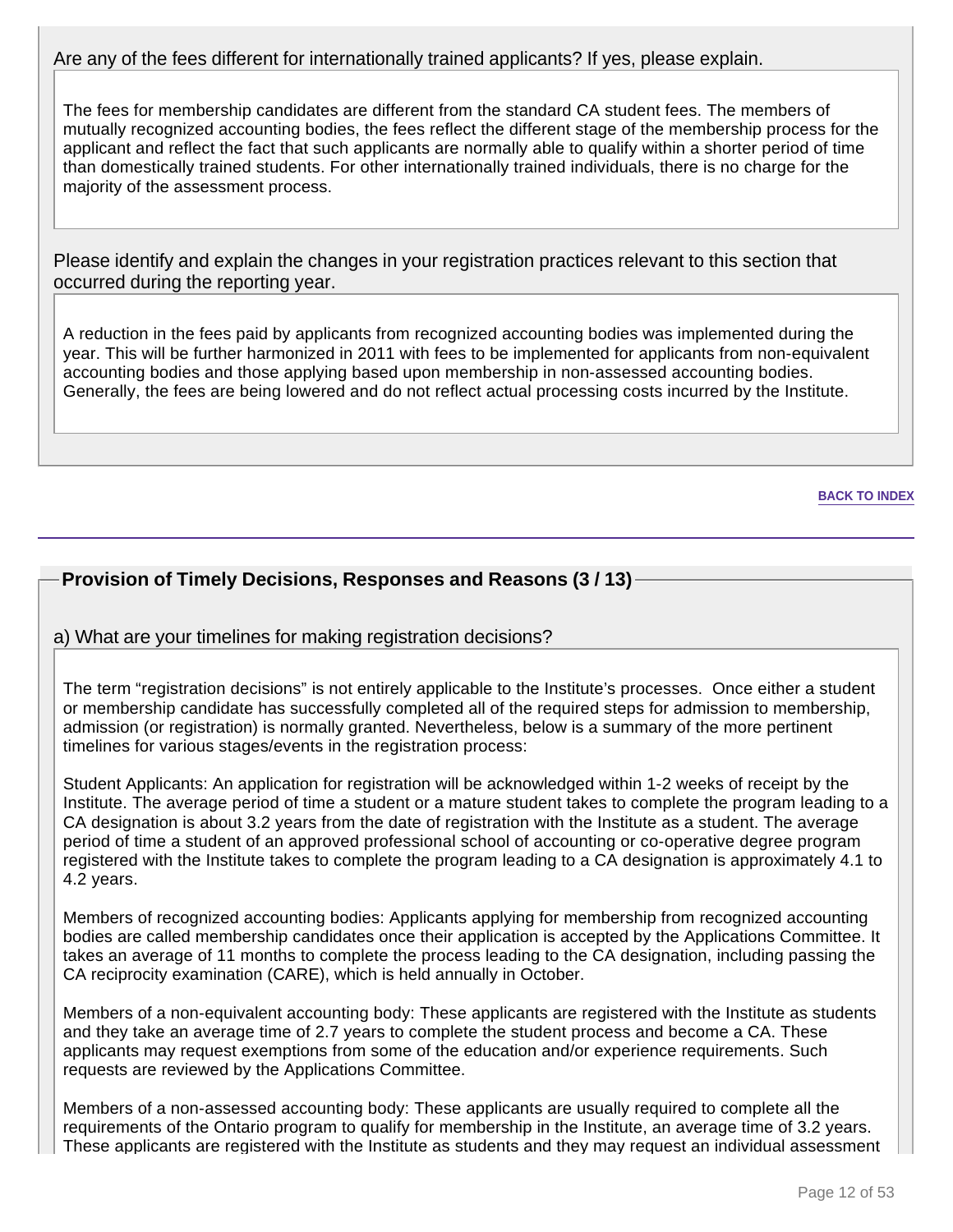of their qualifications and those of their accounting body to determine if the Institute's Applications Committee will grant any education and/or examination exemptions.

Accounting Body Review: A review of a non-assessed accounting body will be done by the Institute upon written request. Due to the detailed information required from the accounting body and the in-depth nature of this review, this takes an average of 1 year. The applicant will be sent a written status update of the assessment's progress at 6 months. An applicant may be registered as a student, but may not attempt any examinations until this review has been completed.

Assessment of Qualifications: Applicants who require a hearing to apply for exemptions should allow approximately 2 – 5 months for scheduling a hearing once their file is complete. The decision made by the committee will be delivered orally at the conclusion of the hearing. Written confirmation of the decision takes approximately 1 – 2 weeks following the hearing date. A detailed document which outlines the reasons for the committee's decision is prepared within 3-4 months.

Non-Canadian Transcript Assessment: In order to determine eligibility to register as a student with the Institute, transcripts from non-Canadian universities must be assessed to determine if the 4 year or equivalent degree requirement has been met. Also courses must be assessed to determine which courses will be recognized for credit towards the 51 credit hours. This preliminary assessment takes an average of six months. A portion of the assessment cost is credited towards the student registration fees if the student registers within three years of the preliminary assessment.

Non-Ontario Transcript Assessment: Courses taken at universities outside of Ontario must be assessed to determine if the 4 year or equivalent degree requirement has been met. Also courses must be assessed to determine which courses will be recognized for credit towards the 51 credit hours. A preliminary assessment takes an average of 3 – 5 months. If the student is registering with the Institute, the assessment is included as part of the registration.

Ontario Transcript Assessment with a mix of Ontario universities and/or college transfer credits: Transcripts with course mixes from different Ontario universities have to be assessed for overlapping or missing course content. A preliminary assessment takes an average of 8-16 weeks. If the student is registering with the Institute, the assessment is included as part of the registration.

Ontario Transcript Assessment: Transcripts from an Ontario university takes an average of 4-6 weeks to assess. If the student is registered with the Institute, the assessment is included as part of the registration.

Admission to Membership: Those registered as students with the Institute and who are within a month of their estimated completion date and have completed all other education requirements and examination requirements, will be sent a request to file a final experience certification report. After any additional leaves of absence are taken into consideration and the estimated completion date is confirmed, the student will be sent a personalized application for admission to membership form. The fee for admission to membership is separate from the Annual Membership fees. Upon the Institute's receipt of the application for admission to membership students who are not ready for admission to membership will be sent notification of their revised estimated completion date. Students who are ready for membership are sent to the next membership committee meeting for consideration. This will take an average of 1 – 2 months depending upon the timing of the meetings. Following the membership committee meeting, new members are advised of their admission to membership by e-mail within 2-4 days of the meeting. The membership certificate including a congratulatory letter confirming their admission to membership will be mailed to the new member within 3 – 4 weeks following admission to membership. The Annual Membership fee will be sent out 2 weeks after admission to membership.

b) What are your timelines for responding to applicants in writing?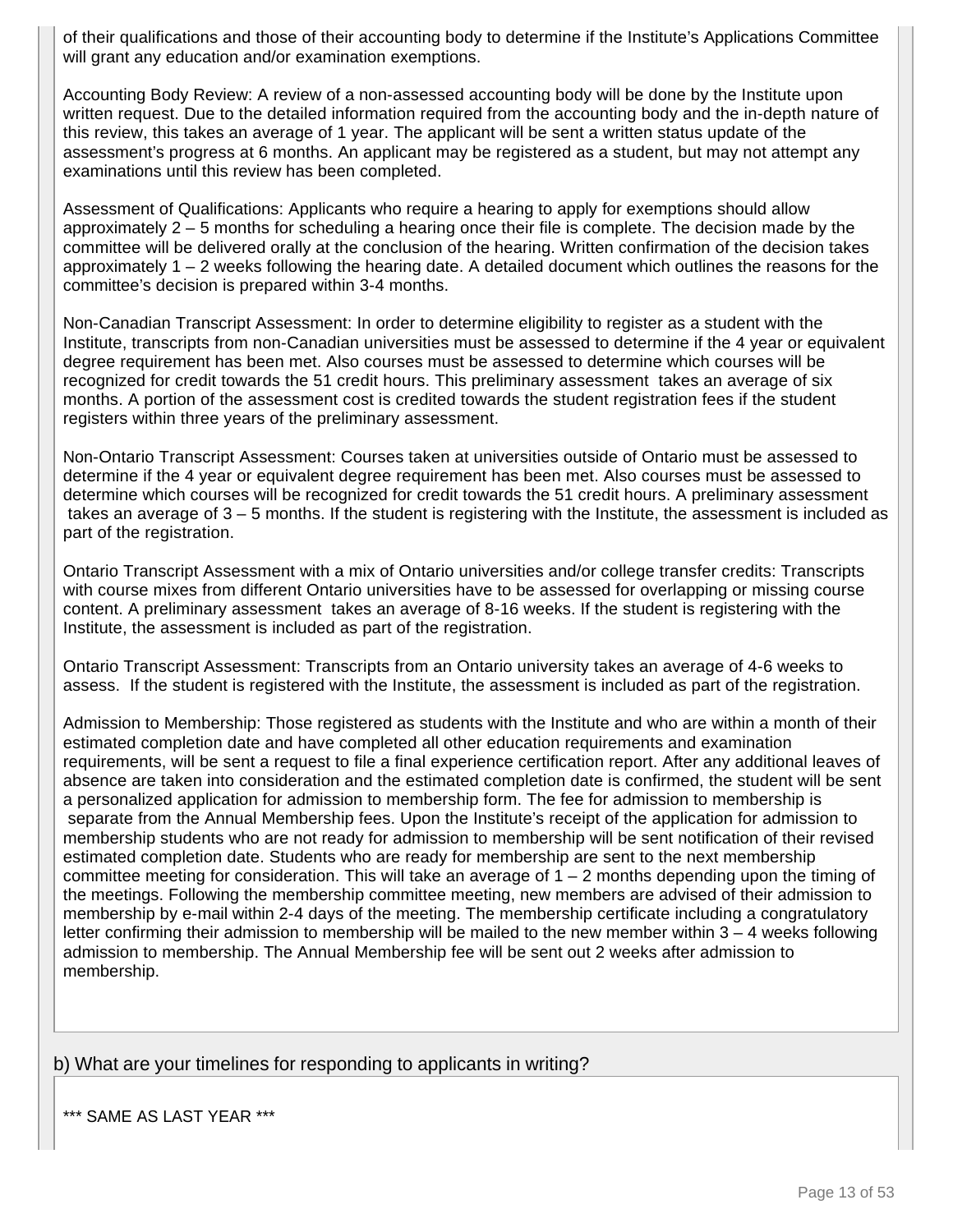Applicants who write to the Institute are usually responded to within two weeks depending upon the nature of the enquiry. Telephone calls are usually responded to within one to two business days depending upon the volume of messages received. Email is responded to as soon as practical - usually with a few days.

c) What are your timelines for providing written reasons to applicants about all registration decisions, internal reviews and appeal decisions?

## \*\*\* SAME AS LAST YEAR \*\*\*

The timeline for providing written reasons vary depending on the complexity of the issue and whether the matter must proceed through a committee or other decision making processes.

For example, an applicant who appears before the Applications Committee for membership candidate status or other decision will be provided with a verbal answer to their request at the end of the hearing. A letter summarizing the decision of the Committee is normally sent in about a week. Formal written reasons for the decision are sent usually within three to four months depending upon the complexity of the matter considered.

The timing of other written communications depends upon the nature of the issue and how the matter may be considered. If the matter is straightforward and administrative in nature, a written reply will usually be sent in a week or two. If the matter requires further information or consideration because of its complexity or other factors, the answer may be provided in few more weeks. Matters that require further information or clarification from the individual will take longer and the timing will ultimately depend upon the response received to the Institute's enquiries.

## d) Explain how your organization ensures that it adheres to these timelines.

## \*\*\* SAME AS LAST YEAR \*\*\*

The Institute provides timely responses to enquires and strives to meet its timelines by means of internal formal and informal policies and procedures. Deviations from these policies or procedures may occur if the issue is complex or if additional information is required.

Written decisions issued by Institute Committees may require time to write due to the complexity of the issues (some of which are legal in nature) and the need to ensure a complete and accurate record in the event of an appeal. Appeals considered by the Institute's Appeals Committee for example, require a hearing under the Statutory Powers Procedure Act. These decisions are therefore, by their nature, quasi-judicial in nature and are not put on a timeline beyond the requirements of the common law. Moreover, the volume of requests may also affect the timelines for providing written decisions.

Please identify and explain the changes in your registration practices relevant to this section that occurred during the reporting year.

As a result of the passage of the Chartered Accountants Act, 2010, the process for admitting students/membership candidates to membership changed. Under the new Act, the registrar has the authority to admit students/membership candidates to membership. Therefore, the Membership Committee's function in this regard changed during the year. This period of transition from the former Act to the new Act will continue into 2011.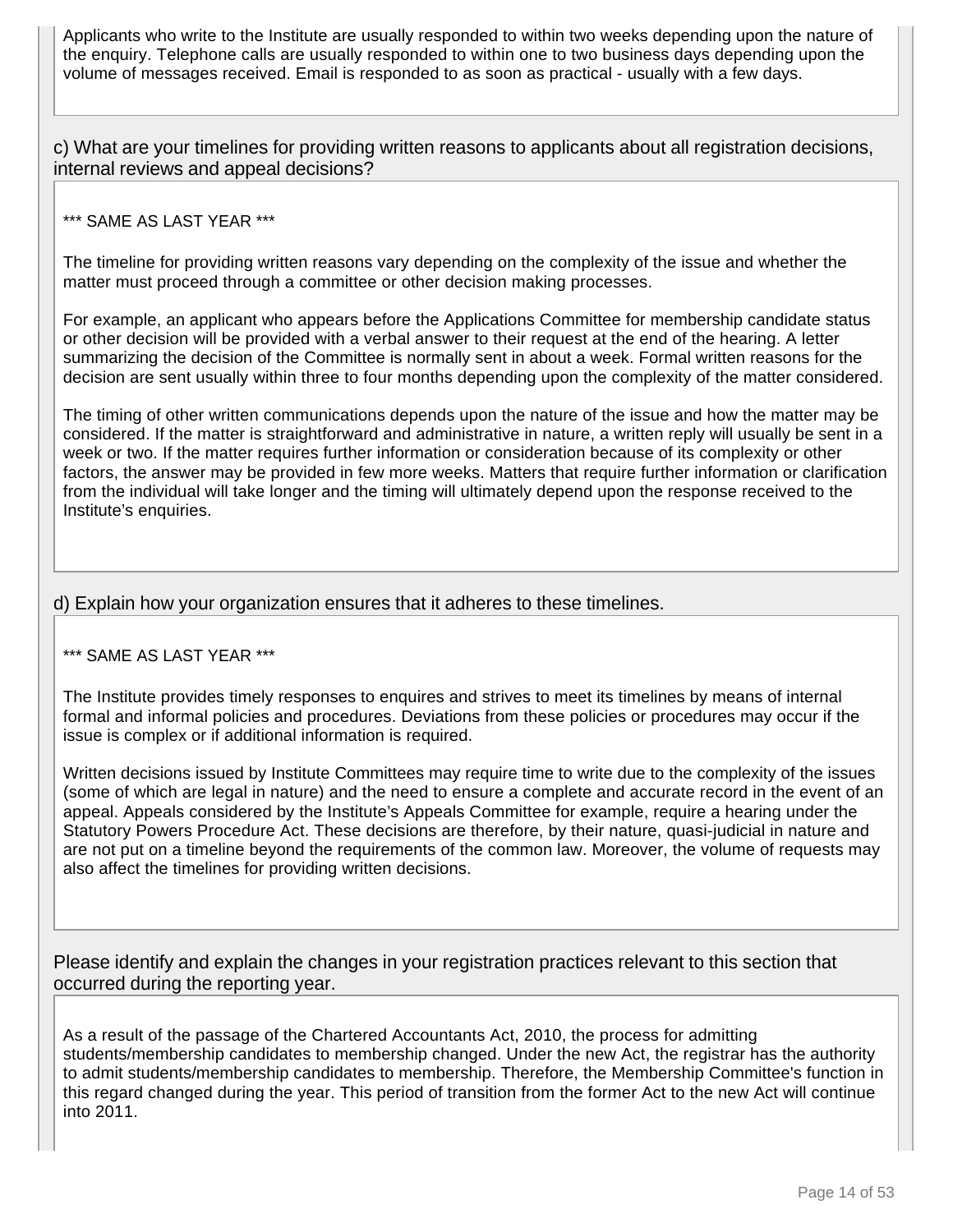# **Access to Records (4 / 13)**

a) Describe how you give applicants access to their own records related to their applications for registration.

It should be noted that the majority of an applicant's file is provided by the applicant and therefore, a request for access is very rare. Nevertheless, applicants have access to their records upon request and online by virtue of their online student profile. A written request is also acceptable.

There is no charge for access. Records, including university transcripts, a copy of the applicant's birth certificate, passport or driver's license etc. may be obtained from the ICAO.

Internal notes of a purely administrative nature are kept in the Institute's database. Access to the applicant's examination papers is described below.

## b) Explain why access to applicants' own records would be limited or refused.

Assuming that an applicant's examination(s) are considered to be a part of the "applicant's record", the Institute provides limited access to examinations as described below. There are four examinations.

1) 4) The Chartered Accountants Reciprocity Exam (CARE) is a non-disclosed, multiple choice examination. Similar to the CKE, benchmark questions are taken from a previous examination, and as a result, membership candidates are not permitted to keep the examination questions. Membership candidates also sign a waiver stating that the examination is the property of the Institute and that they will not discuss the contents of the examination with anyone. Similar to the CKE, a mechanical check is available to a membership candidate whose attempt was unsuccessful.

2) The School of Accountancy (SOA) examination is an analytical examination comprised of multi-competency questions. However, there is no direct testing of core knowledge on this examination. It focuses instead on competencies and the application of competencies in various scenarios. Students are permitted to keep the examination questions, but may not have access to their responses once they are submitted. Again, this falls under the Institutes' regulations. In view of the thorough process of marking and re-marking at the School of Accountancy marking centre, there is no provision for further reviews of candidates' answers. However, candidates may request a mechanical check of their paper. The cost to request a mechanical check is \$60 plus GST. The mechanical check involves a tracing of the assessment through the audit log files of the computer system used to accumulate marker assessments and a re-computation of your score and result.

Students do have access via the ICAO web site to suggested solutions, evaluation guides and general markers comments. Private preparation programs are also available.

The Uniform Evaluation (UFE) is a national examination. A student's own examination paper containing their answers will not be returned or made available after being submitted for marking. Evaluation papers are retained by the Board of Evaluators of the Canadian Institute of Chartered Accountants (CICA) Qualifications Committee for a period of 60 days from the final date for requesting a review of the results and are then destroyed. Students may keep their examination questions. Students may appeal their results and / or ask for a Performance Analysis Review (PAR). The PAR is a detailed review of the candidate's responses. Markers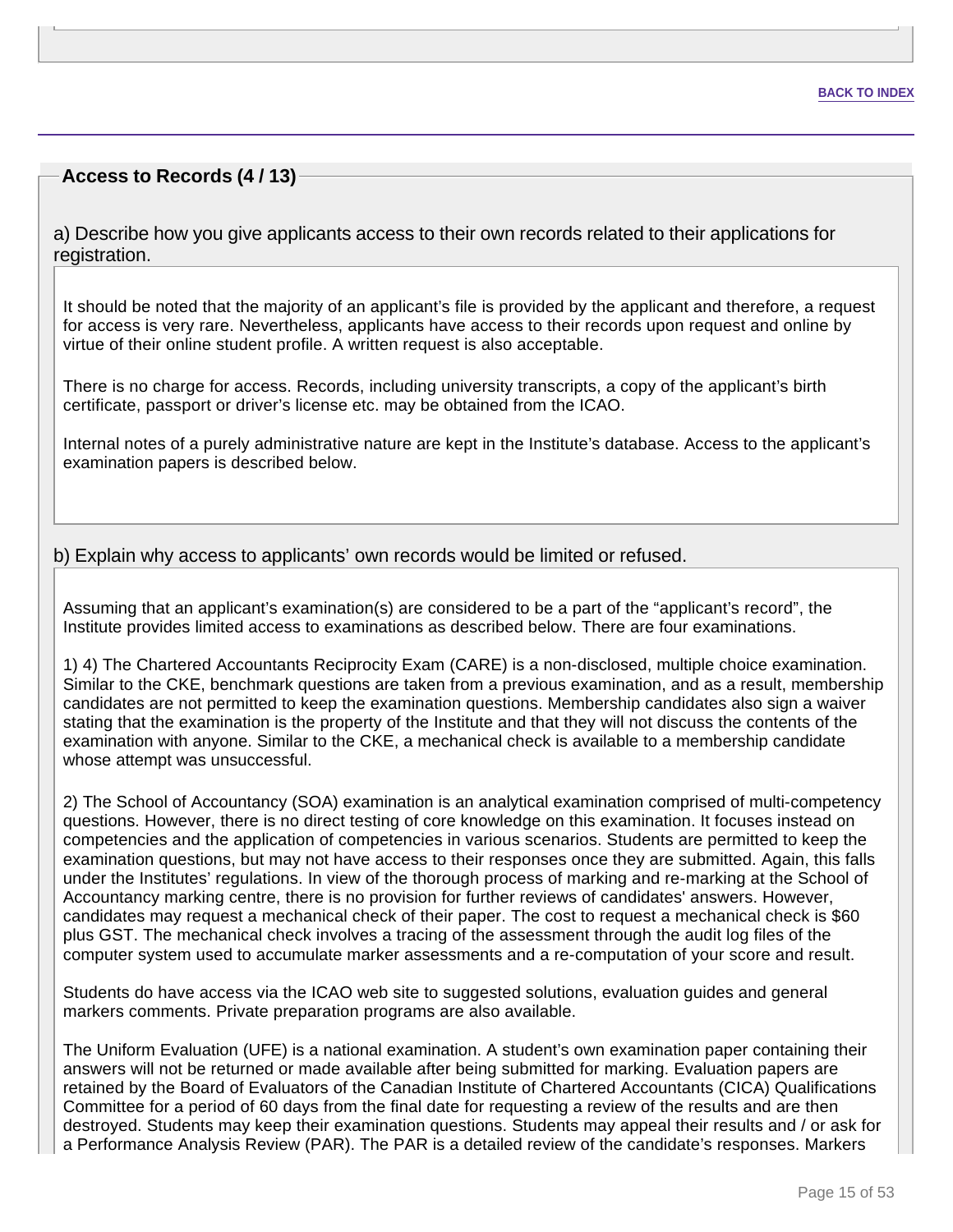used to evaluate the evaluation are used by the CICA to prepare these reviews. Students also have access, via the ICAO web site to the UFE report. This report is prepared by the CICA's Board of Evaluators and includes suggested solutions, evaluation guides and comments from the Board of Evaluators.

c) State how and when you give applicants estimates of the fees for making records available.

There is no charge for accessing student records. Fees relating to examinations are set out elsewhere in this report. Students are informed of fees as needed or upon.

d) List the fees for making records available.

There is no charge for accessing student records. However, a student may request an official ICAO transcript, which would be produced for a fee of \$15.00 plus tax.

e) Describe the circumstances under which payment of the fees for making records available would be waived or would have been waived.

\*\*\* SAME AS LAST YEAR \*\*\*

There is no charge for accessing student records.

Please identify and explain the changes in your registration practices relevant to this section that occurred during the reporting year.

The CA Reciprocity Examination (CARE) changed in form and content in 2010. It is described elsewhere in this report.

**BACK TO INDEX**

## **Resources for Applicants (5 / 13)**

a) List and describe any resources that are available to applicants, such as application guides, exam blueprints or programs for orientation to the profession.

Applicants have access to past SOA and UFE examinations on the Institute's website. The questions and suggested solutions, along with evaluation guides are also available on the Institute's website. Students may also use privately available preparation materials.

The CKE and CARE are non-disclosed examinations, so past examinations are not available. Sample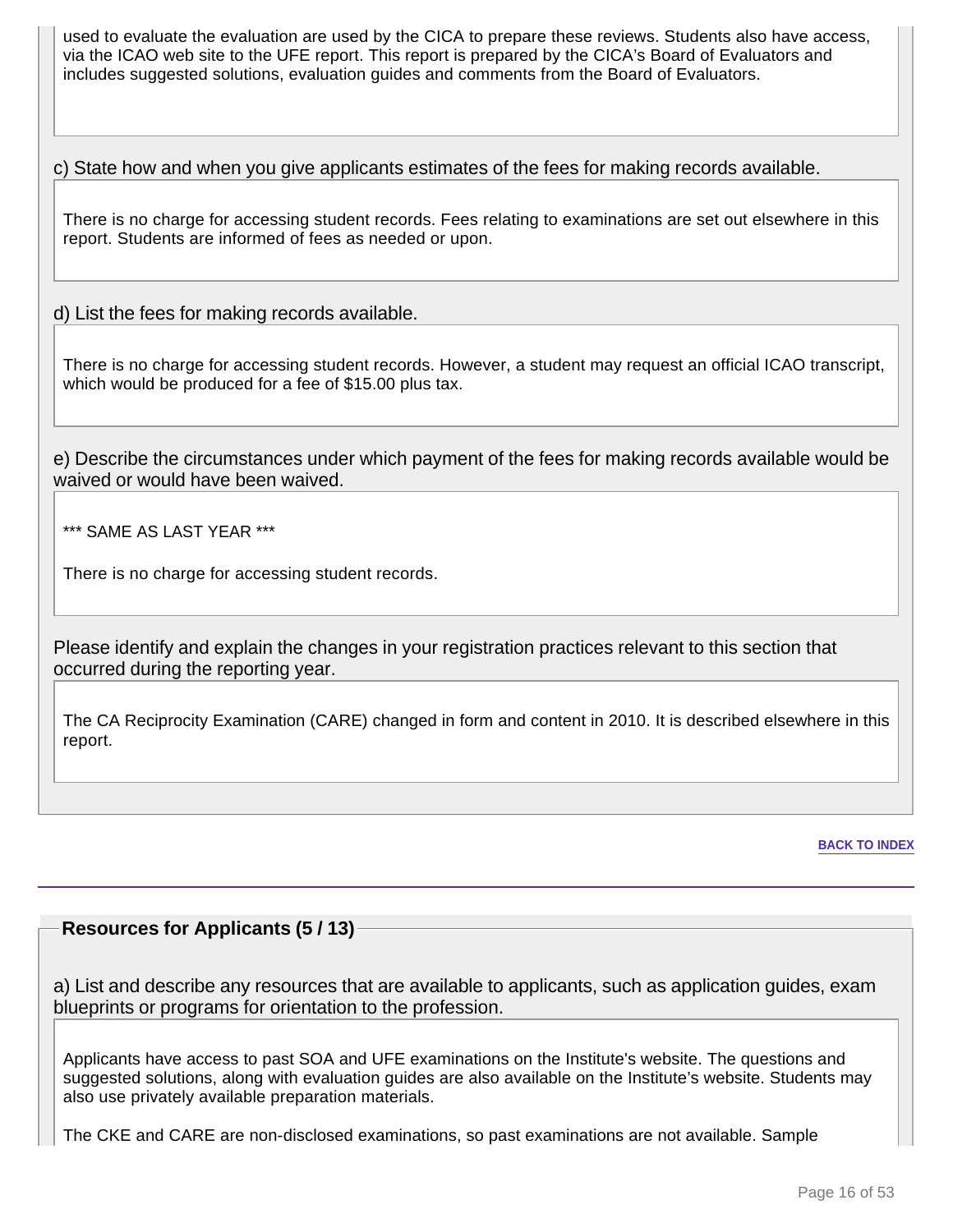questions are however, available on the website as well as information on the examinations' structure and examinable content.

The CA Reciprocity Examination (CARE) is the means by which the provincial and territorial CA institutes measure the professional competence, in a Canadian context, of members of accounting bodies outside Canada assessed by the International Qualifications Appraisal Board as having education, examination and experience requirements substantially equivalent to the Canadian CA qualification program. In keeping with the global move to International Financial Reporting Standards, beginning in 2010 the CARE will no longer test a candidate's knowledge of any significant differences between Canadian accounting and assurance standards and those of a membership candidate's home country. As a result, the new CARE is a four-hour, 100-multiple-choice-question, non-disclosed examination that covers Canadian taxation (50 marks), Canadian business law (20 marks) and the Canadian CA profession's rules of professional conduct (30 marks). The CARE tests knowledge, comprehension and limited application of knowledge but not higher-order skills.

The Institute's Career Information department is a liaison with the various universities and high schools to provide information to potential applicants. Information on the profession and requirements is also available on the Institute's website.

The UFE Candidate's Competency Map is available from the Institute via its website and printed copies are also available. Likewise, the CA Practical Experience Requirements document is available from the Institute via the website and printed copies.

## b) Describe how your organization provides information to applicants about these resources.

As discussed above, information is provided through the website and Career Information Department. If applicants have specific questions, our Customer Service department helps answer their questions or directs them to the appropriate department and individual. Generally, the Institute produces a wide variety of materials for applicants and these materials are available in formats that reflect the nature of the request and the intended audience.

Please identify and explain the changes in your registration practices relevant to this section that occurred during the reporting year.

In keeping with the global move to International Financial Reporting Standards, beginning in 2010 the CARE will no longer test a candidate's knowledge of any significant differences between Canadian accounting and assurance standards and those of a membership candidate's home country. As a result, the new CARE is a four-hour, 100-multiple-choice-question, non-disclosed examination that covers Canadian taxation (50 marks), Canadian business law (20 marks) and the Canadian CA profession's rules of professional conduct (30 marks). The CARE tests knowledge, comprehension and limited application of knowledge but not higher-order skills.

The CARE remains a closed-book examination, in that membership candidates are not permitted to bring any reference materials with them into the examination writing centre. However, please note that the CARE is now non-disclosed in that the examination booklets are collected at the writing centres and the examination questions and solutions are not published. Practice sets of multiple choice questions will be available to membership candidates who registered for the CARE Preparation Program to help them prepare.

While the new CARE is intended to satisfy the examination component of the requirements for eligibility to engage in public accounting across Canada, Ontario's Public Accountants Council (PAC), which prescribes the standards for the licensing of public accountants in Ontario, is currently reviewing the changes to the CARE and has not yet determined whether the new CARE meets its standard.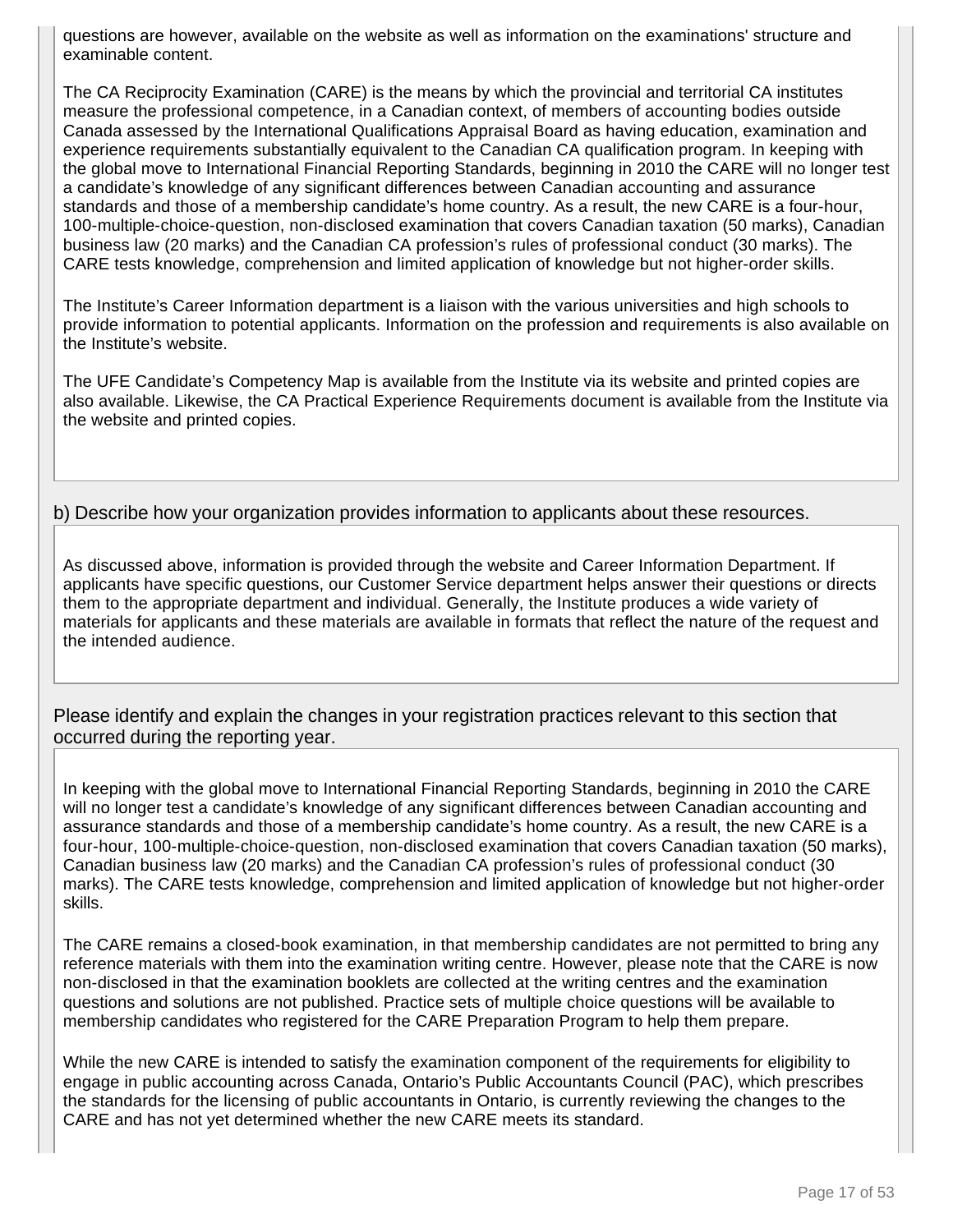Should the PAC ultimately determine that the new CARE does not meet its standard, an additional licensing examination covering Canadian accounting standards and Canadian auditing standards may be required for those who, following admission to membership in the Institute, wish to be licensed as public accountants in order to fulfill the role of lead engagement person on assurance engagements or compilation engagements for which a public accounting licence is required. The Institute will notify all applicants of the outcome of the PAC review and post a notice on the Institute's website as soon as it is known, along with any related implications for eligibility to be licensed as a public accountant.

**BACK TO INDEX**

## **Internal Review or Appeal Processes (6 / 13)**

In this section, describe your internal review or appeal process. Some regulatory bodies use these two terms (*internal review* and appeal) for two different processes, some use only one of these terms, and some use them interchangeably. Please use the term that applies to your profession. If you use both terms (for two different processes), please address both.

a) List your timelines for completing internal reviews or appeals of registration decisions.

\*\*\* SAME AS LAST YEAR \*\*\*

The term "registration decisions" is not entirely applicable to the Institute's processes. Assuming that the individual has successfully completed all of the prerequisites to attain membership, it is almost a foregone conclusion that the "registration decision" will be favourable and the individual will become a member.

Nevertheless, the timeline for completing an internal review or appeal of decisions made concerning prerequisite conditions for membership depends upon the nature of the initial decision or issue. Some matters may be processed administratively within a few days or a few weeks depending upon their complexity and the information provided by the individual. For example, a request for a review of a decision of the Registrar will normally be considered by the Applications Committee at its next regular meeting. The Applications Committee usually meets monthly, and if the request is received in enough time to have the documents distributed to the Committee, the review may be completed within a month. If the documents are not received in time, the matter will be held until the next meeting - once all materials are received. A letter advising of the Committee's decision is usually sent within a week following a Committee meeting.

Other issues require a hearing by a committee of the Institute. In such cases, the timing of the consideration is dependant upon the schedule of the committee, the applicant's ability to provide required information or submissions prior to any consideration and other factors relating to the nature of the request and the scheduling of the hearing.

If the matter in question requires a hearing before the Applications Committee, an appeal of the Applications Committee's decision will take longer. The written reasons for the decision of the Applications Committee normally take three or four months to write, given the volume of the hearing before the Committee and the need to ensure that there is a complete record in the event of an appeal. Any such appeal may be initiated by the applicant within thirty-days from the receipt of the written reasons for the decision. After the applicant has initiated the appeal, the matter will be scheduled with the Appeal Committee as soon as practical. The hearing usually takes place within three months from the date of the completion of the appeal materials and the availability of the appellant and the Appeal Committee members. These appeals are conducted under the Statutory Powers Procedure Act and as such, other issues of law may affect the timing of the hearing.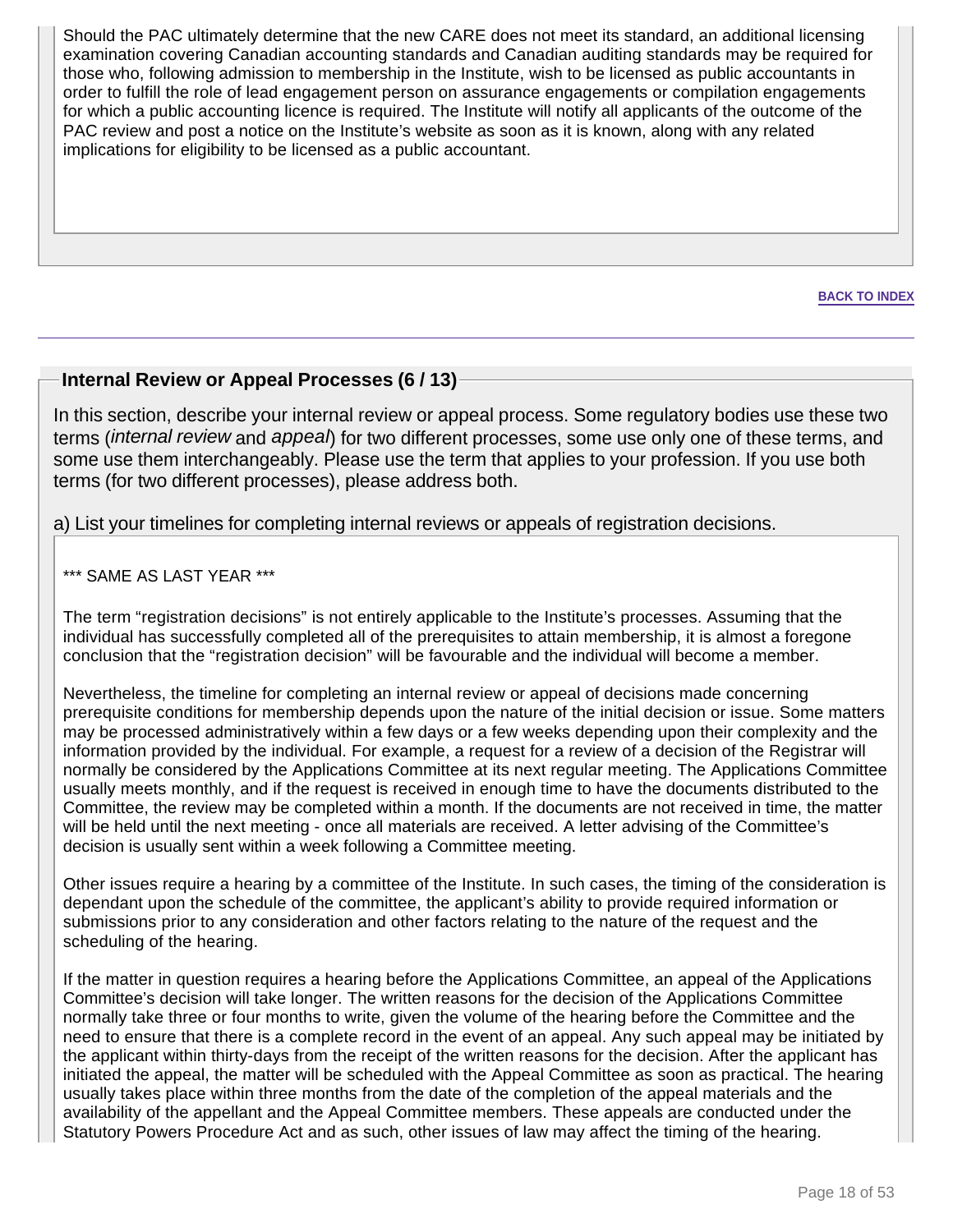i. State the number of internal reviews or appeals of registration decisions that exceeded your timelines.

Given the foregoing, it is not possible to estimate the number of internal reviews that exceeded the timelines in 2010.

ii. Among internal reviews or appeals that exceeded your timelines, state the number that were from internationally trained applicants.

\*\*\* SAME AS LAST YEAR \*\*\*

Given the above-noted explanation, no internal reviews exceeded the timelines.

b) Specify the opportunities you provide for applicants to make submissions regarding internal reviews or appeals.

\*\*\* SAME AS LAST YEAR \*\*\*

The nature of the submissions made by an applicant depends upon the nature of the issue under consideration. Some reviews are purely administrative in nature and are therefore, made by submitting a request in writing. The applicant may also submit any documentation that the applicant believes to be relevant. Other reviews or appeals will require the applicant to attend in person to provide submissions.

Appeals before the Appeal Committee are usually a combination of written and oral submissions because these hearings are held according to the Statutory Powers Procedure Act. Consequently, the making of submissions and the nature of these submissions are governed by this Act and the common law.

c) Explain how you inform applicants about the form in which they must make their submissions (i.e., orally, in writing or by electronic means) for internal reviews or appeals.

\*\*\* SAME AS LAST YEAR \*\*\*

Information regarding appeals or reviews is communicated to the applicant in a number of ways. First, information is available from the Institute's website in the bylaws and regulations and in other documents. Second, information regarding any review or appeal mechanism is usually communicated to the applicant as part of the decision, depending upon the nature of the decision and the matter considered. Additional information and specific questions that the applicant may have are answered upon request if appropriate.

d) State how you ensure that no one who acted as a decision-maker in a registration decision acts as a decision-maker in an internal review or appeal of the same registration decision.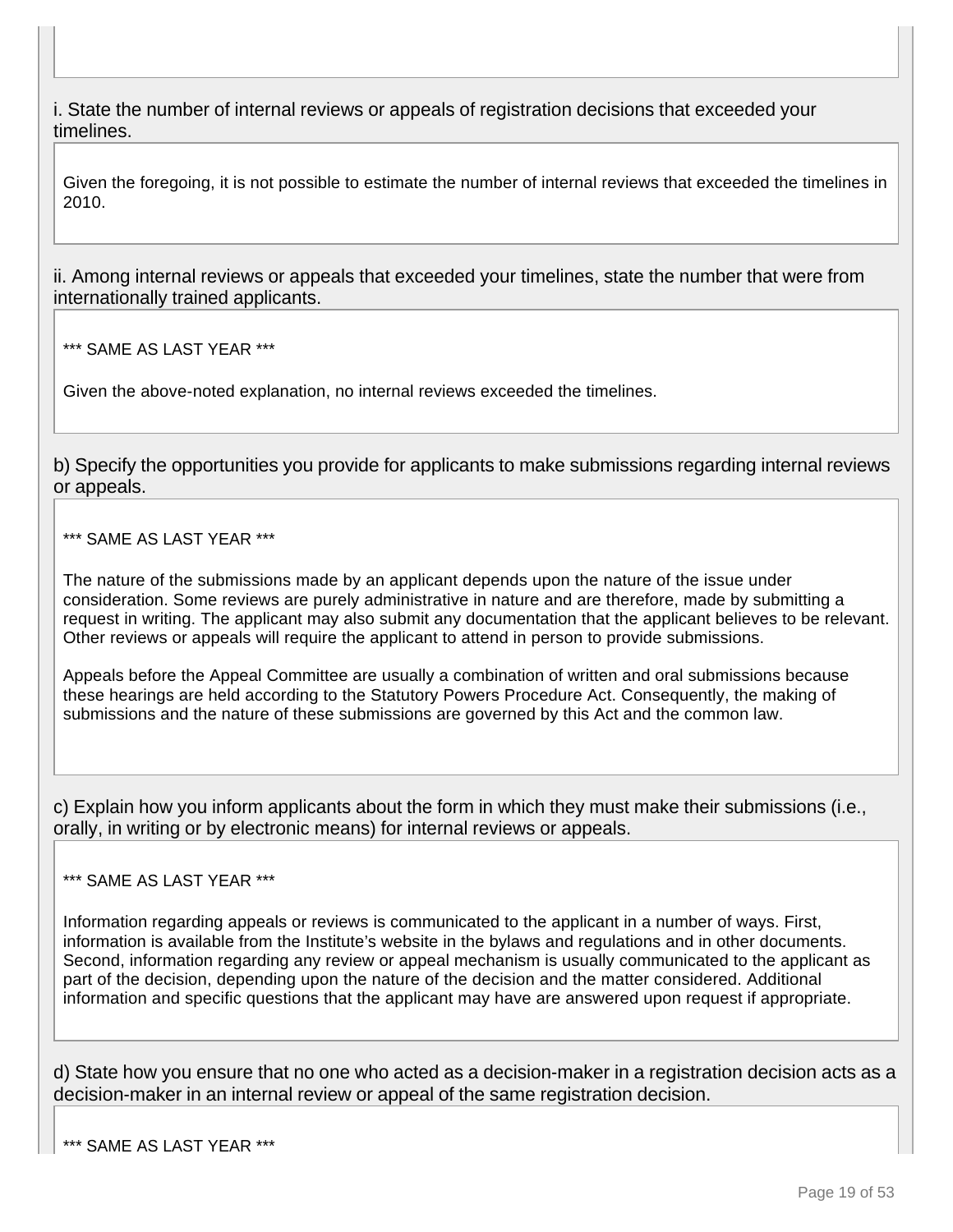The Institute's Appeal Committee does not have overlapping membership with any of the Committee's of first instance. The Institute also has conflict of interest guidelines and policies to ensure that conflicts of interest do not arise. If an applicant is aware of a conflict of interest, he or she may ask that the Institute representative be removed for the purposes of the decision. Decisions made at first instance by staff are then reviewed by the Applications Committee and staff members are not voting members of this committee.

e) Describe your internal review or appeal process.

## \*\*\* SAME AS LAST YEAR \*\*\*

The internal review or appeal process depends upon the nature of the decision and the decision maker of first instance. The Institute's bylaws prescribe the process for many types of appeals or reviews.

Some decisions of a purely administrative nature or that centre on an interpretation of a bylaw or regulation are commonly dealt with by Institute staff. These requests are usually sent to the Institute's Registrar for determination. If a review of the Registrar's decision is requested, this usually proceeds to the Applications Committee for a determination. Normally, this is the end of the review process. However, some other decisions may be reviewed by the Institute's Council.

Where the matter involves a hearing or other consideration by a committee of the Institute, the matter will generally be sent to the Appeal Committee or to Council in rare instances. In the case of the Applications Committee, an applicant who has had a hearing is entitled to appeal in accordance with the Institute's bylaws. This appeal may be initiated within thirty days (30) of receipt of the written reasons for the decision. As previously noted, such appeals are held under the Statutory Powers Procedure Act and are therefore, bound by the requirements of the Act.

f ) State the composition of the committee that makes decisions about registration, which may be called a Registration Committee or Appeals Committee: how many members does the committee have; how many committee members are members of the profession in Ontario; and how many committee members are internationally trained members of the profession in Ontario.

The Appeal Committee is composed of CAs and public representatives who have had no involvement in the initial assessments or decisions. It is made up of seventeen (17) CAs and three public representatives who are not CAs, for a total of 20 members. The membership of the Appeal Committee varies over time as members begin and end their term.

The Applications Committee is currently composed of 29 CAs and 7 public representatives. Currently there are 4 internationally trained CAs on the Committee. The Applications Committee's terms of reference state that ideally, the Committee will have not fewer than 20 members and not more than 30 members. Not fewer than 4 and not more than 8 members will be public representatives. There will also be a chair and at least two deputy chairs. In addition, the Institute strives to have the Committee composed of the following: • 30% to 50% of members to be from national firms or professional corporation;

- 
- 30% to 50% of members to be from local or regional firms or professional corporations; • 20%-40% of members to from business, industry or government;
- 35%-65% of members to be from the Toronto area; and
- 35%-65% of members to be from outside of Toronto.

The decision to admit to membership is normally made by the Membership Committee acting on behalf of Council, in accordance with the Institute's bylaws and regulations. The Membership Committee is composed of four CAs and one public representative.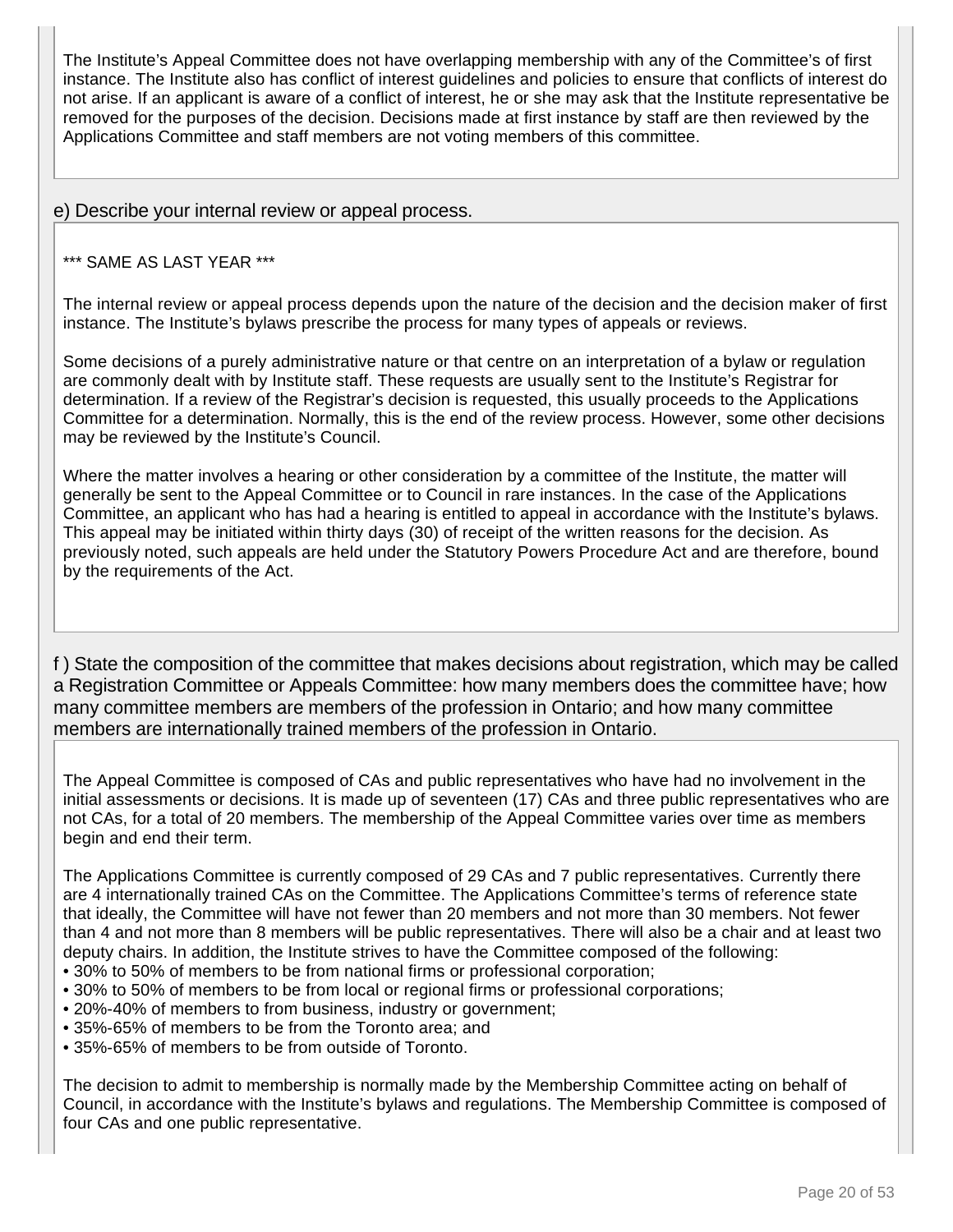Please identify and explain the changes in your registration practices relevant to this section that occurred during the reporting year.

In May of 2010 the Chartered Accountants Act, 2010 received Royal Assent. This statute replaced the former Chartered Accountants Act, 1956. The new statute contains transitional provisions for the Institute as it transitions to the new legislative regime. Starting in 2010 the Institute began to review and redraft its bylaws and regulations. As of the time of submitting this report the process is ongoing. It is anticipated that the new bylaws and regulations will be introduced and adopted during 2011.

**BACK TO INDEX**

# **Information on Appeal Rights (7 / 13)**

This section refers to reviews or appeals that are available after an internal review or appeal. Describe how you inform applicants of any rights they have to request a further review of or appeal from a decision.

Information regarding appeals or reviews is communicated to the applicant in a number of ways. First, information is available from the Institute's website and through the Institute's bylaws and regulations. Second, information regarding any review or appeal mechanism specific to the applicant and his or her request and/or the decision made, is normally communicated to the applicant as part of the decision - depending upon the nature of the decision and the matter considered. Letters advising the applicant of the decision normally contain information regarding the appeal process and any timeline for an appeal. Additional information or counselling is provided upon request and where appropriate.

Please identify and explain the changes in your registration practices relevant to this section that occurred during the reporting year.

\*\*\* SAME AS LAST YEAR \*\*\*

**BACK TO INDEX**

#### **Assessment of Qualifications (8 / 13)**

This category covers your processes for assessing all qualifications, such as academic credentials, competencies, language ability or practical experience.

a) List the criteria that must be met in order for an applicant's qualifications to satisfy the entry-to-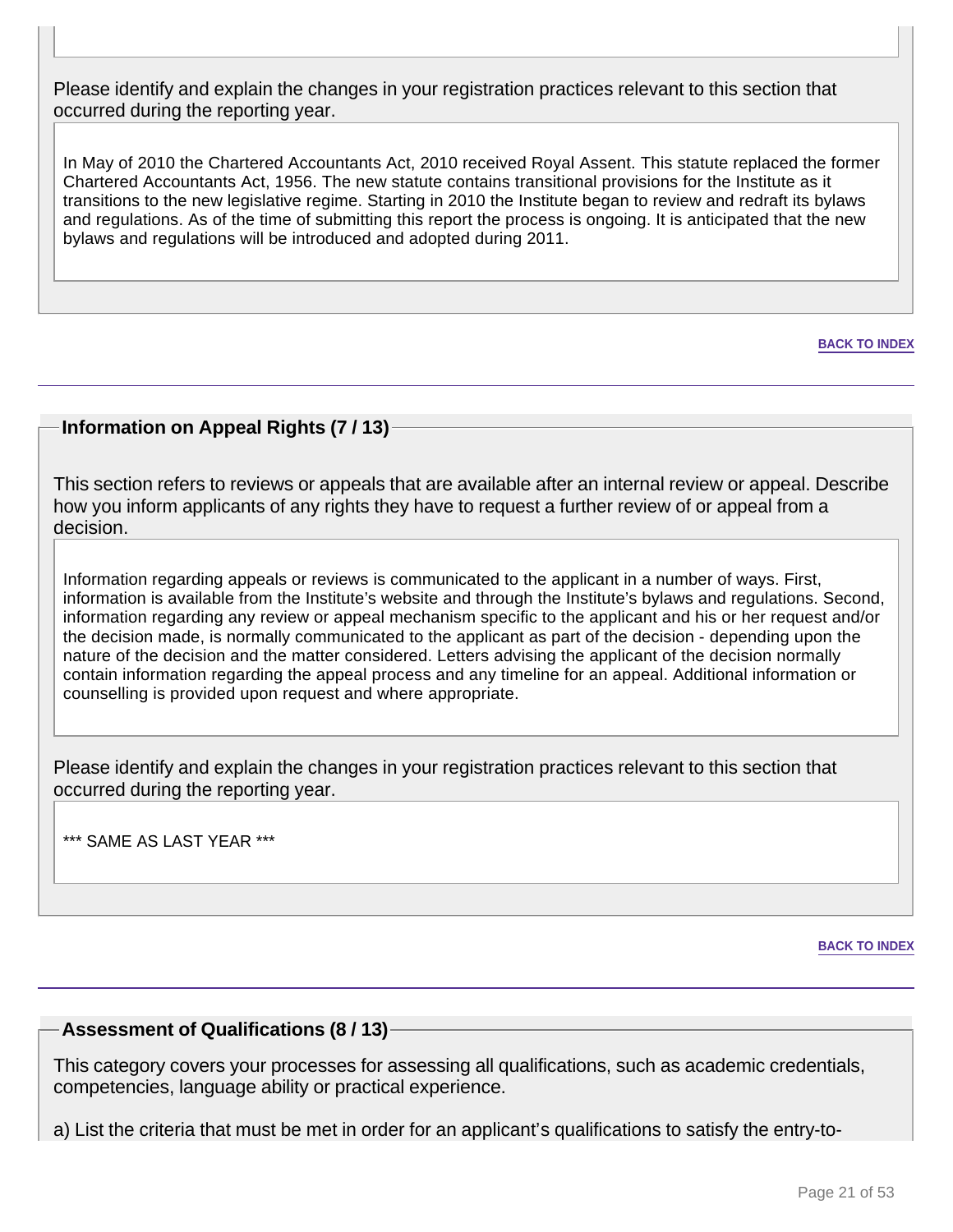For students, becoming a CA in Ontario requires:

- a four-year university degree (or satisfactory equivalent)
- 17 specified courses (51 credit hours)
- three years of practical experience in an approved training office
- successful completion of the ICAO's Professional Program, which is composed of the Staff Training Program, the Core Knowledge Examination (CKE) and the School of Accountancy (SOA).
- Successful completion of the Uniform Evaluation (UFE).

For those applying with membership from a recognized accounting body with which the Institute has a mutual recognition agreement, the process may include a period of prescribed practical experience in an approved training office or other office if the individual's competencies are found not to be equivalent to those of an entry-level CA trained in Ontario. In addition, all such applicants must successfully complete the CA Reciprocity Examination (CARE).

An internationally trained individual from a non-evuivalent accounting body or a non-assessed accounting body must complete if no exemptions are granted:

• Three-years practical experience in an approved training office (unless the individual receives a reduction and/or and exemption from this requirement)

• Canadian business law (unless the individual receives a reduction and/or and exemption from this requirement)

• The Core Knowledge Examination (unless the individual receives a reduction and/or and exemption from this requirement)

• The School of Accountancy (unless the individual receives a reduction and/or and exemption from this requirement)

• The Uniform Evaluation. (no exemption from this requirement is available)

Regulation I, which governs students, provides that an applicant who is a member of a specified Canadian accounting body must have fulfilled the Institute's general education requirement for registration, namely a four-year degree from a designated university. Such applicants must also successfully complete the coursecredit requirement through successful completion of prescribed university degree-credit courses and the minimum average grade requirement in the courses included in the credit-hour requirement. These applicants may also appear before the Institute's Applications Committee and request an exemption from some or all of the practical experience requirement and those examinations for which an exemption may be permitted.

The Applications Committee will review the previous education, professional qualification(s) and accounting experience of an applicant seeking exemptions to determine whether, taken as a whole, they establish that the applicant has demonstrated, on a substantial equivalency basis, the required breadth and depth of competency development at the levels of proficiency required of an entry-level CA in Ontario, as specified in The UFE Candidates' Competency Map and the CA Practical Experience Requirements.

b) Describe the methodology used to determine whether a program completed outside of Canada satisfies the requirements for registration.

## \*\*\* SAME AS LAST YEAR \*\*\*

The International Qualifications Appraisal Board (IQAB) carries out reviews of professional accounting bodies outside Canada to determine whether the requirements for admission to membership in a professional accounting body, or for use of the accounting designation granted by an accounting body (education, examination and experience requirements) are substantially equivalent to the comparable requirements of the provincial institutes in Canada. The Institute and the Canadian Institute of Chartered Accountants (CICA) have entered into Mutual Recognition Agreements with professional accounting bodies based on an IQAB assessment that each such body has education, examination and experience requirements that are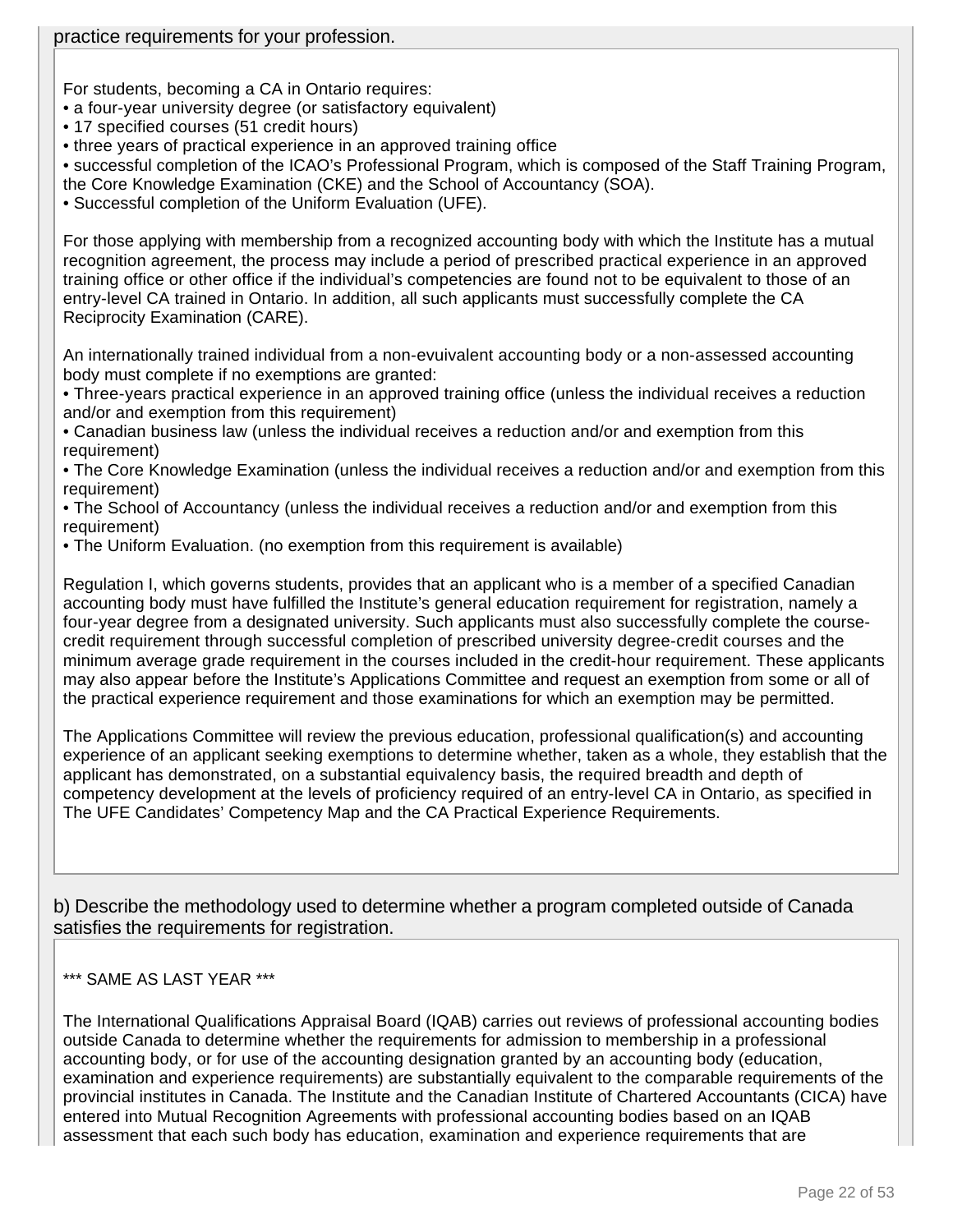substantially equivalent to the comparable requirements of the provincial institutes in Canada.

When an IQAB review determines the requirements of a professional accounting body outside Canada are not substantially equivalent to comparable requirements of the provincial institutes in Canada, IQAB recommends that the Uniform Evaluation (UFE) be passed before CA qualification in Canada is achieved. Each provincial institute may set any other requirements that must be fulfilled. IQAB has, in some cases, recommended that the members of a particular accounting body also be granted exemption from the pre-UFE education requirements and/or some or all of the prescribed practical experience.

The IQAB has adopted a framework for mutual recognition between professional accounting bodies. What follows is a very brief summary of the lengthy process.

There are four primary components for the process of qulaifying as a member of a professional accounting body which IQAB examines. They are:

"X The characteristics of the professional accounting body; committed to the public interest; is independent and self-governing; has a code of conduct; and is committed to professional development.

"X The intake into the qualification process for members; starts with firms recruiting the best candidates and the effect the quality intake has on an applicant having a realistic chance of qualifying as a member of the professional accounting body; a university degree requirement.

"X The learning process; and

..X The quality and consistency of the assessment system.

There is a common set of fundamental principles expected of a comparable qualification process and the professional accounting body. The principles include detailed reviews of the following topics:

- 1. The institute
- 2. The professional Education Programme
- 3. The assessment process
- 4. The work experience
- 5. The knowledge and skills outcomes to be achieved
- 6. The personal skills and capability framework

The framework for evaluation includes further detailed indicators and how these are applied.

Finally, the framework provides examples of the kind of information that a professional accounting body should be able to provide in support of an evaluation of their programme. The framework provides flexibility in terms of how these outcomes are achieved because it is noted that different accounting bodies may have different processes.

## c) Explain how work experience in the profession is assessed.

Work experience is assessed for both the domestically trained and the internationally trained against the CA Practical Experience Requirements document. This document set out the specific competencies and proficiency levels that CA candidates are expected to demonstrate. CA education is competency-based and it is designed to ensure that the CA has the breadth and depth of knowledge in the required competency areas. It focuses on ensuring that every CA, on qualification, has the necessary level of underlying knowledge and the practical skills and experience to apply that knowledge effectively. It is a process that integrates:

• Formal, competency-based academic and professional education, acquired through recognized academic and professional education programs delivered by universities and by the profession's four regional delivery systems;

• Ongoing evaluation and simulation to help candidates develop competencies and assess their readiness for entry to the CA profession;

• Uniform Evaluation (the UFE) which all candidates must pass in order to enter the profession. The UFE challenges candidates to demonstrate competence by responding to simulations — business cases that are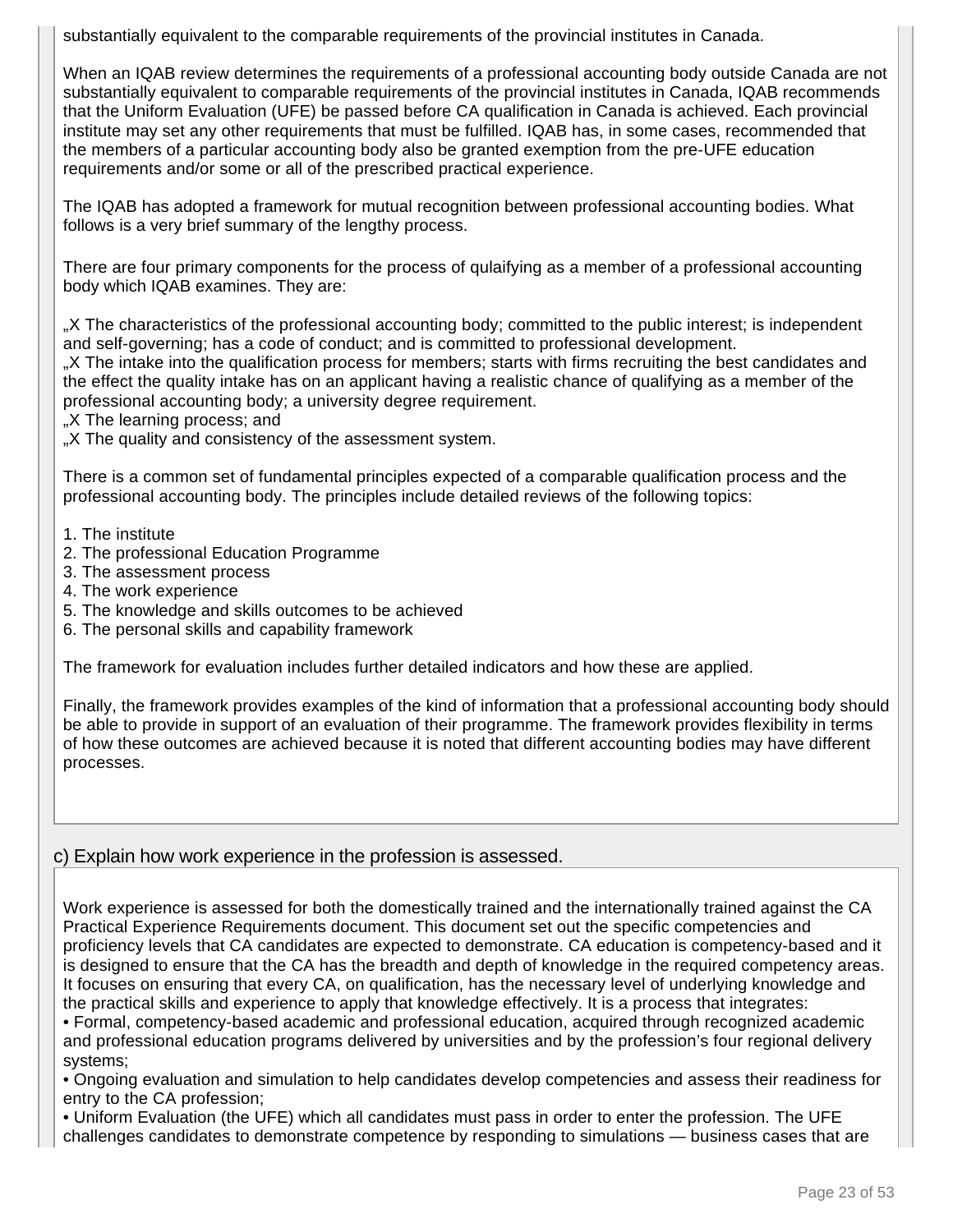representative of the kinds of challenges faced by the entry-level CA; and • Practical experience, acquired through a term of employment of a minimum of three years, including graduate-level professional education, with a CA Training Office recognized by the profession.

d) Describe how your organization ensures that information used in the assessment about educational systems and credentials of applicants from outside Canada is current and accurate.

\*\*\* SAME AS LAST YEAR \*\*\*

IQAB assessments are done as needed to ensure that existing mutual recognition agreements are current and meet the required standards. This is done at intervals set by the IQAB and in keeping with its policies and procedures. Ongoing reviews of this if needed, are done in keeping with applications received. A fuller description of IQAB and its processes is found elsewhere in this report. A fuller description of the education assessment process is found elsewhere in this report.

e) Describe how previous assessment decisions are used to assist in maintaining consistency when assessing credentials of applicants from the same jurisdictions or institutions.

Because the assessment is based on the accounting body, the list of recognized, non-recognized and nonequivalent and non-assessed bodies remains fairly consistent.

The assessment of individuals is undertaken against the CA Practical Experience Requirements document and is an individual assessment based upon the criteria found in the map as compared to the individuals' employment history, demonstrated skills, level of proficiency and other requirements. The criteria for individual assessments is based on the Competency Map which provides a reference point for ensuring that all such decisions are based upon its requirements. Precedent decisions are available to the Committee and the public.

In addition, all members of the Applications Committee meet at least once per year to discuss trends and precedents in decision making. Issues that arise during the year are considered by the Committee and updating and training takes place during this meeting.

f ) Explain how the status of an institution in its home country affects recognition of the credentials of applicants by your organization.

This is not entirely applicable because the accounting body is assessed against the requirements for domestically trained CAs and this assessment is conducted by IQAB. Therefore, the institution is not assessed for its status within its home country. While this may be a factor in an IQAB assessment, it is by no means the only factor considered.

Notwithstanding this, the accounting body must be a member of the International Federation of Accountants and also must adhere to the principles found in Section A (items 1 to 6) as set out in the IQAB requirements. See S. 8(b) of this report.

g) Describe how your organization accommodates applicants with special needs, such as visual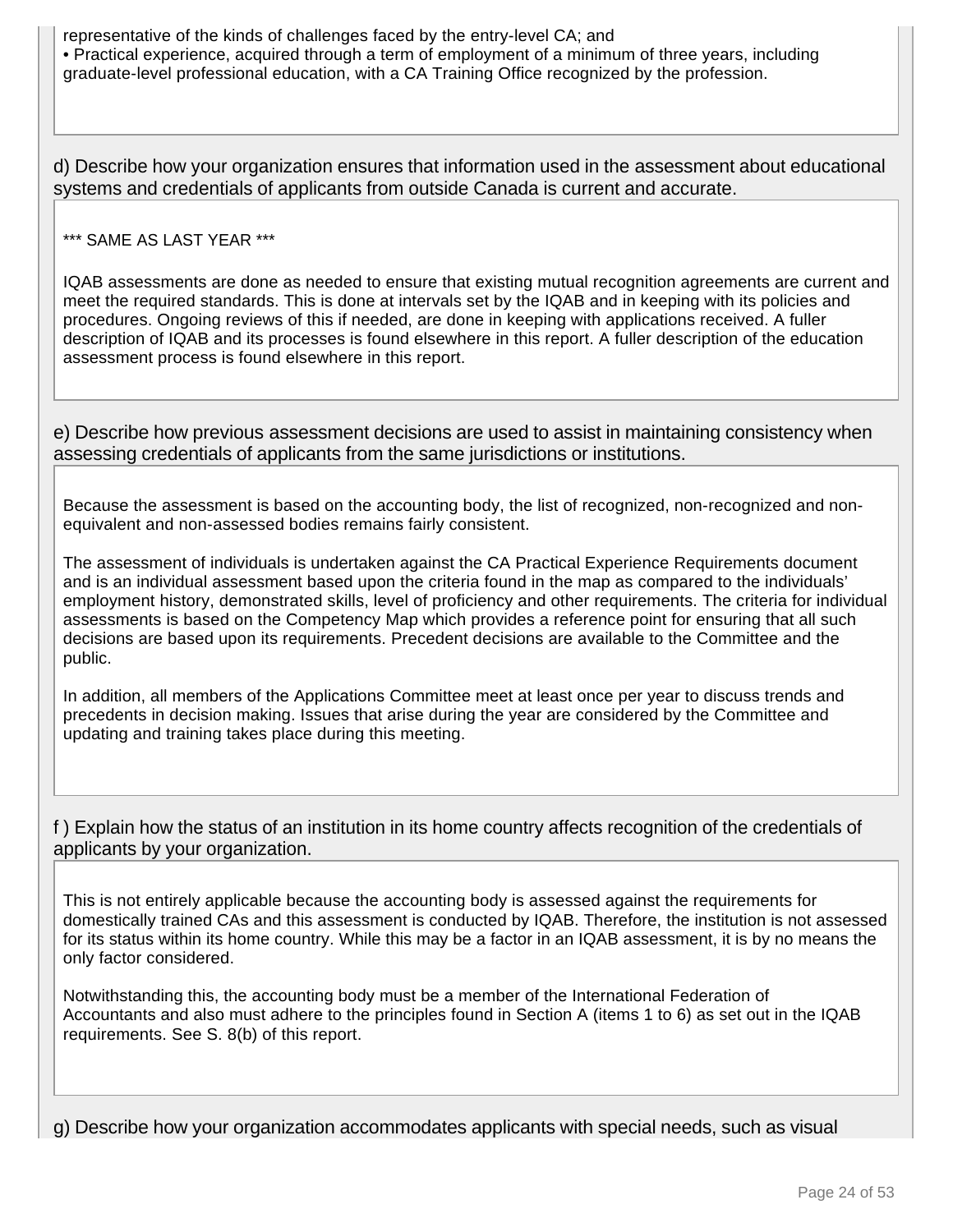#### impairment.

\*\*\* SAME AS LAST YEAR \*\*\*

A physical or medical disability is not a deciding factor in assessing qualification, academic credentials, competencies, language ability or practical experience. The accommodations that the Institute makes in this regard for applicants and students are described in Part 1 (p) as they relate to examination writing and preparation.

h) State the average length of time required to complete the entire registration process, from when the process is initiated to when a registration decision is issued.

This question is answered elsewhere in this report. However, generally the timelines are as follows:

Student Applicants: An application for registration will be acknowledged within 1-2 weeks of receipt by the Institute. The average period of time a student or a mature student takes to complete the program leading to a CA designation is about 3.2 years from the date of registration with the Institute as a student. The average period of time a student of an approved professional school of accounting or co-operative degree program registered with the Institute takes to complete the program leading to a CA designation is approximately 4.1 to 4.2 years.

Members of recognized accounting bodies: Applicants applying for membership from recognized accounting bodies are called membership candidates once their application is accepted by the Applications Committee. It takes an average of 11 months to complete the process leading to the CA designation, including passing the CA reciprocity examination (CARE), which is held annually in October.

Members of a non-equivalent accounting body: These applicants are registered with the Institute as students and they take an average time of 2.7 years to complete the student process and become a CA. These applicants may request exemptions from some of the education and/or experience requirements. Such requests are reviewed by the Applications Committee.

Members of a non-assessed accounting body: These applicants are usually required to complete all the requirements of the Ontario program to qualify for membership in the Institute, an average time of 3.2 years. These applicants are registered with the Institute as students and they may request an individual assessment of their qualifications and those of their accounting body to determine if the Institute's Applications Committee will grant any education and/or examination exemptions.

Accounting Body Review: A review of a non-assessed accounting body will be done by the Institute upon written request. A review, conducted at no cost to the applicant, will determine if exemptions from any education and/or examination requirements of the CA program can be granted. Due to the detailed information required from the accounting body and the in-depth nature of this review, this takes an average of 1 year. The applicant will be sent a written status update of the assessment's progress at 6 months. An applicant may be registered as a student, but may not attempt any examinations until this review has been completed.

Assessment of Qualifications: Applicants who require a hearing to apply for exemptions should allow approximately 2 – 5 months for scheduling a hearing once their file is complete. The decision made by the committee will be delivered orally at the conclusion of the hearing. Written confirmation of the decision takes approximately 1 – 2 weeks following the hearing date. A detailed document which outlines the reasons for the committee's decision is prepared within 3-4 months.

Non-Canadian Transcript Assessment: In order to determine eligibility to register as a student with the Institute, transcripts from non-Canadian universities must be assessed to determine if the 4 year or equivalent degree requirement has been met. Also courses must be assessed to determine which courses will be recognized for credit towards the 51 credit hours. This preliminary assessment costs \$480 plus GST and takes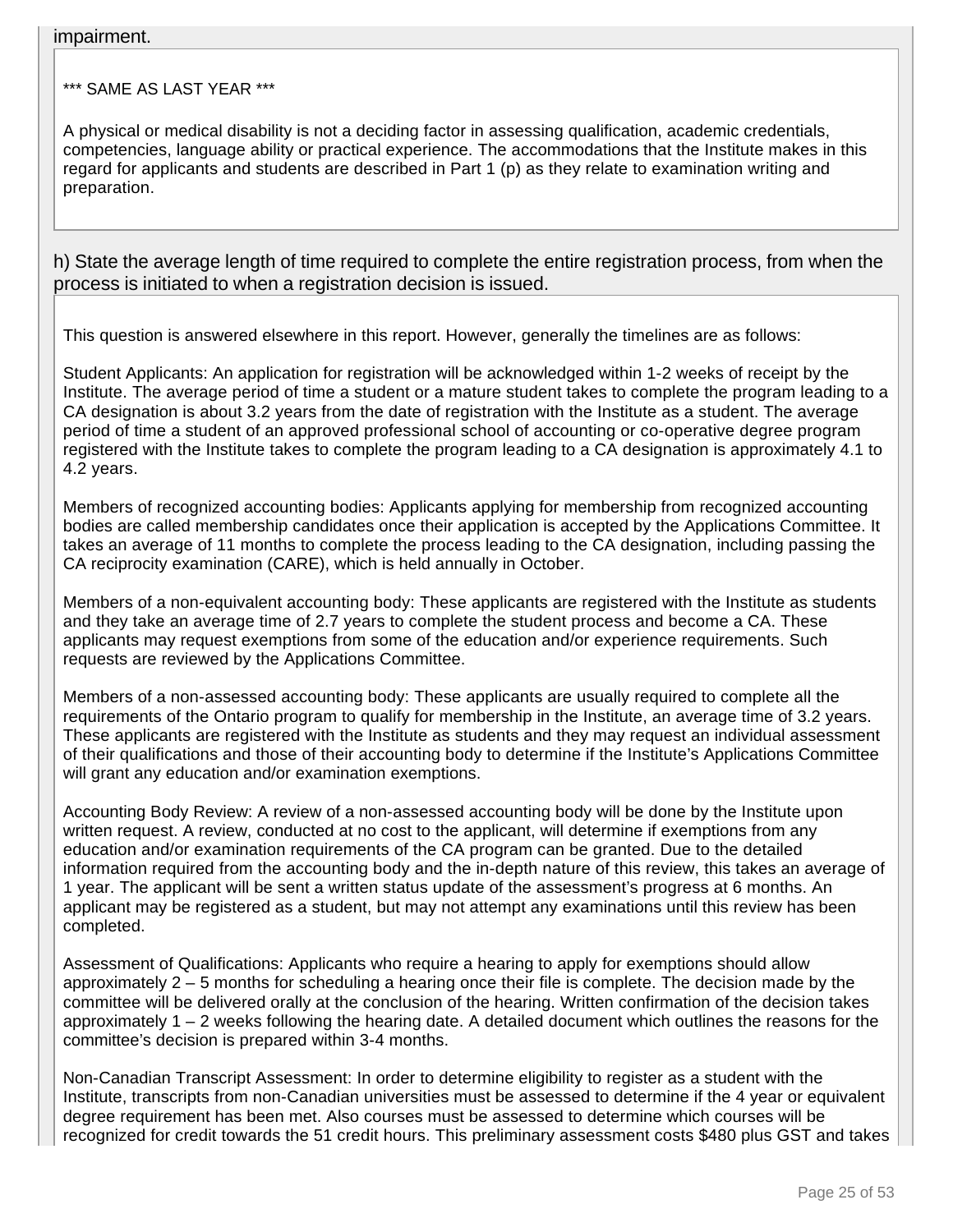an average of six months. A portion of the assessment cost \$380 is credited towards the student registration fees if the student registers within three years of the preliminary assessment.

Non-Ontario Transcript Assessment: Courses taken at universities outside of Ontario must be assessed to determine if the 4 year or equivalent degree requirement has been met. Also courses must be assessed to determine which courses will be recognized for credit towards the 51 credit hours. A preliminary assessment costs \$100 plus GST and takes an average of 3 – 5 months. If the student is registering with the Institute, the assessment is included as part of the registration.

Ontario Transcript Assessment with a mix of Ontario universities and/or college transfer credits: Transcripts with course mixes from different Ontario universities have to be assessed for overlapping or missing course content. A preliminary assessment costs \$50 plus GST and takes an average of 8-16 weeks. If the student is registering with the Institute, the assessment is included as part of the registration.

Ontario Transcript Assessment: Transcripts from an Ontario university takes an average of 4-6 weeks to assess. A preliminary assessment costs \$50 plus GST. If the student is registered with the Institute, the assessment is included as part of the registration.

Admission to Membership: Those registered as students with the Institute and who are within a month of their estimated completion date and have completed all other education requirements and examination requirements, will be sent a request to file a final experience certification report. After any additional leaves of absence are taken into consideration and the estimated completion date is confirmed, the student will be sent a personalized application for admission to membership form. An admission to membership fee is charged and this is separate from the Annual Membership fees. Upon the Institute's receipt of the application for admission to membership students who are not ready for admission to membership will be sent notification of their revised estimated completion date. Students who are ready for membership are sent to the next membership committee meeting for consideration. This will take an average of 1 – 2 months depending upon the timing of the meetings. Following the membership committee meeting, new members are advised of their admission to membership by e-mail within 2-4 days of the meeting. The membership certificate including a congratulatory letter confirming their admission to membership will be mailed to the new member within 3 – 4 weeks following admission to membership. The Annual Membership fee will be sent out 2 weeks after admission to membership.

ICAO Member's handbook provides more information. A copy of the bylaws, rules and regulations is available online at http://www.icao.on.ca/Resources/Membershandbook/1011page5011.aspx

All applicants, students and membership candidates are encouraged to read: Regulation I - A regulation in respect of students and/or Regulation II – A regulation in respect of Certified Public Accountants from the United States of America and members of other recognized accounting bodies outside Canada with which the Institute has reciprocal recognition.

## i. State whether the average time differs for internationally trained individuals.

The average time may differ for internationally trained individuals depending upon whether the individual is or was a member in good standing with either a recognized accounting body or a non-equivalent accounting body, or a non-assessed accounting body - as noted elsewhere in this report:

Members of recognized accounting bodies: Applicants applying for membership from recognized accounting bodies are called membership candidates once their application is accepted by the Applications Committee. It takes an average of 11 months to complete the process leading to the CA designation, including passing the CA reciprocity examination (CARE), which is held annually, normally in October.

Members of a non-equivalent accounting body: These applicants are registered with the Institute as students and they take an average time of 2.7 years to complete the student process and become a CA. These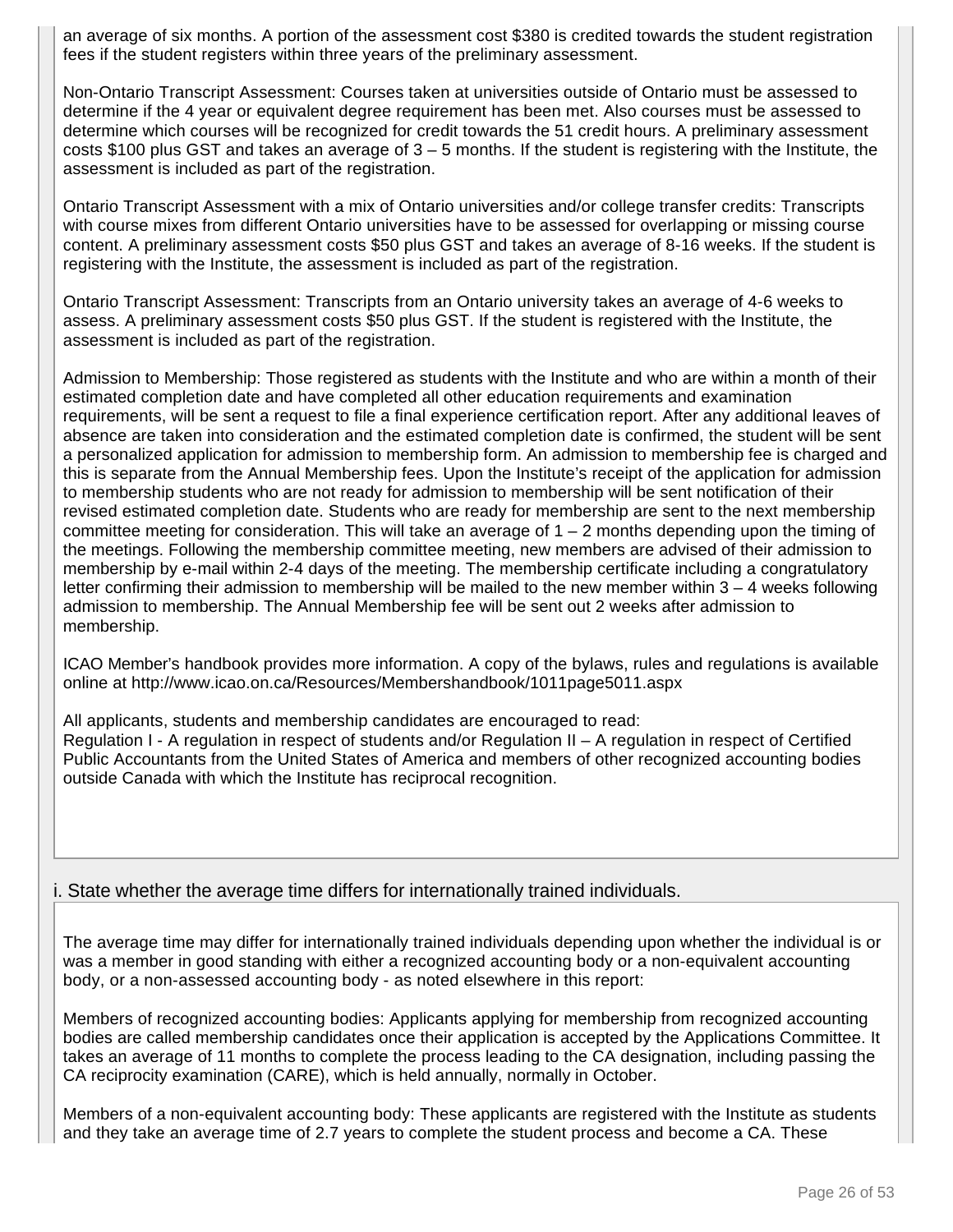applicants may request exemptions from some of the education and/or experience requirements. Such requests are reviewed by the Applications Committee.

Members of a non-assessed accounting body: These applicants are usually required to complete all the requirements of the Ontario program to qualify for membership in the Institute, an average time of 3.2 years. These applicants are registered with the Institute as students and they may request an individual assessment of their qualifications and those of their accounting body to determine if the Institute's Applications Committee will grant any education and/or examination exemptions.

Three factors influence the length of time for the process. First, the process is largely dependant upon the applicant submitting the information required in order to make an assessment. Once a complete and accurate package of information has been received, the timelines set out elsewhere in this report generally are followed. Second, the examinations that applicants are required to write are held at fixed times during the year. An applicant may have to wait to write an examination depending upon the timing of the application. Finally, the applicant may have to complete any practical experience requirements. The timeliness of this process depends upon the applicants' ability to fulfill the prescribed practical experience.

ii. If the average time differs for internationally trained individuals, state whether it is greater or less than the average for all applicants, and the reasons for the difference.

The average time will usually be less for individuals from a recognized accounting body. This averages 11 months verses 3.2 years for the domestically trained CA. The shorter period of time is the result of the individual being or having been a member of an accounting body whose qualifications processes are substantially similar to the CA process in Ontario. Thus, these individuals have completed a program of education and experience that is similar to the process used to train Ontario CAs. The length of time it takes to become a member in the Institute is therefore, shorter. However, this may vary depending upon the applicant's ability to demonstrate that he or she meets the prerequisites for membership.

A somewhat longer period of time will likely be necessary for those from non-equivalent accounting bodies (assuming that they meet the educational and practical experience prerequisite). Again, this is the result of the individual already having undertaken an educational program and a practical experience program that provides the applicant with some or all of the prerequisites for membership. Generally speaking, members of non-recognized accounting bodies can become members in approximately 2.7 years.

For those from non-assessed accounting bodies, the period will be approximately the same as for a domestically trained individual if again, the applicant meets the prerequisites. The timing of the application decision will vary depending on whether any additional practical experience is required. Members of nonassessed accounting bodies take approximately 3.2 years to become a member.

i) If your organization conducts credential assessments:

i. Explain how you determine the level (e.g., baccalaureate, master's, Ph.D.) of the credential presented for assessment.

## \*\*\* SAME AS LAST YEAR \*\*\*

The Institute uses the International Handbook of Universities in conjunction with a review of the official transcript provided by the applicant and a review of the course content and consider its equivalency to the educational programs and courses offered for the domestically trained.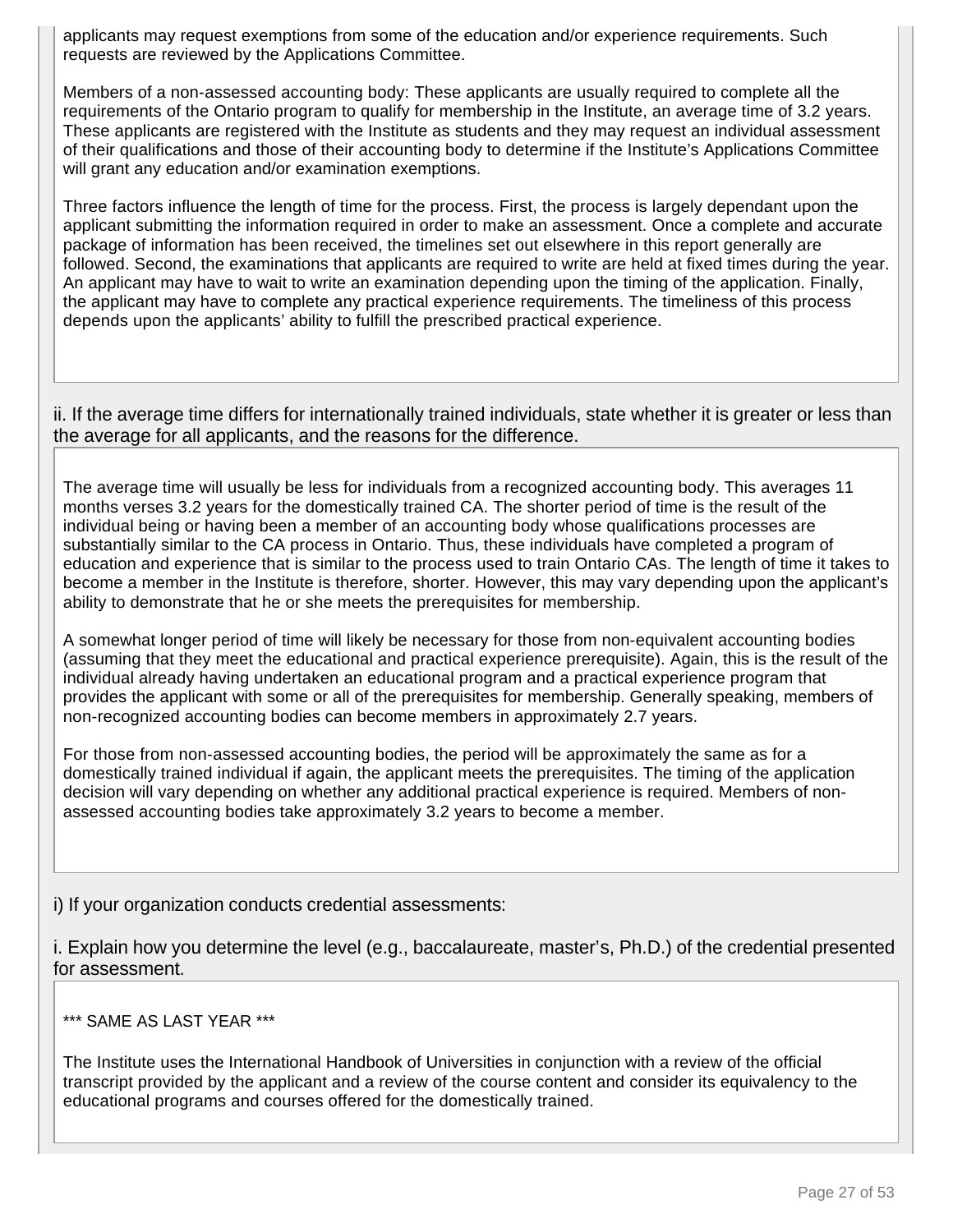ii. Describe the criteria that are applied to determine equivalency.

\*\*\* SAME AS LAST YEAR \*\*\*

As previously described elsewhere in this report.

iii. Explain how work experience is taken into account.

Work experience is not a factor in assessing an educational credential. The assessment of work experience (competencies required of a CA) is described elsewhere in this report.

j) If your organization conducts competency assessment:

i. Describe the methodology used to evaluate competency.

There are six competency areas. Below is a very brief summary of the competencies as set out in the **CA Practical Experinece Requirements, 2010** document. For a detailed understanding of the competencies, reference should be made to the CA Practical Experience Requirements document.

## **1 Performance Measurement and Reporting Competencies**

Analyzes financial reporting needs and establishes the necessary processes

V-1.1 Analyzes financial reporting needs

V-1.3 Develops reliable financial information

V-1.4 Establishes or enhances financial reporting using IT

V-2 Conducts external financial reporting

V-2.2 Develops or evaluates accounting policies in accordance with GAAP

V-2.3 Accounts for the entity's routine transactions

V-2.4 Accounts for the entity's non-routine transactions

V-2.5 Describes the accounting for the entity's complex matters

V-2.6 Prepares financial statements using the identified basis of accounting

V-2.7 Prepares or evaluates financial statement note disclosure

V-2.8 Prepares or evaluates financial components of the Management Discussion and Analysis (MD&A)

V-2.9 Explains the financial statement results and balances to stakeholders

V-2.10 Maintains awareness of pending changes to financial reporting standards

V-2.11 Describes the need to apply other accounting principles or the need for special presentation of information

V-3 Conducts internal financial reporting

V-3.1 Develops or evaluates internal financial reports

V-3.2 Recommends improvements to internal financial reporting systems

V-4 Conducts specialized reporting

V-4.1 Identifies and analyzes specific reporting obligations

V-4.2 Identifies regulatory and other filing requirements

V-4.3 Identifies and analyzes non-financial reporting needs

V-4.4 Conducts external and internal non-financial reporting

## **2 Assurance Competencies**

VI-1 Analyzes, evaluates and advises on assurance needs (external or internal)

VI-2 Provides assurance services (external or internal)

VI-2.1 Considers issues related to accepting an assignment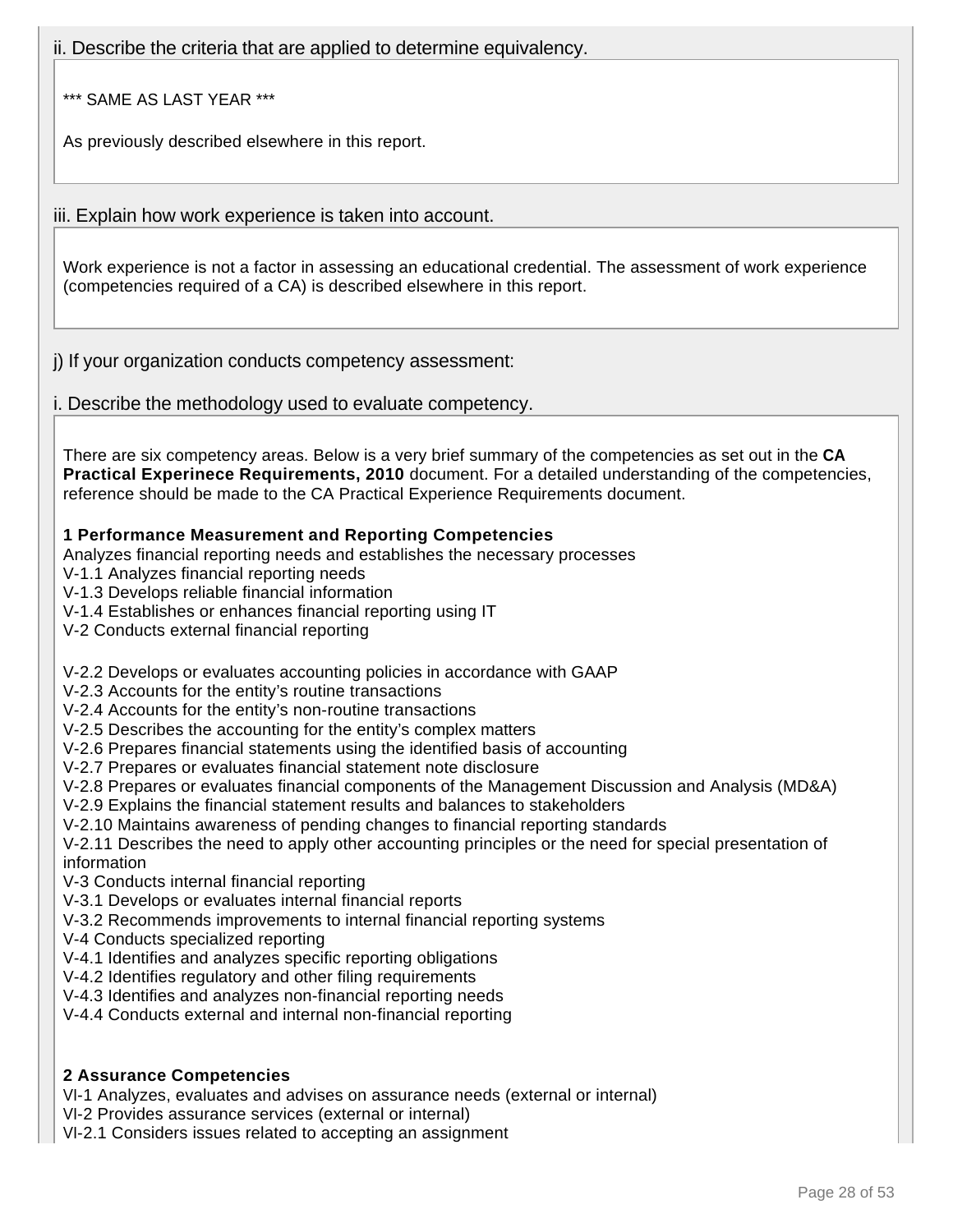VI-2.2 Determines which financial reporting framework or policies to apply to the subject matter being evaluated

VI-2.3 Evaluates the implications of key risks and business issues for the assignment

VI-2.4 Develops guidelines to set the extent of assurance work, based on the scope and expectations of the assignment

- VI-2.5 Designs appropriate procedures based on the assignment's scope, risk and materiality guidelines
- VI-2.6 Executes the work plan
- VI-2.7 Documents the results of procedures performed
- VI-2.8 Evaluates the evidence and the results of analysis
- VI-2.9 Draws conclusions and drafts a report
- VI-2.10 Prepares information for meetings with stakeholders
- VI-3 Provides control-related services
- VI-3.1 Identifies the entity's key operations
- VI-3.3 Evaluates internal control
- VI-3.4 Evaluates IT-related elements of internal control
- VI-4 Provides comprehensive auditing services
- VI-5 Maintains awareness of pending assurance standards changes

#### **3 Taxation Competencies**

- IX-1 Analyzes the entity's tax profile and identifies general tax issues
- IX-1.1 Understands the entity's tax profile
- IX-1.2 Identifies and advises on compliance and filing requirements
- IX-1.3 Describes other types of filing requirements
- IX-2 Prepares and files necessary returns in accordance with legal requirements

IX-2.2 Calculates other income taxes payable for an individual

- IX-2.3 Calculates basic taxes payable for a corporation
- IX-2.4 Calculates other taxes payable for a corporation
- IX-3 Practices effective tax-planning to optimize after-tax returns
- IX-3.1 Identifies, analyzes, and advises on specific tax-planning opportunities for individuals
- IX-3.2 Identifies, analyzes, and advises on specific tax-planning opportunities for shareholders of closely-held corporations
- IX-3.3 Identifies, analyzes, and advises on financial and estate-planning opportunities for individuals and families
- IX-3.4 Analyzes tax consequences for non-residents
- IX-3.5 Identifies, analyzes, and advises on tax consequences or planning opportunities associated with certain corporate transactions
- IX-3.6 Analyzes tax consequences of other corporation and partnership restructuring transactions
- IX-4 Prepares information to respond to assessments, file objections and appeals

## **4 Governance, Strategy and Risk Management Competencies**

IV-1 Evaluates an entity's governance model

- IV-1.1 Evaluates the entity's governance structure
- IV-1.2 Understands the leadership processes of the board or other governing body
- IV-1.3 Identifies and evaluates the audit committee's role in governance
- IV-1.4 Understands the importance of governance planning
- IV-2 Evaluates an entity's strategies
- IV-2.1 Understands the entity's strategic plan and planning processes
- IV-2.2 Gains an understanding of the entity's mission, vision and strategies
- IV-2.3 Identifies and evaluates opportunities and risks
- IV-2.4 Identifies key elements of the entity's value system
- IV-2.5 Evaluates the adequacy of the entity's IT strategy
- IV-2.6 Identifies the factors that impact the entity's financial strategies
- IV-2.7 Evaluates the entity's performance measurement and reporting strategy
- IV-3 Evaluates an entity's plans for risk management
- IV-3.1 Understands the entity's risk management processes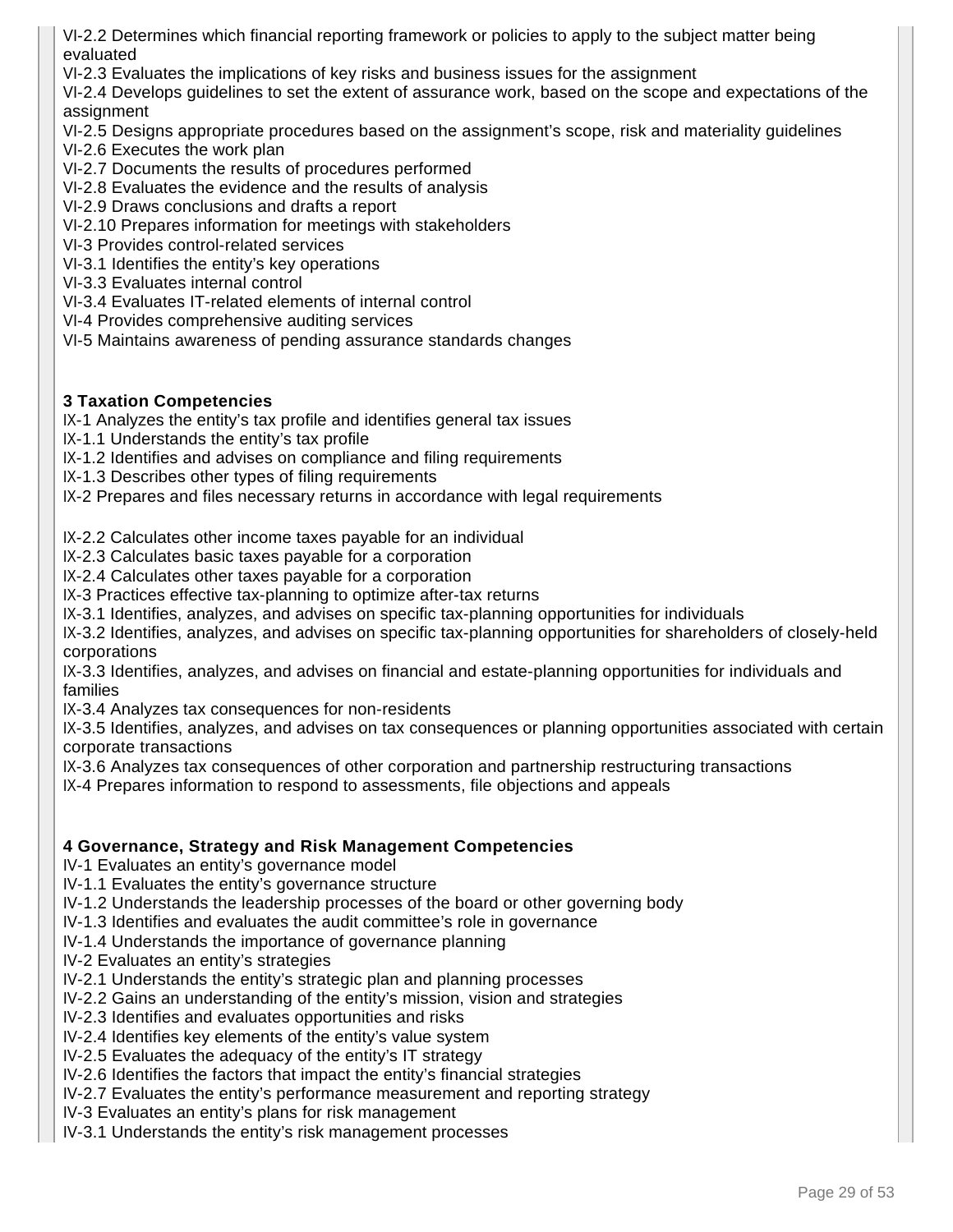- IV-3.2 Evaluates the entity's risk management program
- IV-3.3 Assesses the IT risks and how they are managed
- IV-3.4 Identifies courses of action to help manage risks
- IV-4 Evaluates an entity's ability to manage organizational performance
- IV-4.1 Evaluates decision-making and accountability processes
- IV-4.2 Understands the need for access to information

## **5 Management Decision-Making Competencies**

VIII-1 Identifies the key information needs and indicators of an entity

- VIII-1.1 Identifies management's information needs
- VIII-1.2 Identifies the entity's key performance indicators

VIII-1.3 Evaluates the design of the entity's responsibility accounting system

- VIII-2 Develops and improves the IT infrastructure needed to generate the necessary information
- VIII-2.1 Analyzes, selects and suggests IT solutions to support processes and management's information needs
- VIII-2.2 Evaluates alternative IT solutions
- VIII-2.3 Identifies and evaluates acquisition or sourcing decision factors
- VIII-2.4 Performs an analysis of the IT options
- VIII-2.5 Improves the entity's IT systems implementation
- VIII-3 Monitors and evaluates management information
- VIII-3.1 Determines product or service unit cost
- VIII-3.2 Analyzes financial and other data to provide information for pricing decisions
- VIII-3.3 Determines and evaluates the entity's cost-volume-profit relationships
- VIII-3.4 Evaluates make-or-buy decision factors
- VIII-3.5 Evaluates transfer-pricing options
- VIII-3.6 Analyzes variances within costing systems
- VIII-4 Prepares an entity's budget
- VIII-4.1 Prepares, analyzes and monitors financial budgets
- VIII-4.2 Prepares cash flow projections
- VIII-4.3 Analyzes and interprets budget variances
- VIII-5 Maintains awareness of contemporary managerial accounting techniques

## **6 Finance Competencies**

- VII-1 Evaluates overall financial strategy
- VII-1.1 Establishes or evaluates financial objectives
- VII-1.2 Evaluates the legal form and structure of the entity
- VII-1.3 Identifies ways in which ownership can change
- VII-2 Oversees treasury management
- VII-2.1 Monitors cash flow
- VII-2.2 Analyzes the entity's working capital
- VII-2.3 Identifies the role of short-term, medium-term, long-term and project financing
- VII-2.4 Identifies and evaluates sources of funds
- VII-2.6 Analyzes the entity's cost of capital
- VII-3 Develops or analyzes investment plans, business plans and financial proposals
- VII-4 Analyzes the value of a business
- VII-4.1 Analyzes the entity's financial situation
- VII-4.2 Estimates the value of the business
- VII-5 Analyzes the purchase, expansion, or sale of a business
- VII-6 Identifies or advises a financially troubled business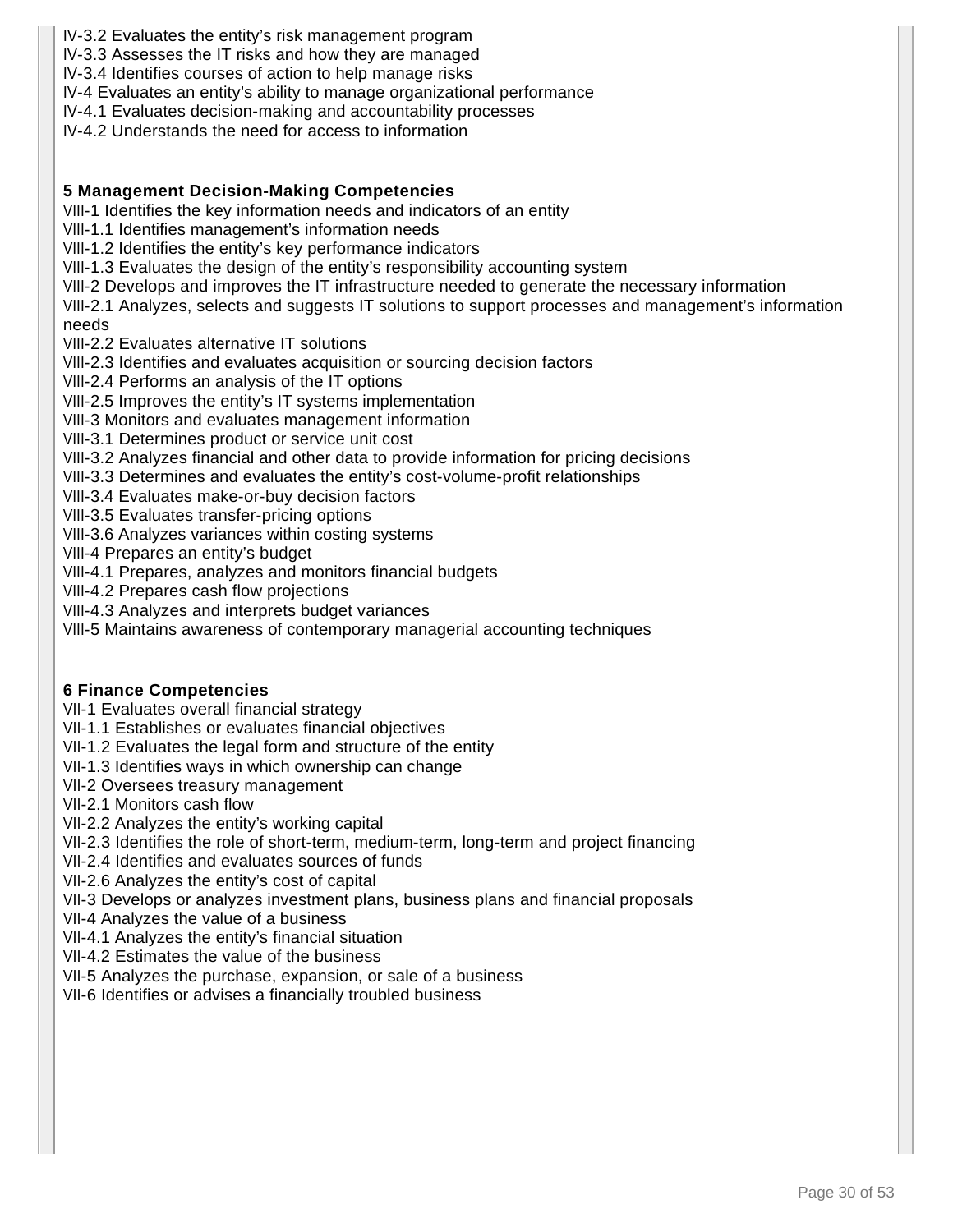# ii. Explain how the methodology used to evaluate competency is validated, and how often it is validated.

# \*\*\* SAME AS LAST YEAR \*\*\*

The Canadian Institute of Chartered Accountants (CICA) prepares the UFE Candidates' Competency Map and the CA Practical Experience Requirements document. At regular intervals the documents are reviewed and updated. Much of this work is done on an annual basis. These documents outline the competency expectations of an entry-level CA. The CICA has a Competency Map Committee comprised of CA members working in academia, in accounting firms and in industry that are responsible for the Competency Map.

## iii. Explain how work experience is used in the assessment of competency.

The CA profession's approach to Qualification is competency-based, i.e. it focuses not just on what the CA Student knows, but also on what he or she can do with that knowledge. Thus the expectations of CA Students are expressed as "CA competencies" — the knowledge, skills and attitudes which are fully defined in The UFE Candidates' Competency Map. The emphasis in practical experience, as in all components of the Qualification process, is on ensuring the CA Student develops the competencies expected of an entry-level CA. During their terms of practical experience, CA Students are expected to acquire a wide range and significant depth of experience in the CA competencies.

The articulation of competencies creates an effective tool to help: Promote all elements of desired professional behaviour, extending beyond knowledge to include skills and professional attitude; Promote high performance standards; Measure performance; Incorporate emerging trends and changing needs; Respond to the work environment; Promote positive expectations; and Foster life-long and individual-centred learning.

For internationally trained individuals, the determination of how an applicant qualifies and whether an applicant qualifies to receive additional exemption(s) is to be competency-based, meaning the professional education and previous accounting experience of an applicant are to be considered both quantitatively and qualitatively when assessed (measured) against the competencies and the respective proficiency levels for an entry level CA in Ontario, as specified in The UFE Candidates' Competency Map and/or the CA Practical Experience Requirements. Again, however, the assessment process is different for those applicants who are or were members of recognized accounting bodies and non-equivalent accounting bodies. Nevertheless, the competency requirements in both The UFE Candidates' Competency Map and the CA Practical Experience Requirements are grouped into six competency areas:

Performance Measurement and Reporting **Assurance** Taxation Governance, Strategy and Risk Management Management Decision-Making Finance

The substantial equivalency basis for determining whether an applicant qualifies for additional exemptions recognizes that the specific competencies required for membership in the particular accounting body outside Canada and acquired by the applicant as a result of post-qualification accounting experience may not match precisely with the competencies set out in The UFE Candidates' Competency Map and the CA Practical Experience Requirements. The determination to be made by the Applications Committee, therefore, is whether or not the Committee is satisfied that the applicant, through his or her professional education and qualification and previous accounting experience, when considered both quantitatively and qualitatively, has demonstrated breadth and depth of competency development that is substantially equivalent to that required of an entrylevel CA in Ontario.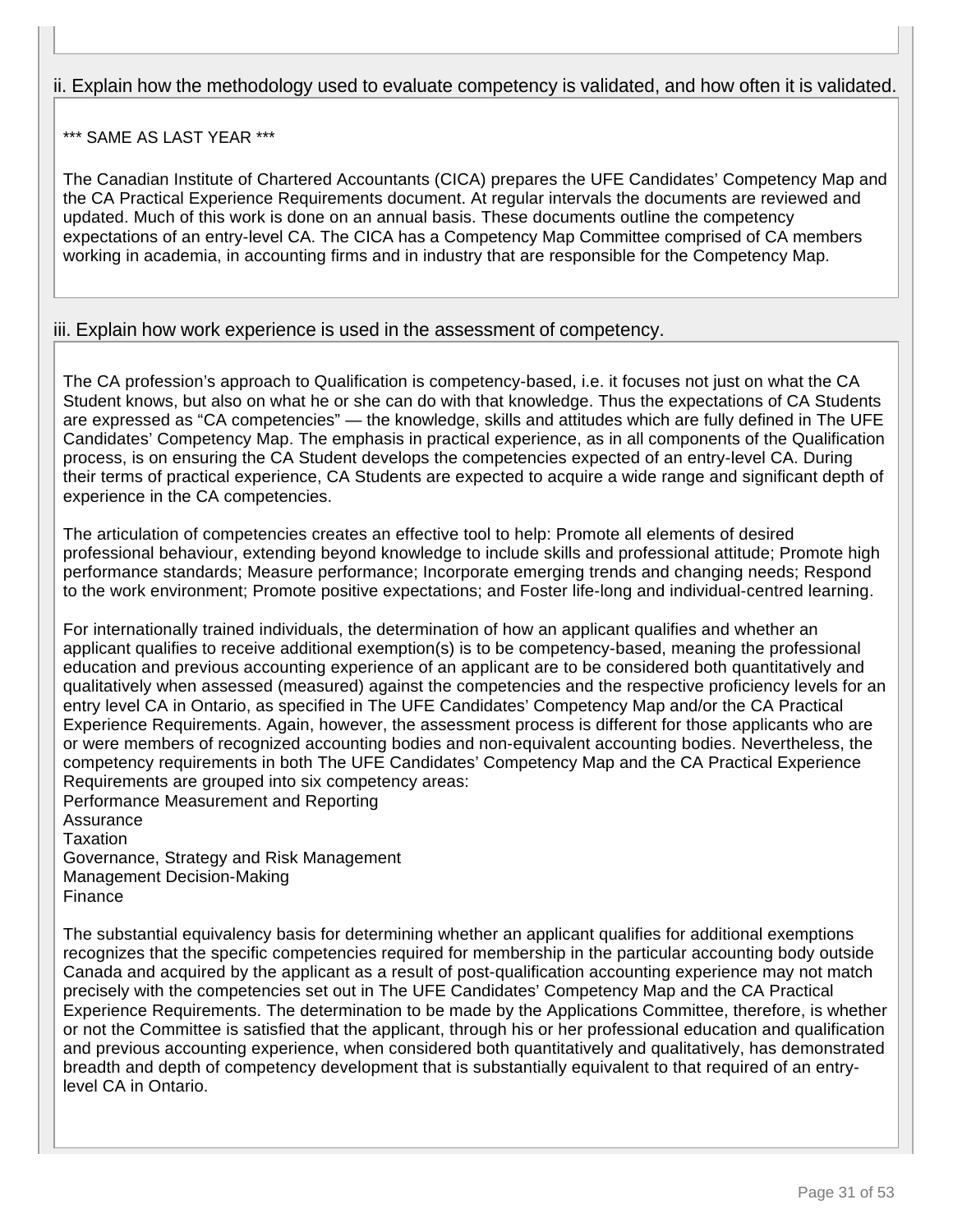k) If your organization conducts prior learning assessment:

i. Describe the methodology used to evaluate prior learning.

For those internationally trained, the determination to be made by the Applications Committee is whether an applicant has acquired as a result of his or her previous education, professional qualification(s) and previously acquired experience in accounting, the depth and breadth of competency development and the levels of proficiency for the competencies that a candidate must demonstrate at the time of writing the Uniform Evaluation (UFE).

In the case of applicants how hold or held membership in a non-equivalent or non-assessed accounting body, and taking into account that the accounting body is not a body that has been determined to have requirements for qualification for admission to membership that are substantially equivalent to the requirements of the Institute, an applicant who seeks additional exemptions from education and/or examination requirements should ordinarily have completed in total more than three years of accounting experience, including experience obtained subsequent to admission to membership in the accounting body outside Canada. In addition, the applicant should have obtained such accounting experience in positions that enabled the applicant to progress to successively more senior positions and in respect of which the applicant demonstrated progressively higher levels of proficiency as well as greater breadth and depth of competency development. The levels of proficiency – the degree or expertise an individual is expected to exhibit in a competency as specified in The UFE Candidates' Competency Map and the CA Practical Experience Requirements – varies somewhat between the specific competencies. See also the answer to question 8(J)(i) for more detail.

ii. Explain how the methodology used to evaluate prior learning is validated, and how often it is validated.

There is no formal process for "validation" of the methodology beyond the establishment and updating of the required competencies as described elsewhere in this report. Professions and professional competencies evolve over time and this is reflected in the ongoing and annual reivew/updating of the CA Practical Experience Requirements document.

iii. Explain how work experience is used in the assessment of prior learning.

\*\*\* SAME AS LAST YEAR \*\*\*

The Applications Committee shall review the previous education, professional qualification(s) and accounting experience of an applicant seeking additional exemptions to determine whether, taken as a whole, they establish that the applicant has demonstrated, on a substantial equivalency basis, the required breadth and depth of competency development at the levels of proficiency required of an entry-level CA in Ontario. The details of this assessment are outlined elsewhere in this report.

l) If your organization administers examinations:

i. Describe the exam format, scoring method and number of rewrites permitted.

CA students must successfully complete three examinations before becoming a CA, as follows: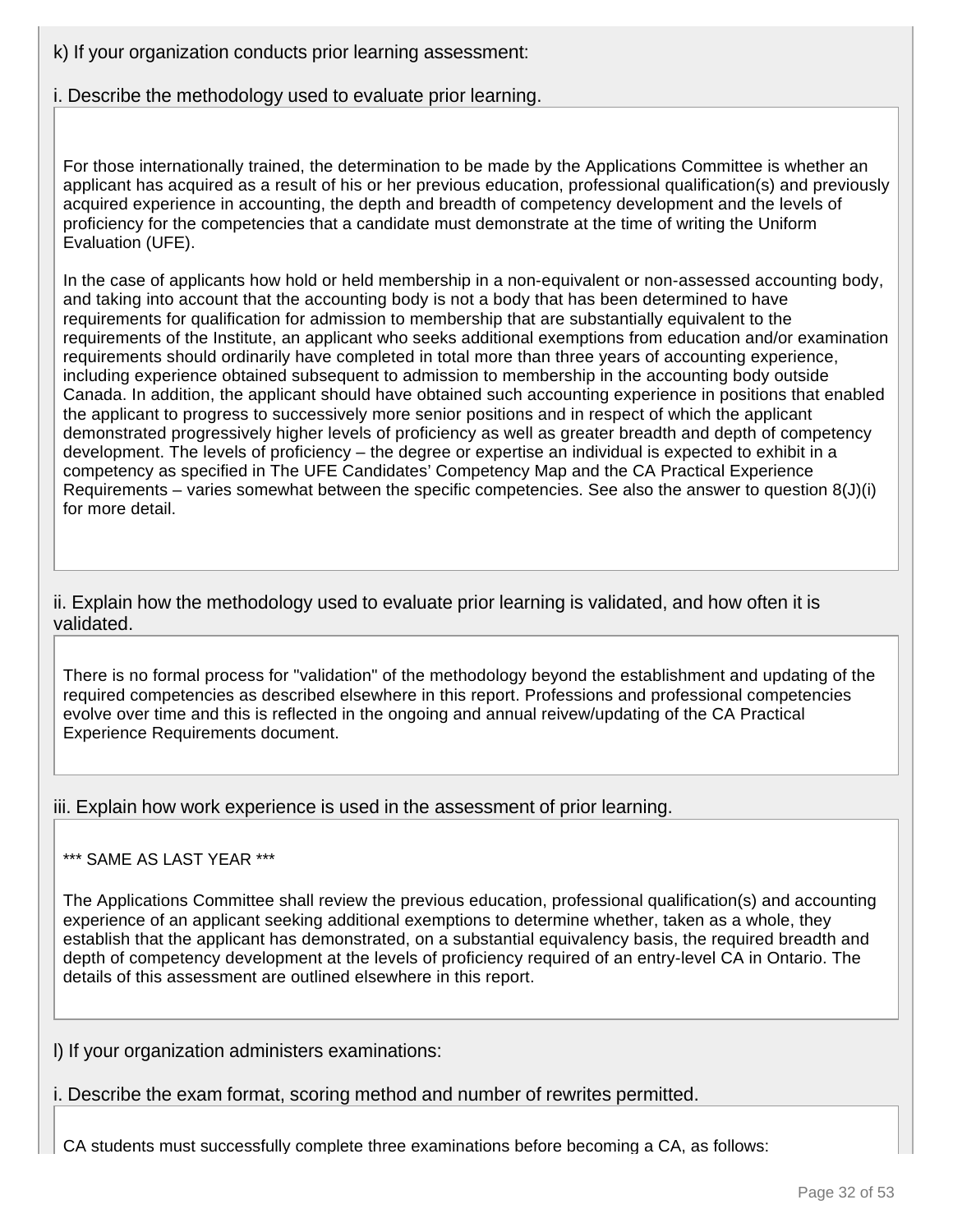#### 1) Core Knowledge Examination – CKE

The CKE is a four-hour, computer-scored, multiple-choice examination. It is a non-disclosed examination (no solutions are published and the question papers are to be collected at the writing centres). Students are not permitted to bring any reference sources to the CKE.

The CKE is comprised of approximately 100 multiple-choice questions (MCQs). The MCQs are arranged by competency area in the same order as the UFE Candidates' Competency Map (the Competency Map). The marks allocated to each competency area are as follows:

Governance, Strategy and Risk Management 5% Performance Measurement and Reporting 25% Assurance 30% Finance 10% Management Decision-Making 15% Taxation 15%

Marks are not deducted for wrong answers. Students are required to achieve a minimum level of performance on the CKE not more than three years prior to the commencement of the School of Accountancy (SOA) in order to proceed to the SOA and/or attempt the related SOA examination. Generally, it is expected that about seventy-five to eighty per cent of those who attempt the examination will meet or exceed this standard.

A student may write the examination twice a year in January and May. The student has seven years from his/ her registration date with the ICAO to successfully complete the CKE. If there are medical or compassionate reasons supporting the student's inability to successfully complete the CKE within these seven years, he/ she may petition the ICAO Applications Committee to be given permission to attempt the CKE again.

#### 2) School of Accountancy (SOA) Examination

The SOA Examination is an analytical examination and takes place over two consecutive days. The first day of the examination is one multi-competency questions. The second day is comprised of several multi-competency questions. There is no direct testing of core knowledge on this examination. It focuses instead on competencies and the application of competencies in various scenarios.

The primary objectives of the Professional Program examinations (CKE and SOA) are to assess students' readiness to attempt the UFE and to provide those permitted to write the UFE with an assessment of the core knowledge and core competencies demonstrated on the examinations. The Competency Map describes the objectives, knowledge and skill expectations of the UFE and is used by the examinations committee in setting the scope of the examinations and the standards required to proceed to the UFE.

Those students who, through their CKE and SOA results, demonstrate a reasonable level of readiness to attempt the UFE, will be permitted to proceed. The passing standard will be determined for each Professional Program examination by the examinations committee in consultation with the director of the SOA and the supervisor of the examination marking centre.

A student has seven years from the date of registration with the ICAO to successfully complete the SOA examination. The SOA examination can be written once a year in June. If there are medical or compassionate reasons supporting the student's inability to successfully complete the SOA examination within these seven years, he/ she may petition the ICAO Applications Committee to be given permission to attempt the SOA examination again.

#### 3) Uniform Evaluation

In Ontario, students have four attempts at the UFE. A student must attempt the UFE within seven years of his/ her registration with the ICAO and successfully complete the UFE within ten years of his/ her registration with the ICAO. If there are medical or compassionate reasons supporting the student's inability to successfully complete the UFE within these ten years, he/ she may petition the ICAO Applications Committee to be given permission to attempt the UFE again.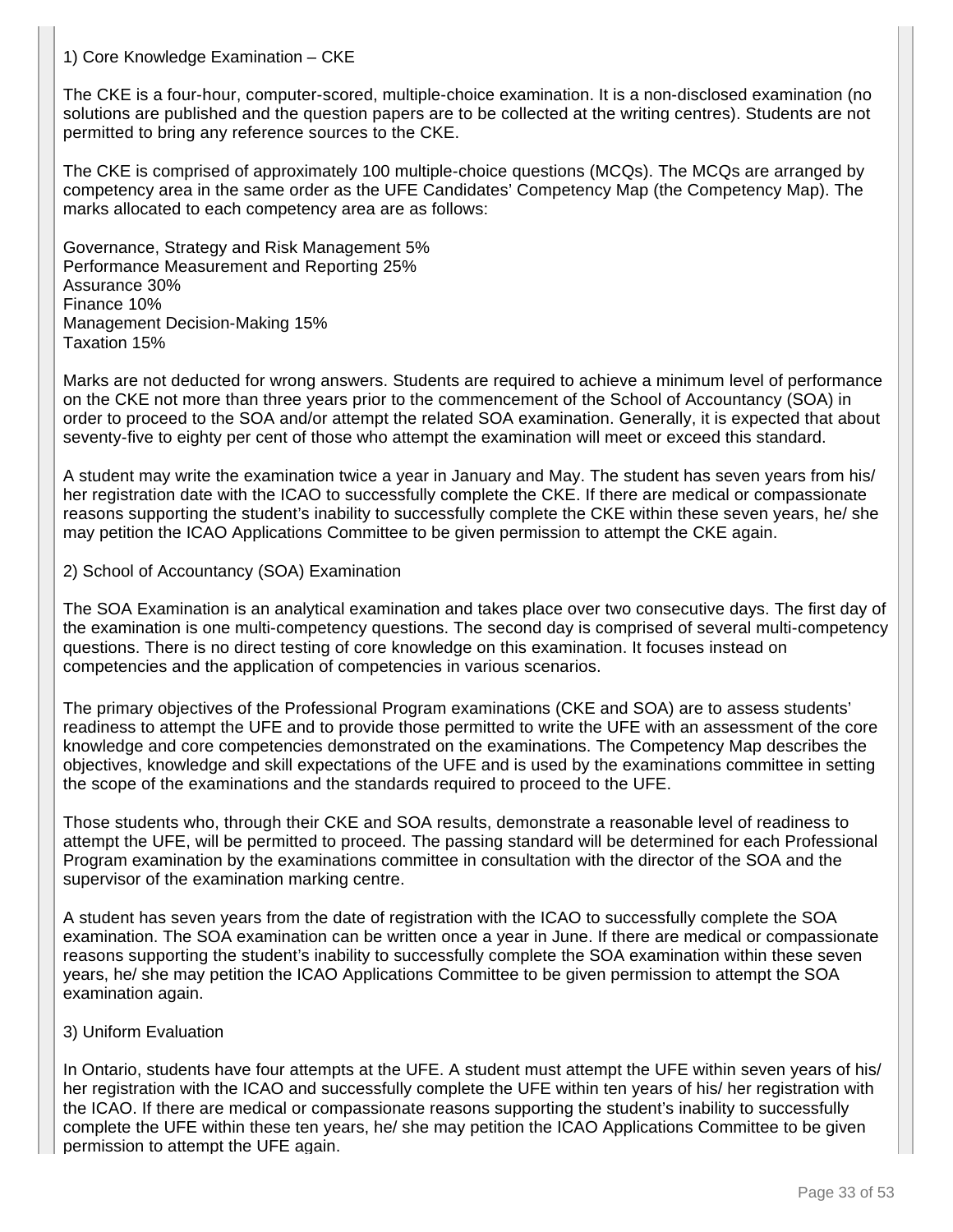The UFE is a three day national examination normally held in September. The purpose of the UFE is to assess whether candidates have acquired the competencies required of an entry-level CA through a uniform written evaluation that all CAs must pass in order to qualify for entry to the profession.

The CICA is responsible for the UFE through the Board of Evaluators. The Board of Evaluators (BOE or board) comprises a chair and nine members. The chair and one bilingual member are appointed by the Education & Qualifications Committee (EQC); the other eight are appointed by the provincial institutes. Board members are appointed for a three-year term and the chair for a two year term.

The BOE's responsibilities, as set out in its terms of reference, include:

- Setting the UFE in accordance with the CA Candidates' Competency Map (the Map) and other directions from the EQC.

- Submitting the UFE and the evaluation guides to the provincial institutes for review.

- Marking the candidates' responses and recommending to the provincial institutes the pass or fail standing that should be given to each candidate.

- Reporting annually on the UFE to the provincial institutes, in such form and detail and at such time as is satisfactory to the EQC.

Each board member is actively involved in the preparation of the UFE simulations, the setting of the passing profile, the preparation of evaluation guides, and the supervision of the evaluation process.

Board members are jointly responsible for determining the passing standard.

#### The Decision Model

The pass/fail decision model used by the board has three key decision points, or levels, are applied in reaching the pass/fail decision, as follows:

1) The response must be sufficient, i.e., the candidate must demonstrate competence on the primary indicators (Level 1). In assessing sufficiency, the board considered the number of times that a candidate achieved "Competent" and/or "Reaching Competence" across all primary indicators (both specific competencies and pervasive qualities).

2) The response must demonstrate depth in the areas of Performance Measurement and Assurance (Level 2). In assessing depth the board considered the number of times that a candidate achieved "Competent" in each of the Assurance and Performance Measurement primary indicators.

3) The response must demonstrate breadth across all areas of the Map, by not having avoided a particular competency area (Level 3). In assessing breadth the board considered the number of times that a candidate achieved "Reaching Competence" across primary indicators in each of the specific competency areas. If a candidate failed to demonstrate breadth on the basis of the primary indicators, the board considered the information provided by the secondary indicators for the deficient competency area.

#### Evaluation guides

The board applies evaluation procedures that enable it to decide which candidates demonstrate readiness to practise public accounting. An evaluation guide was prepared for each simulation included in the Uniform Evaluation. Besides identifying the primary and secondary indicators of competence, each evaluation guide includes carefully defined performance levels to assist markers in evaluating a candidate's competence relative to the indicators. Five categories of performance are given for each primary indicator. The candidate's performance must be ranked in one of the five categories, namely:

- Not addressed
- Nominal competence
- Reaching competence
- Competent
- Highly competent

For each secondary indicator, the candidate's performance is ranked in one of three categories:

- Not addressed
- Nominal competence
- Competent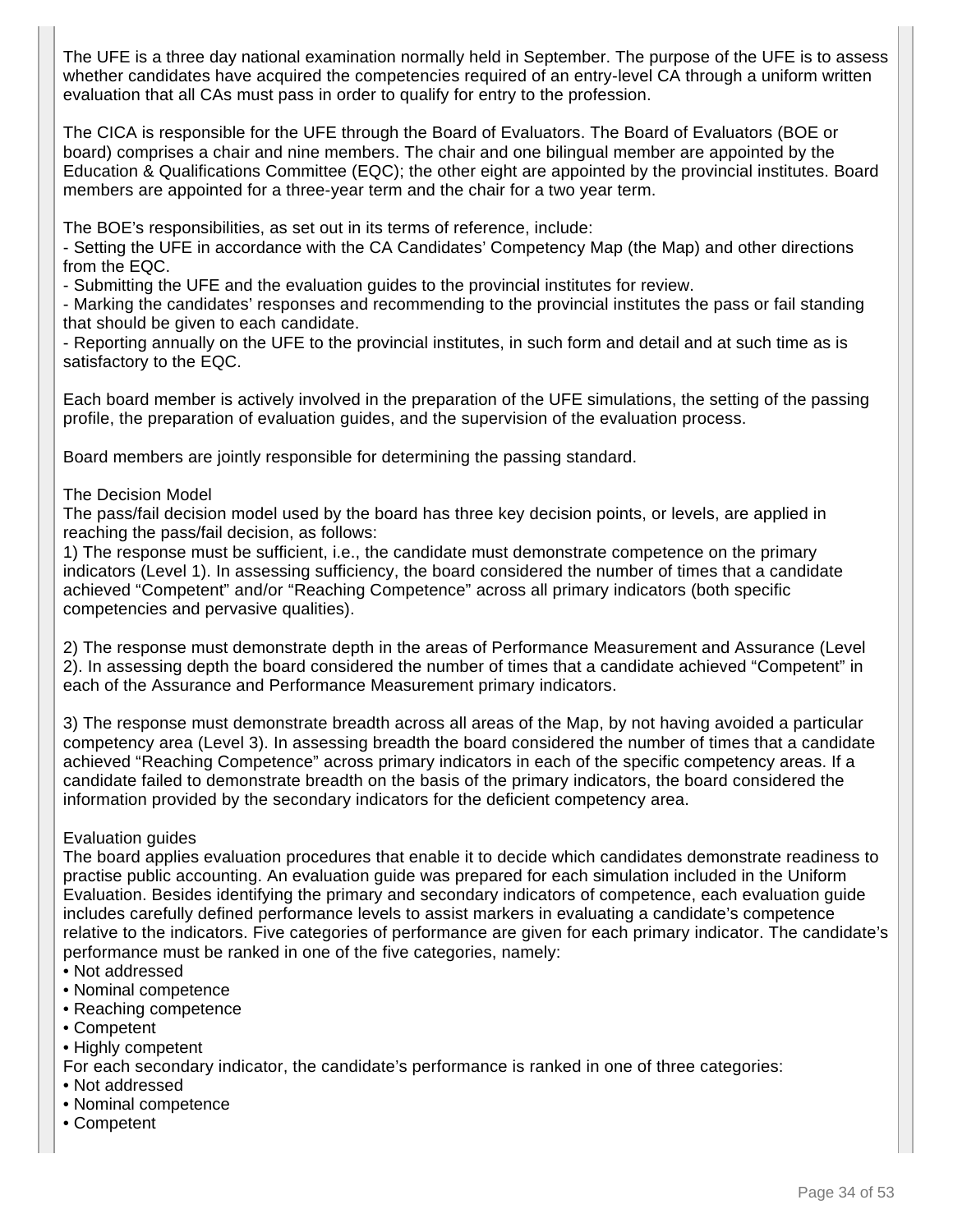## Preparation and structure of the UFE

The CA Qualification staff of the Education Services department of the CICA maintains a pool of simulations sufficiently large and broad in scope to provide a variety of alternative simulations embracing all sections of the Map. The board provides guidance as to the content and nature of simulations to be included in the pool.

The board staff work in conjunction with authors to ensure that simulations achieve the overall intent and design objectives while adhering to the competencies and the proficiency levels specified in the Map. The board selects simulations from the pool maintained by the staff, and reviews and refines these simulations to make up the annual three-paper evaluation.

#### Setting the passing standard

In determining which candidates pass the UFE, the BOE uses a passing profile. A candidate is judged in relation to the board's pre-established expectations of an entry-level chartered accountant. To meet the passing profile, a candidate's response must meet the three levels defined earlier.

- In setting the passing profile, the board considers the following:
- The competency area requirements.
- The level of difficulty of each simulation.
- The level of difficulty of each competency indicator.
- The design and application of the evaluation guides.

- Comments from leaders and assistant leaders regarding any marking difficulties encountered or any time constraints noted.

- Possible ambiguity of wording or of translation of a simulation.

#### Determining which candidates pass

Near the completion of the marking process, board members each read a sample of candidate responses for their assigned simulation to satisfy themselves that the markers had applied the judgments as intended. Based principally on these readings, and on the evaluation of each candidate made by the markers, the board reviewed its pre-established passing profile and set preliminary requirements for Level 2-depth in the areas of Performance Measurement and Assurance and for Level 3-breadth across all competency areas.

Prior to the fair pass meeting, board members each read a sample of candidate responses for their assigned competency area to satisfy themselves as to the requirements they had set for Levels 2 and 3. They finalized those Level 2 and 3 requirements at their fair pass meeting, taking into account the number of valid opportunities available to candidates to demonstrate their competence in each of the competency areas. The board then established the Level 1 requirement for the three-paper set. In establishing the Level 1 requirement, the board considered whether the results could be wholly or partially explained by any inconsistency in the evaluation or in the board's process.

In reaching its decision, the board determines which candidates pass on a national basis only, without regard to provincial origin or language. Similarly, the detailed comments are based on analyses of the performance of all candidates. The board leaves the interpretation of provincial results to the provincial institutes.

#### MEMBERSHIP CANDIDATES

Membership Candidates must successfully complete the CARE before becoming a CA

#### CA Reciprocity Examination – CARE

The CARE is intended to measure the professional competence, in a Canadian context, of members of accounting bodies – membership candidates – outside Canada that were assessed by the International Qualifications Appraisal Board as having education, examination and experience requirements substantially equivalent to the high standards of the Canadian CA qualification program.

#### Format

The CARE is a two-component one-day examination featuring multiple-choice questions. The CARE is a closed-book, non-disclosed examination that tests knowledge, comprehension and limited application of knowledge.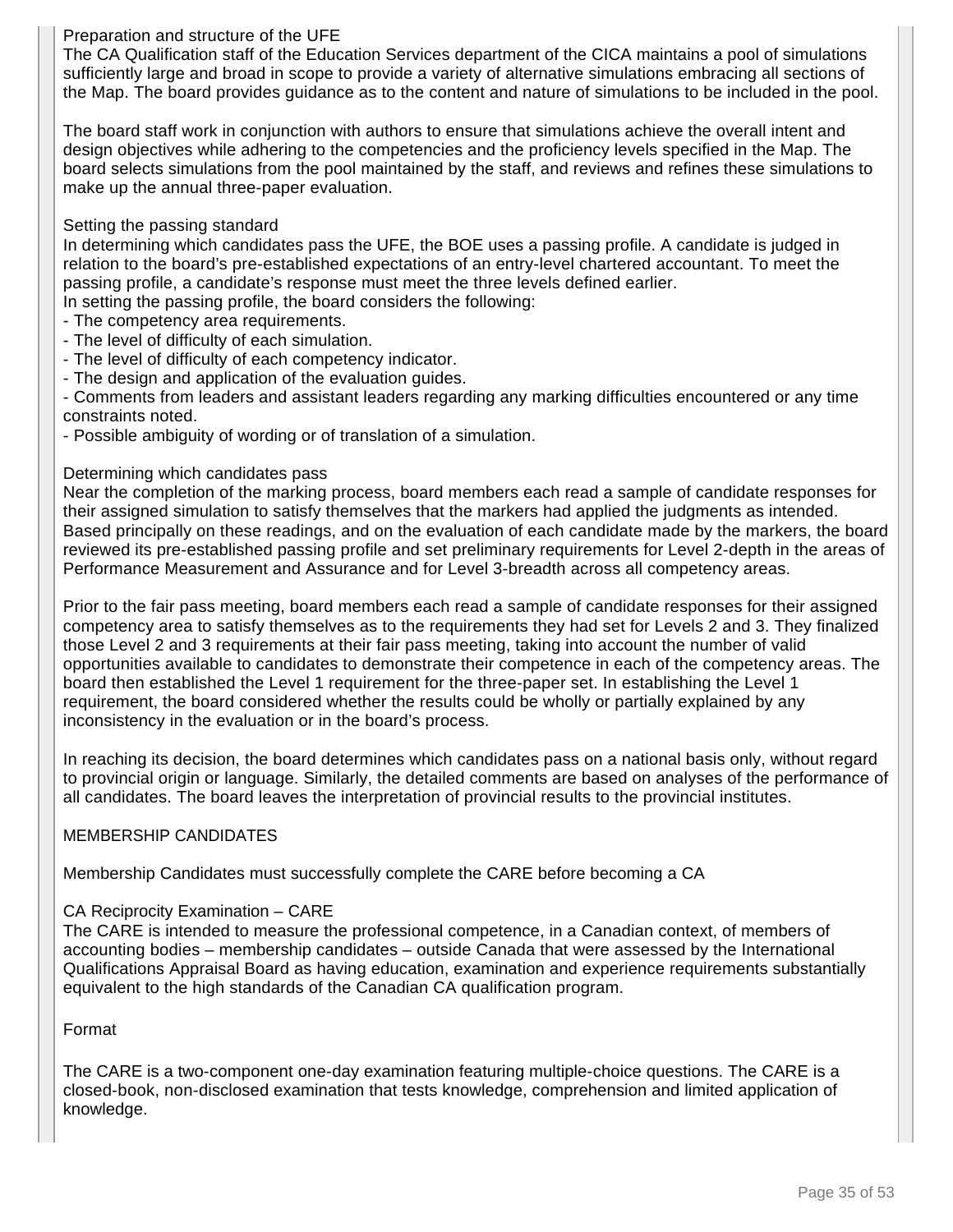· The first component (Canadian Taxation, Canadian Business Law and CA Rules of professional conduct) is for CA certification; and

· The second component (Canadian Generally Accepted Accounting Principles and Canadian Generally Accepted Auditing Standards) is for licensure to practise public accounting.

Note that in 2010, only the first component of the CARE was offered; the second component will be offered in 2011 (assuminig PAC approval) to membership candidates who were successful in the first component – who are now CAs – and who wish to obtain a public accounting licence.

#### Scoring Method

The CARE is computer scored, in that answer sheets on which membership candidates indicated their choice to each question are electronically scanned and the results are analyzed for validity, in the same way it is done for the CKE. Marks are not deducted for incorrect answers.

The Ontario Board of Evaluators sets its expectations, compare results with past data and sets the fair pass mark accordingly.

Number of rewrites permitted

There is no limit to the number of rewrites a membership candidate may attempt, as long as the status as membership candidate may be maintained.

#### **The philosophy underlying the Institutes of CA in Canada and Bermuda's qualification processes is summarized as follows:**

(i) the public interest must be protected and the integrity of the CA designation maintained by ensuring that members of accounting bodies outside Canada who apply for the CA designation in one of the Institutes of CA in Canada and Bermuda embody the high standards of education, technical competence and professionalism associated with CAs in Canada and Bermuda;

(ii) while the requirements to be completed by all those accepted by the Institutes of CA in Canada and Bermuda as membership candidates must be uniform, at the same time they must fully take into account the diverse academic and practical experience backgrounds of members of accounting bodies outside Canada; and

(iii) the qualification processes and the regulations on which they are based must be administered equitably. -

The Ontario Board of Examiners (BE) is responsible for the selection of examination topics (validity and relevance), the review and approval of the examination questions (difficulty and comparability with prior CARE offerings), the review and approval of the marking process (evaluation guide development, independent double marking and arbitration), and the review and approval of the examination results (passing standard and fairness).

CARE questions, evaluation guides and suggested solutions are prepared by external authors on topics recommended by the BE; the authors are CA specializing in the area of the questions commissioned to them; CA-Lawyer are preparing business law and rules of professional conduct questions.

The BE reviews the questions, evaluation guides and suggested solutions and ensure that the questions are relevant and the CARE is a valid test of the CARE's objectives. Any deficiencies in the design of the questions are resolved by the Associate Director of Education, in consultation with the authors of the questions. Revised questions and related materials are submitted to the EC for review and approval.

Markers are assigned to a team in their area of competency. A team is at least composed of two markers. Photocopies of sample papers are provided to markers to perform test marking prior to live marking. Each team debriefs its marking results and must reach a marking consensus on the application of the evaluation guides. Any deficiencies in the evaluation guide are resolved by the Associate Director of Education, and revised guides retested.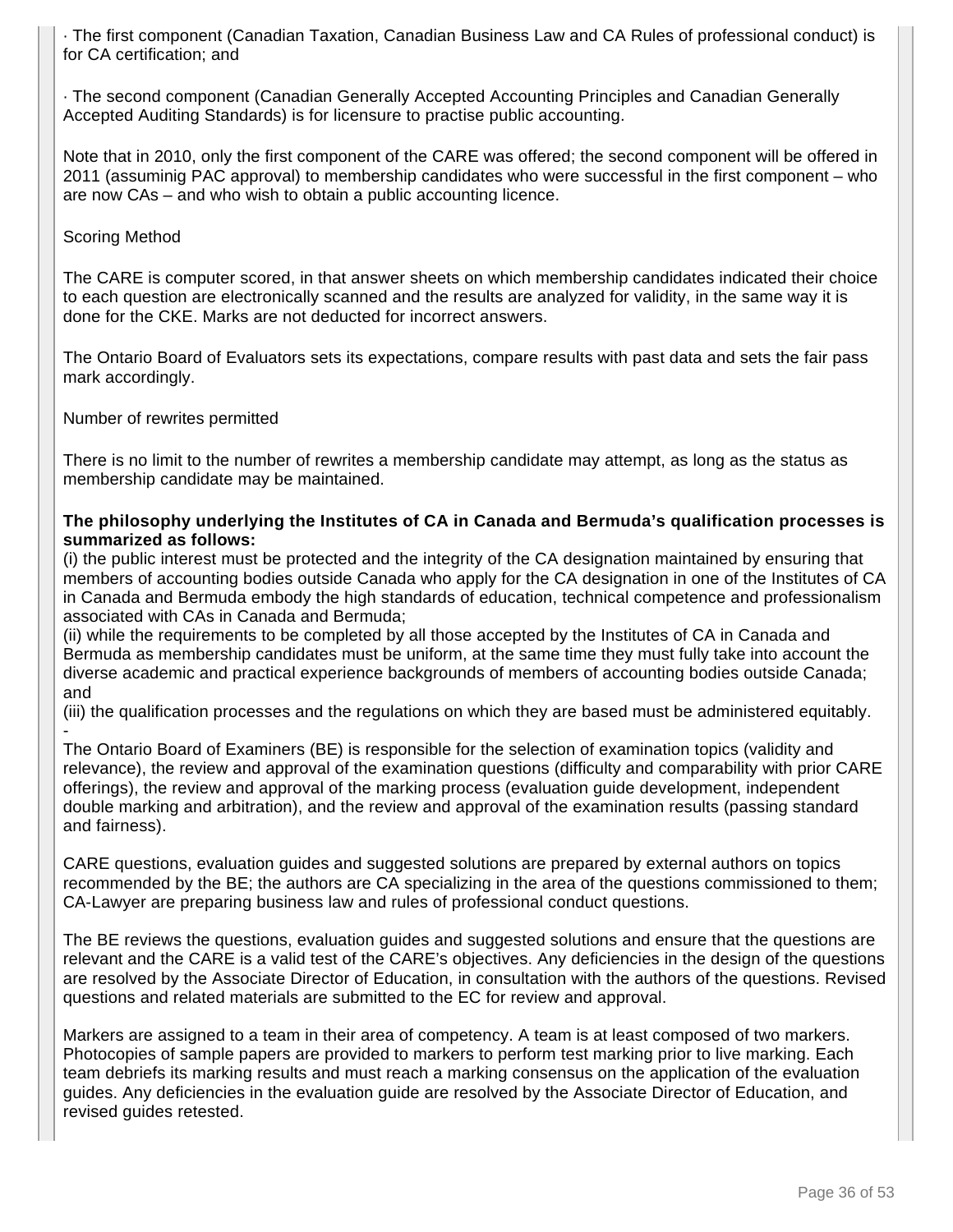All answer papers are marked and earned marks noted on the evaluation guides only with not markings/comments on the answer papers. Checkers ensure that each page of the answers has been considered for marking and that marks have been properly tallied.

Results are analyzed and papers falling within a range are selected for second marking; usually 40% to 50% of all papers are selected for second marking, each paper being assigned to a different marker in the team. The same checks as in the first marking are performed to ensure completeness, accuracy and reliability of the result's data.

The results of the second marking are analyzed and compared to the first marking results. When discrepancies of more than one mark exist between first and second marking, the two markers meet to arbitrate the paper and reach a consensus on the final mark. When discrepancies of one mark or less exist, the final mark is determined by averaging the first and second marking results.

The BE also determines the passing standard for the CARE, in consultation with the Director of Education and the Associate Director in charge of the CARE marking centre. In determining the passing standard, papers around an estimated pass mark are selected, read and ranked by the Director and one or two Associate Director(s) of Education. The ranking is based on an overall assessment of the strengths and weaknesses of a given paper.

ii. Describe how the exam is tested for validity and reliability. If results are below desired levels, describe how you correct the deficiencies.

## 1. CKE

The Education department ensures that the following indicators are at acceptable levels for each CKE: the Spearman-Brown index, the Kuder-Richardson20 formula and the Kuder-Richardson21 formula. In addition, to ensure the answer key is valid, all questions with a negative bi-serial and questions where less than half of the students selected the correct answer are reviewed. If there is a problem with a question, all students are awarded that question as correct.

In order to determine the appropriate passing score, three steps are taken which are described below.

A. Equate the performance on the repeat questions

B. Reassess the level of difficulty based on actual results

The level of difficulty established for each question is set by the Examination Committee. Where actual results differ from the assessed value by >0.3 or <-0.2 the level of difficulty is revised where appropriate. As a result of the adjustments to the level of difficulty, the expected initial passing score is adjusted.

C. Changes by area for normative adjustments

Each competency area is assessed to see if an adjustment is required. The competency areas are as outlined by the UFE Candidates' Competency Map and are as follows:

- 1) Governance, Strategy and Risk management
- 2) Performance Measurement and reporting
- 3) Assurance
- 4) Finance
- 5) Management Decision-Making
- 6) Taxation

The actual assessment mark should be higher than the assessed mark value. If the difference is greater than 0.10, an adjustment is made to the assessed mark.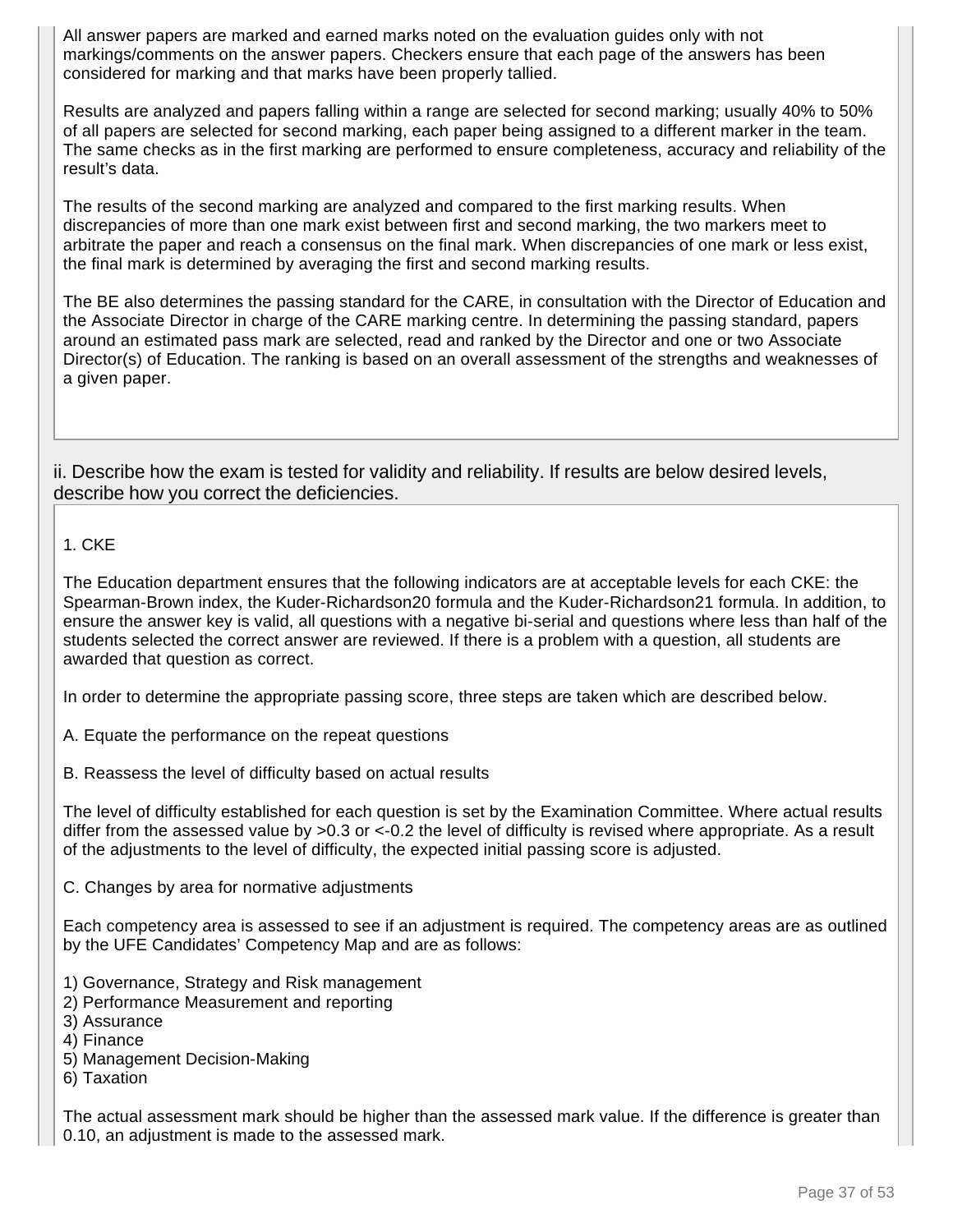# 2. SOA Examination

Validity and reliability of how the exam is tested is the responsibility of the ICAO Education staff, the marking centre supervisor, the markers at the SOA marking centre and the Ontario Board of Evaluators. ICAO Education staff develops an evaluation guide for each question on the examination. The Ontario Board of Evaluators approves the evaluation guides. Once the examination is written, the evaluation guides are tested by the markers to ensure they are valid and reliable. Each question has a team of markers to test the evaluation guide before the students' responses are marked. The candidate's performance must be ranked in one of the five categories, namely:

- Not addressed
- Nominal competence
- Reaching competence
- Competent
- Highly competent

The marking process is as follows:

Consistency Marking:

Each team marks and discusses a minimum of seven common papers (i.e., photocopies of the same response). The objective of this phase is to apply the preliminary evaluation Guide interpretations (as set by the Education staff and marking centre supervisor) to actual papers and to ensure that each indicator is being interpreted and applied similarly by each marker. Markers make comments on their master Guides to ensure that each indicator would be consistently applied during the live marking phase. Movement up the Guide "ladder" for each indicator on each paper is tracked to ensure that consistency among the markers could be confirmed. During discussions, care is taken to ensure that indicator levels are awarded consistently for the level of competency demonstrated by the student. The objective of this procedure is enhance consistency and to ensure that the application of the Guide would be consistent throughout the various phases of the centre.

Test Marking:

Once the Team Leaders, of the ICAO Education staff, the marking centre supervisor are satisfied that general consistency had been attained, each team then marks a cumulative sample of between 170 and 200 papers. The marking system charts the number of times each level of competency is awarded for each indicator in total and by marker. The objectives of this phase are to:

- Identify valid considerations and alternative solutions not included in the solution;
- Assess whether the upper range of the available marks for each question is likely to be awarded;

• Ensure that a full range of marks is being awarded by each marker and to obtain a preliminary idea of the anticipated mean on each question;

- Identify areas where markers are not consistent in applying the Guides; and
- Obtain a number of test marks under simulated live marking conditions.

After the marking of the test papers, expectations are adjusted accordingly and amendments to the application of the Guides are made as necessary to ensure an appropriate range of marks. The team reviews the results with the ICAO Education staff and the marking centre supervisor. Each team then reviews the number of times each marker awards each level of competence for each indicator. Where significant disparities are noted between markers on individual indicators, interpretation is clarified. At this stage, an assessment is made as to whether the full range of the levels of competence (i.e., Not addressed to Highly Competent) is being used. The evaluation guide is then set and each team then marks additional common papers to apply the adjusted Guides to further enhance consistency. Being satisfied that all objectives had been met, live marking then commences.

Live Marking:

The following control procedures are in place during the live marking phase:

Both Team Leaders on each team remark papers of each other team member throughout the centre.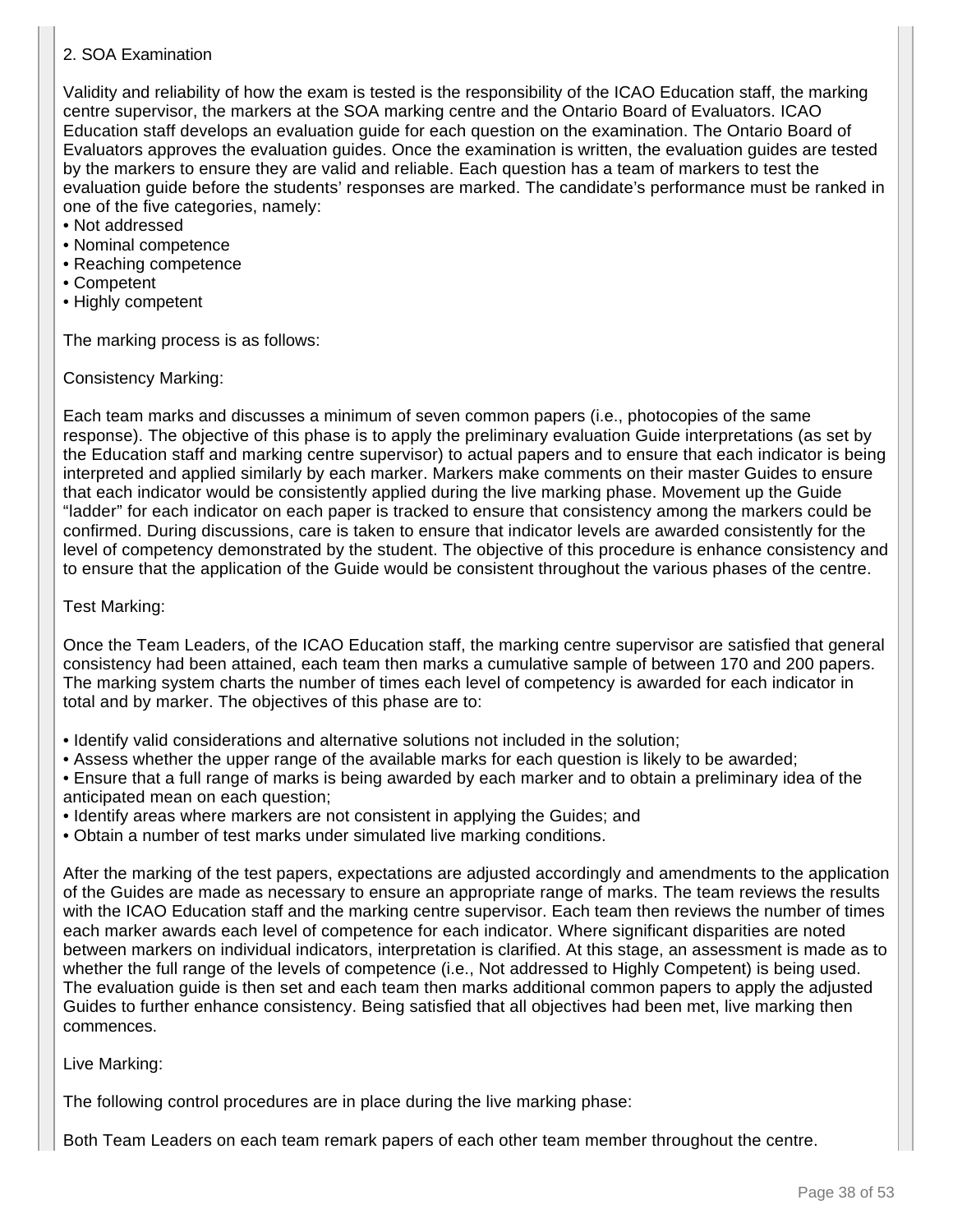Differences in the application of the Guide by individual markers are identified and discussed with the marker. Each team member is asked to discuss unusual responses or judgment issues with the Team Leader and the team if beneficial. As a result, the consistency of markers is monitored throughout the centre.

The frequency of competency levels awarded for each indicator comparing each marker to the team results are monitored throughout the live phase to identify any marker who appears to be deviating from the group norm or shifting in his or her application of the Guide.

#### Re-Marking:

Approximately 35% of the papers are selected for re-marks.

During the initial marking, all papers are marked in the marking system. The markers enter notes in the marking system for each indicator to provide a trail of the page numbers relevant to each indicator. No marks are made on the paper (note that marking is completed on an electronic copy of the response paper. Students submit all responses electronically). The second marking is completely objective. The marker tracking is checked 100% for completeness by ICAO contract staff after both the marking and re-marking phases.

Internal Consistency Checks and Arbitration:

The system compares the first and second marking and highlights any indicators where different assessments are made with the objective of ensuring internal consistency and to ensure that the candidates are assessed appropriately. On all questions, every difference noted on the indicators is reviewed. The marker arbitrating the differences arrives at an arbitrated final assessment for each indicator. Comments are also arbitrated.

#### 3. UFE

#### Evaluation guides

The board applies evaluation procedures that enable it to decide which candidates demonstrate readiness to practise public accounting. An evaluation guide was prepared for each simulation included in the Uniform Evaluation. Besides identifying the primary and secondary indicators of competence, each evaluation guide includes carefully defined performance levels to assist markers in evaluating a candidate's competence relative to the indicators. Five categories of performance are given for each primary indicator. The candidate's performance must be ranked in one of the five categories, namely:

- Not addressed
- Nominal competence
- Reaching competence
- Competent
- Highly competent

For each secondary indicator, the candidate's performance is ranked in one of three categories:

- Not addressed
- Nominal competence
- Competent

## Setting the passing standard

In determining which candidates pass the UFE, the BOE uses a passing profile. A candidate is judged in relation to the board's pre-established expectations of an entry-level chartered accountant. To meet the passing profile, a candidate's response must meet the three levels.

In setting the passing profile, the board considers the following:

- The competency area requirements.
- The level of difficulty of each simulation.
- The level of difficulty of each competency indicator.
- The design and application of the evaluation guides.

- Comments from leaders and assistant leaders regarding any marking difficulties encountered or any time constraints noted.

- Possible ambiguity of wording or of translation of a simulation.

## Determining which candidates pass

Near the completion of the marking process, board members each read a sample of candidate responses for their assigned simulation to satisfy themselves that the markers had applied the judgments as intended. Based principally on these readings, and on the evaluation of each candidate made by the markers, the board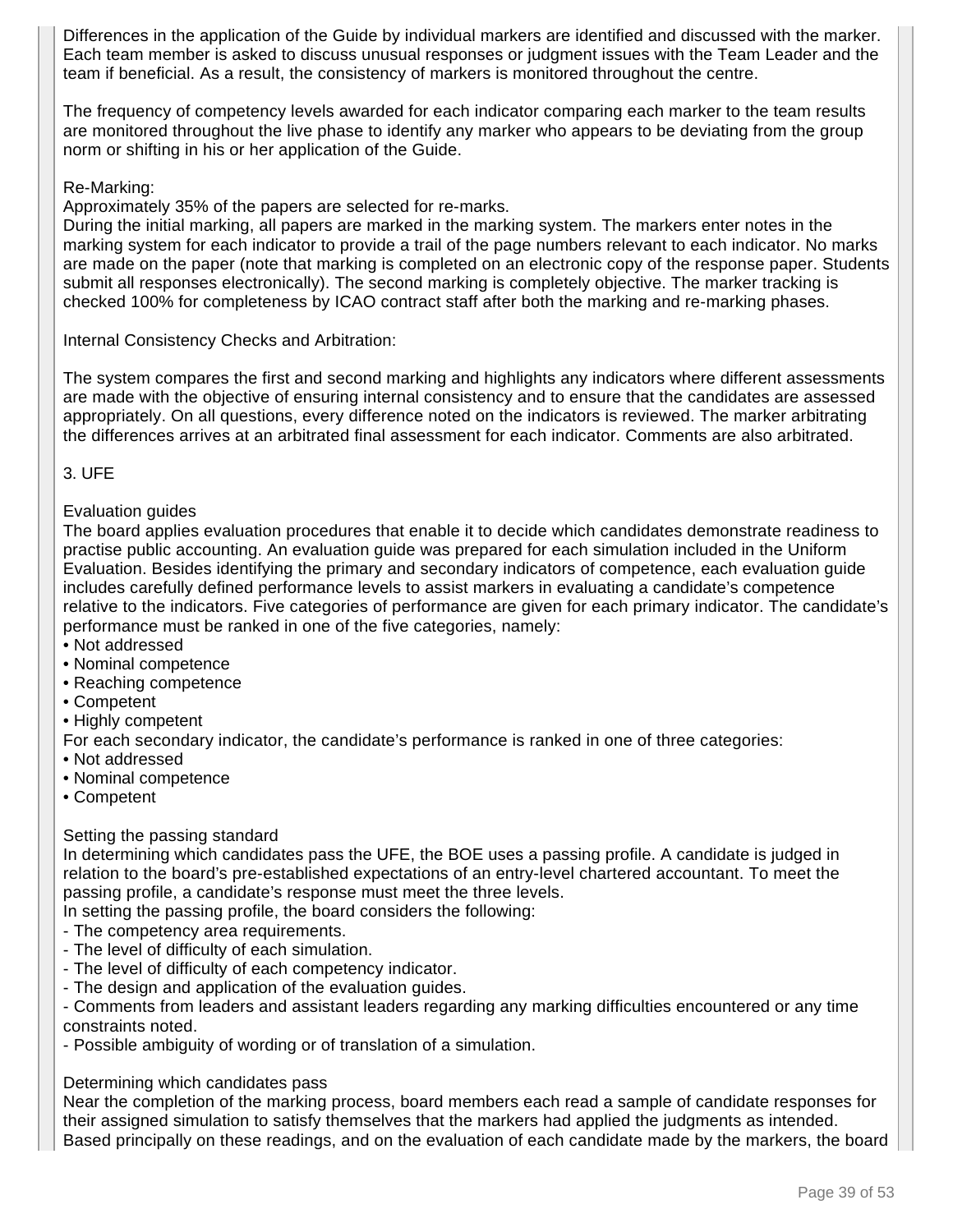reviewed its pre-established passing profile and set preliminary requirements for Level 2-depth in the areas of Performance Measurement and Assurance and for Level 3-breadth across all competency areas.

Prior to the fair pass meeting, board members each read a sample of candidate responses for their assigned competency area to satisfy themselves as to the requirements they had set for Levels 2 and 3. They finalized those Level 2 and 3 requirements at their fair pass meeting, taking into account the number of valid opportunities available to candidates to demonstrate their competence in each of the competency areas. The board then established the Level 1 requirement for the three-paper set. In establishing the Level 1 requirement, the board considered whether the results could be wholly or partially explained by any inconsistency in the evaluation or in the board's process.

In reaching its decision, the board determines which candidates pass on a national basis only, without regard to provincial origin or language. Similarly, the detailed comments are based on analyses of the performance of all candidates. The board leaves the interpretation of provincial results to the provincial institutes.

## 4. CARE

The Education department ensures that the following indicators are at acceptable levels for each CARE: the Spearman-Brown index, the Kuder-Richardson20 formula and the Kuder-Richardson21 formula. In addition, to ensure the answer key is valid, all questions with a negative bi-serial and questions where less than half of the students selected the correct answer are reviewed. If there is a problem with a question, all students are awarded that question as correct.

In order to determine the appropriate passing score, three steps are taken which are described below.

A. Equate the performance on the repeat questions;

B. Reassess the level of difficulty based on actual results;

The level of difficulty established for each question is set by the Ontario Board of Evaluators. Where actual results differ from the assessed value by more than 0.3 or less than -0.2, the level of difficulty is revised where appropriate. As a result of the adjustments to the level of difficulty, the expected initial passing score is adjusted.

C. Changes by area for normative adjustments

Each competency area is assessed to see if an adjustment is required. The competency areas are as follows:

First component of the CARE

1) Taxation

2) Business Law

3) Rules of Professional Conduct

Second component of the CARE

1) Performance Measurement and Reporting

2) Assurance, Governance, Strategy, and Risk Management

The mark actually achieved by membership candidates should be higher than the assessed/expected mark value. If the difference is greater than 0.10, an adjustment is made to the assessed/expected mark.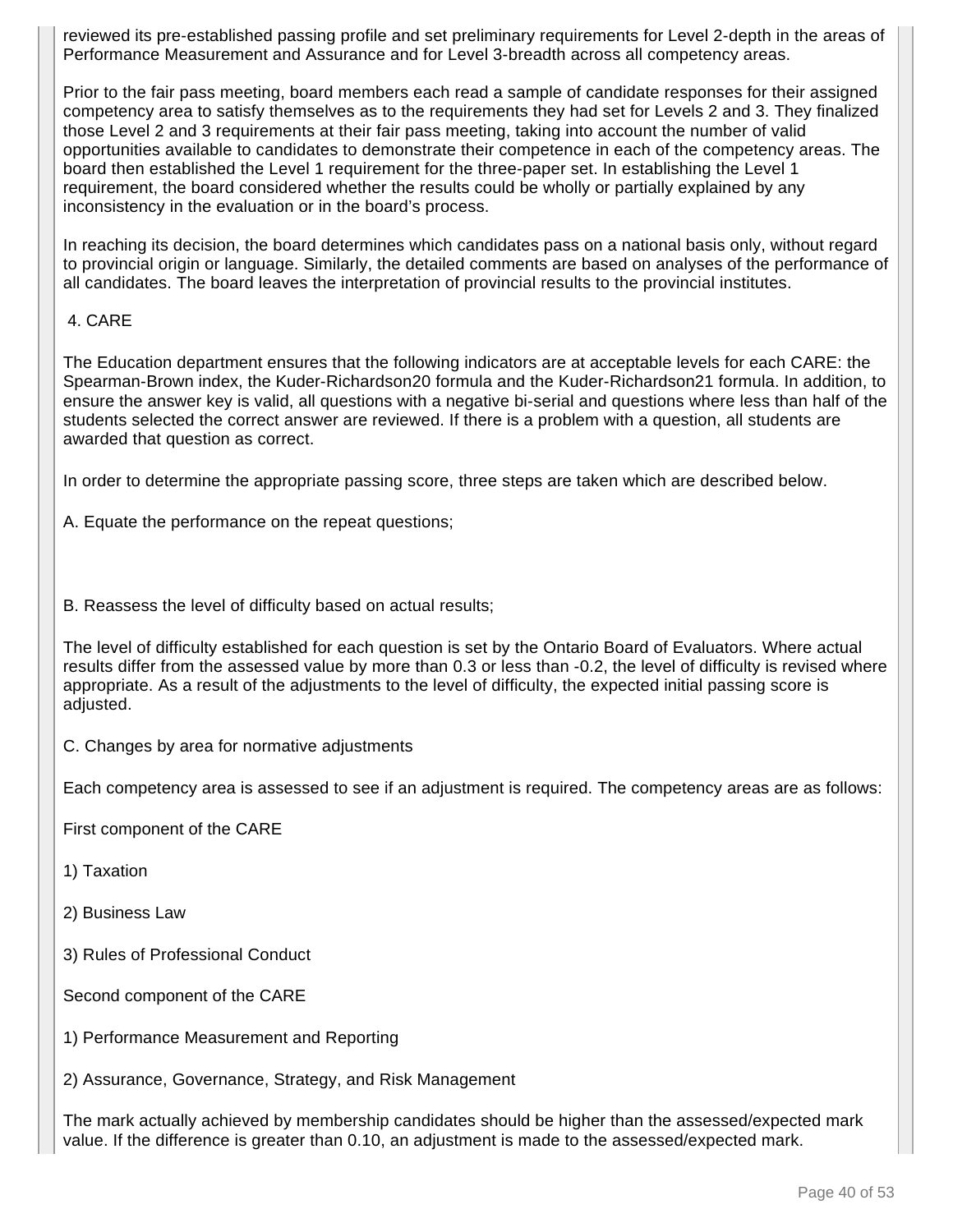# iii. State how often exam questions are updated and the process for doing so.

# CARE

Questions are updated at each offering. Repeat Questions are updated and new questions are reviewed by an ICAO Education Associate Director and then reviewed by the BE, another Associate Director and the Director to ensure they are technically correct at the time of the exam.

## CKE

Questions are updated at each offering. Repeat Questions are updated and new questions are reviewed by an ICAO Education Associate Director and then reviewed by the exam committee, another Associate Director and the Director to ensure they are technically correct at the time of the exam.

## SOA

All questions are new for each offering and are reviewed by 2 Associate Directors, the Director, a subcommittee of the exam committee and 1 or 2 outside consultants to ensure they are technically correct.

## UFE

All questions are new for each offering and are written in writing workshops far in advance of the examination date. The questions are reviewed by the Board of Evaluators (a ten person team) as well as CICA staff, provincial reviewers and outside technical reviewers. Questions are professionally edited for correct grammar and are translated into French by the CICA translation department.

Please identify and explain the changes in your registration practices relevant to this section that occurred between last year's report and this year's report (i.e., changes that occurred between your 2008 Fair Registration Practices Report and your 2009 Report).

Please identify and explain the changes in your registration practices relevant to this section that occurred during the reporting year.

Chages were made to the CA Reciprocity Examination and are described elsewhere in various sections of this report. Also, the CA Practical Experience Document was adopted which altered the practical experience requirements and general experience requirements.

Also, in February, 2010, Council adopted a resolution temporarily suspending the employment requirement as part of the registration process for students. It is anticipated that this decision will be reviewed in 2011 or possibly 2012.

#### **BACK TO INDEX**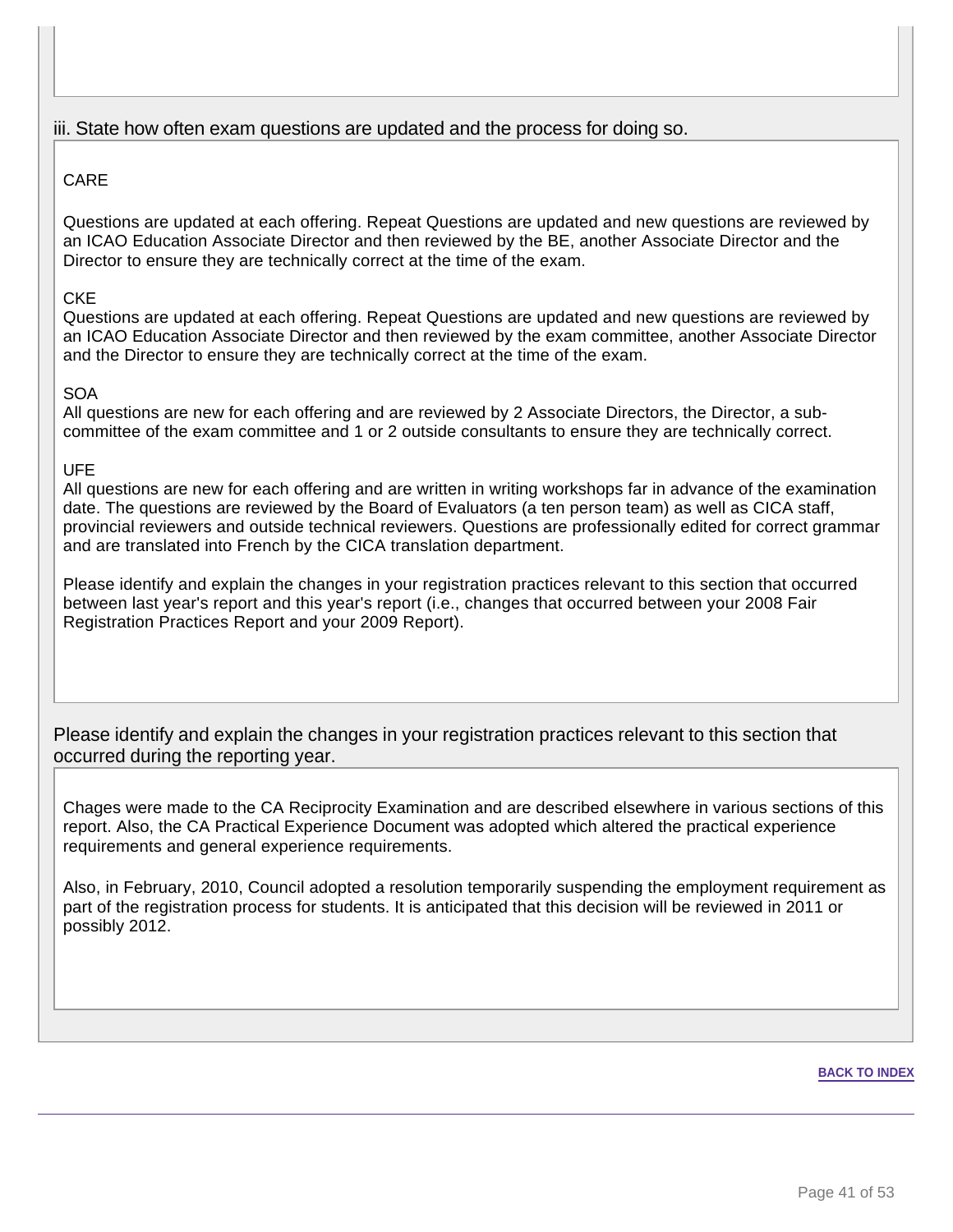# **Third-Party Organizations (9 / 13)**

a) List any third-party organizations (such as language testers, credential assessors or examiners) relied upon by your organization to make assessment decisions.

\*\*\* SAME AS LAST YEAR \*\*\*

With the exception of IQAB, which is a CA profession national body, the Institute does not use outside assessment organizations. Internal education assessments may be done if needed. An applicant may, at their discretion, provide an assessment completed by an assessment organization to supplement their application. The IQAB process has been discussed elsewhere in this report.

b) Explain what measures your organization takes to ensure that any third-party organization that it relies upon to make an assessment:

i. provides information about assessment practices to applicants

\*\*\* SAME AS LAST YEAR \*\*\*

Not applicable. IQAB does not deal directly with applicants.

ii. utilizes current and accurate information about qualifications from outside Canada

\*\*\* SAME AS LAST YEAR \*\*\*

Not applicable.

iii. provides timely decisions, responses and reasons to applicants

\*\*\* SAME AS LAST YEAR \*\*\*

Not applicable.

iv. provides training to individuals assessing qualifications

\*\*\* SAME AS LAST YEAR \*\*\*

Not applicable.

v. provides access to records related to the assessment to applicants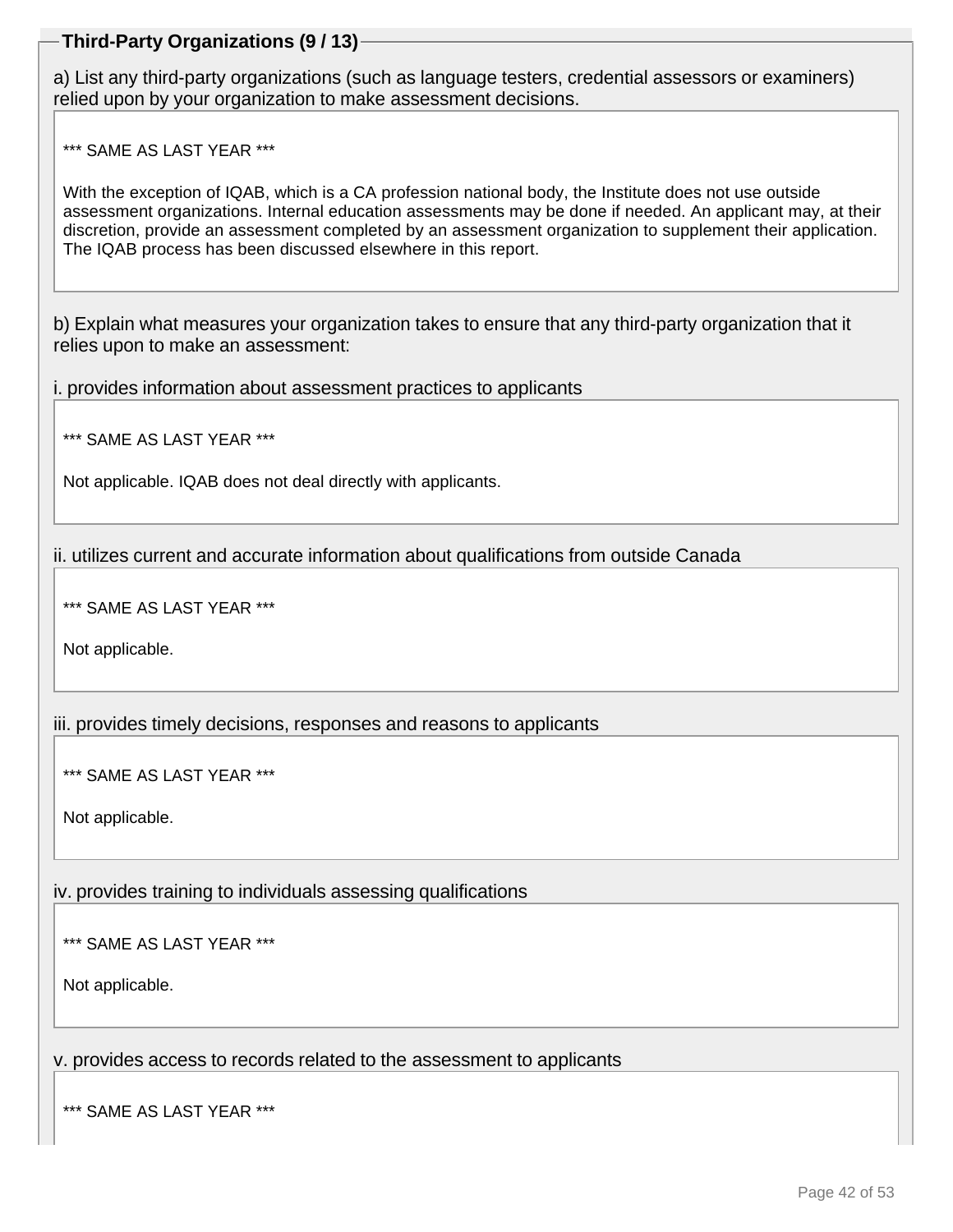Not applicable.

vi. accommodates applicants with special needs, such as visual impairment

\*\*\* SAME AS LAST YEAR \*\*\*

Not applicable.

c) If your organization relies on a third party to conduct credential assessments:

i. Explain how the third party determines the level (e.g., baccalaureate, master's, Ph.D.) of the credential presented for assessment.

\*\*\* SAME AS LAST YEAR \*\*\*

Not applicable.

ii. Describe the criteria that are applied to determine equivalency.

\*\*\* SAME AS LAST YEAR \*\*\*

Not applicable.

iii. Explain how work experience is taken into account.

\*\*\* SAME AS LAST YEAR \*\*\*

Not applicable.

d) If your organization relies on a third party to conduct competency assessments:

i. Describe the methodology used to evaluate competency.

\*\*\* SAME AS LAST YEAR \*\*\*

Not applicable.

ii. Explain how the methodology used to evaluate competency is validated, and how often it is validated.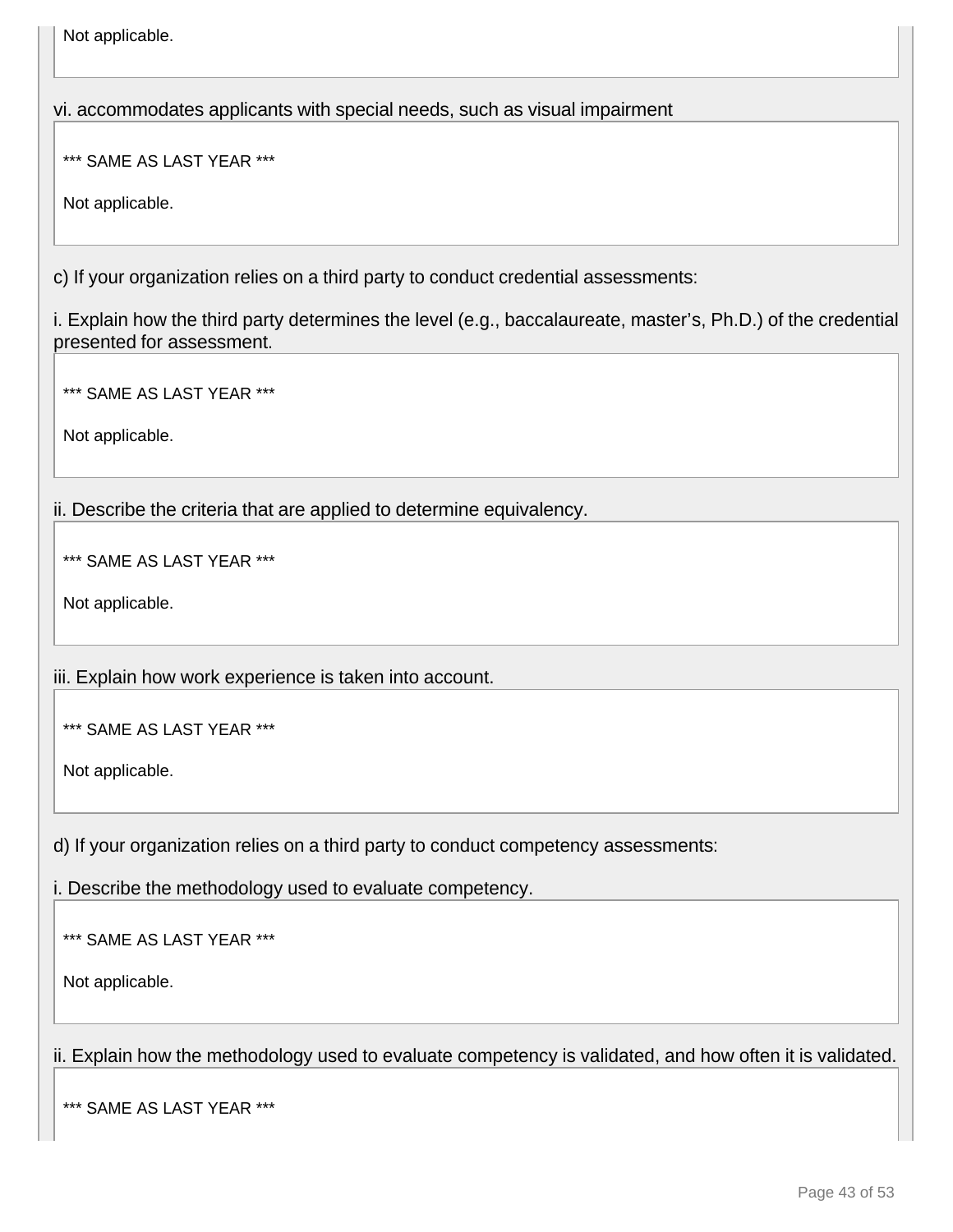Not applicable.

iii. Explain how work experience is used in the assessment of competency.

\*\*\* SAME AS LAST YEAR \*\*\*

Not applicable.

e) If your organization relies on a third party to conduct prior learning assessments:

i. Describe the methodology used to evaluate prior learning.

\*\*\* SAME AS LAST YEAR \*\*\*

Not applicable.

ii. Explain how the methodology used to evaluate prior learning is validated, and how often it is validated.

\*\*\* SAME AS LAST YEAR \*\*\*

Not applicable.

iii. Explain how work experience is used in the assessment of prior learning.

\*\*\* SAME AS LAST YEAR \*\*\*

Not applicable.

f ) If your organization relies on a third party to administer examinations:

i. Describe the exam format, scoring method and number of rewrites permitted.

\*\*\* SAME AS LAST YEAR \*\*\*

Not applicable.

ii. Describe how the exam is tested for validity and reliability. If results are below desired levels, describe how you correct the deficiencies.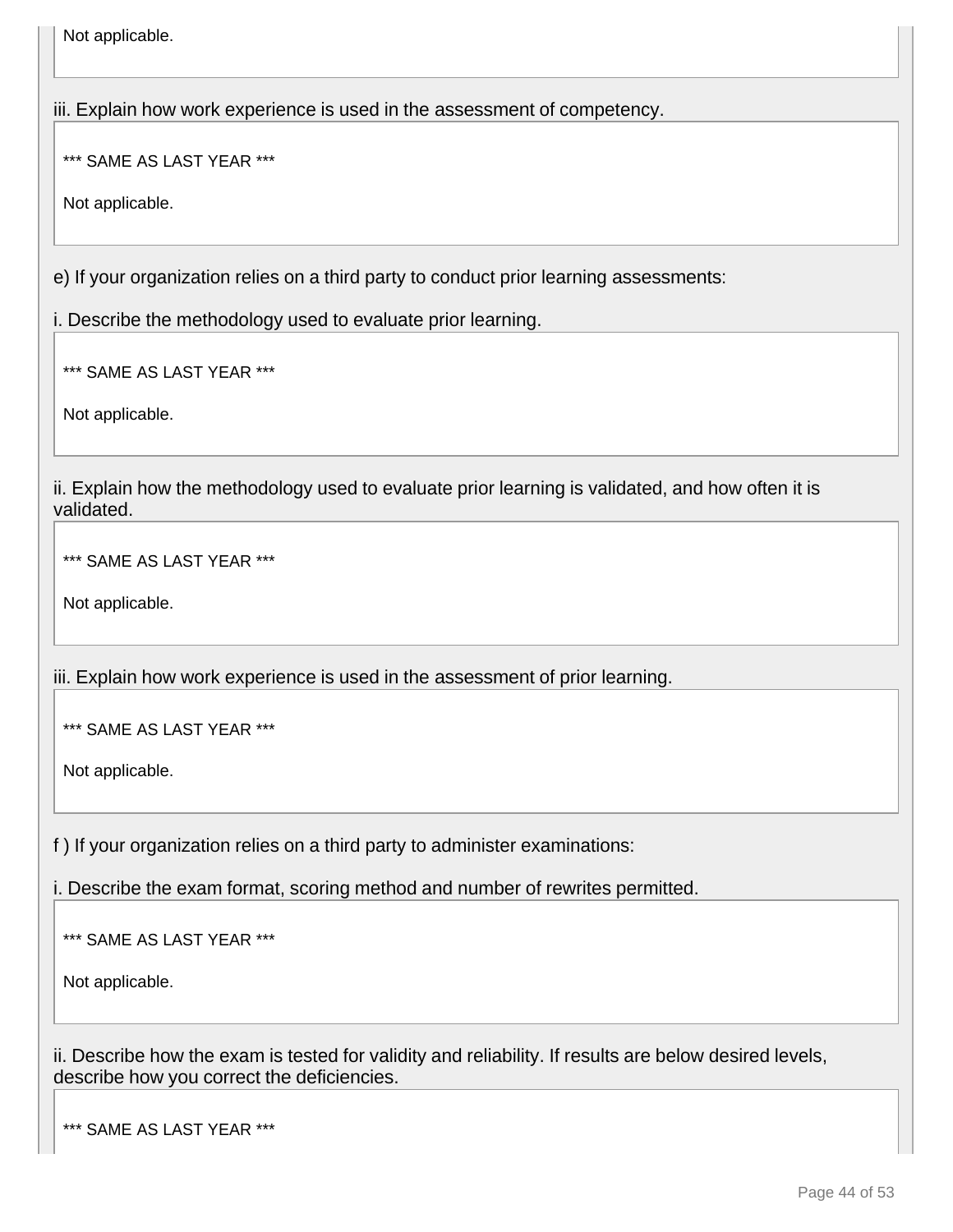Not applicable.

iii. State how often exam questions are updated and the process for doing so.

\*\*\* SAME AS LAST YEAR \*\*\*

Not applicable.

Please identify and explain the changes in your registration practices relevant to this section that occurred during the reporting year.

\*\*\* SAME AS LAST YEAR \*\*\*

**BACK TO INDEX**

# **Training (10 / 13)**

a) Describe the training that your organization provides to:

## i. individuals who assess qualifications

Members of the Applications Committee are provided with an orientation session and materials at the commencement of their term on the Committee. They receive additional training when available on cultural differences and other related issues. Ongoing updates are provided to the Committee on changes to the Institute's bylaws or regulations as they may affect applicant assessment. Because most members of the Committee are CAs they are familiar with the training process and the competencies required of an entry-level CA.

Staff members are trained in the application of the Institute's bylaws, policies and procedures by more senior staff such as Associate Directors or the Director. Qualifications for certain positions within the Institute require that the incumbent have specialized knowledge of the assessment process or be a CA. Ongoing professional development is provided by the Institute as part of an employee's annual goals and objectives. Staff members also attended training on cultural diversity and on other topics as may be required as part of their ongoing training.

## ii. individuals who make registration decisions

Staff is involved in the process of creating policies, procedures and bylaws that may affect the registration process and decisions. They are therefore, very familiar with the policy and the objectives of the policy. Ongoing updating of the Institute's bylaws, etc. are part of the day-to-day operations of the Institute and information is circulated within the Institute on any changes as they occur. When available, staff will attend cultural diversity training. Staff members are also generally expected to complete continuing professional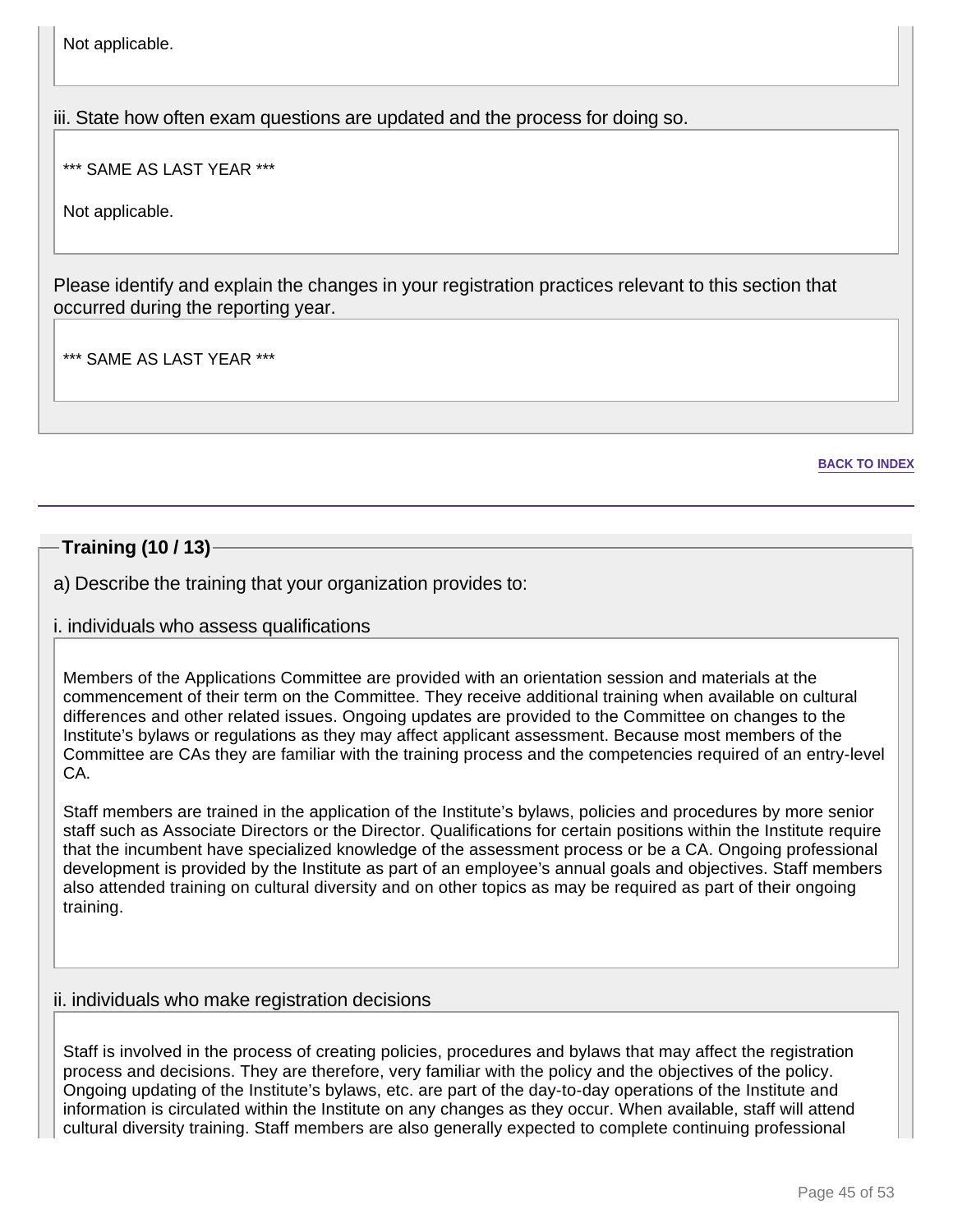development and job related training during the year as part of their yearly objectives.

# iii. individuals who make internal review or appeal decisions

Staff is involved in the process of creating policies, procedures and bylaws that may affect the registration process and are therefore familiar with the policy and the objectives of the policy. Ongoing updating of the Institute's bylaws, etc. are part of the day-to-day operations of the Institute. When available, staff attend cultural diversity training.

Members of the Applications Committee and the Appeal Committee receive an orientation and materials regarding their duties, responsibilities and how to interpret and apply the Institutes' bylaws and policies. Ongoing training and updating of information takes place as needed. Committee members also attend cultural diversity training and any other training specific to the function of the committee. Appeal Committee meetings have legal counsel in attendance to provide advice regarding legal matters which may be outside of the expertise of individual committee members.

Please identify and explain the changes in your registration practices relevant to this section that occurred during the reporting year.

\*\*\* SAME AS LAST YEAR \*\*\*

#### **BACK TO INDEX**

# **Agreements on the Recognition of Qualifications (11 / 13)**

Examples of agreements on the recognition of professional qualifications include mutual recognition, reciprocity and labour mobility agreements. Such agreements may be national or international, between regulatory bodies, associations or jurisdictions.

a) List any agreements on the recognition of qualifications that were in place during the reporting period.

Agreements have been in place for a number of years for recognized foreign accounting bodies. These have not changed with the exception of the state boards of accountancy from the United States which have over time, modified their education requirements. Those that meet the Institute's requirements and offer mutual recognition of CAs remain on the list of recognized state boards. The Recognized Accounting Bodies are:

- The Institutes of Chartered Accountants of Australia
- The Institutes of Chartered Accountants of England and Wales
- The Institutes of Chartered Accountants of Ireland
- The Institutes of Chartered Accountants of New Zealand
- The Institutes of Chartered Accountants of Scotland
- The Institutes of Chartered Accountants of South Africa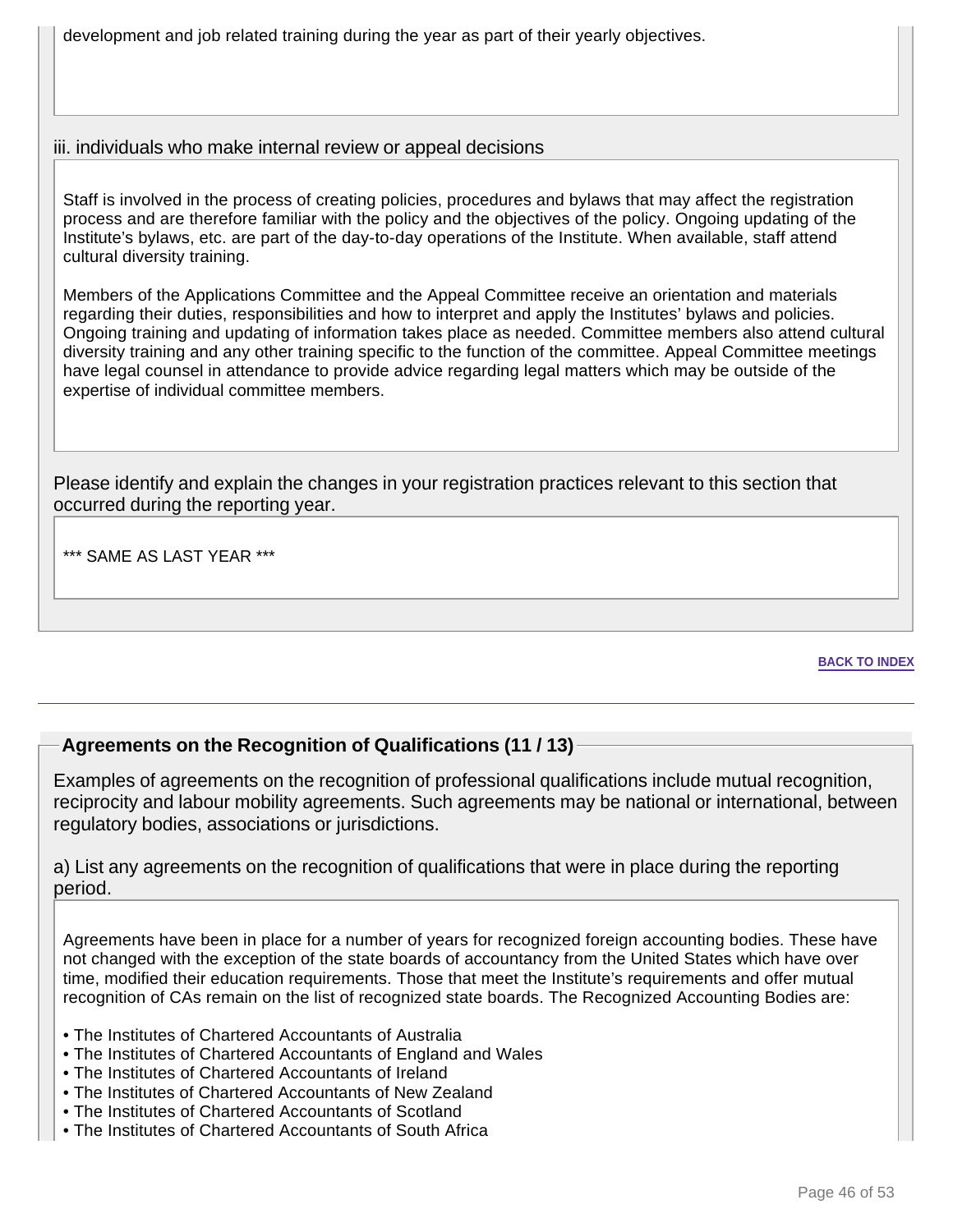- Ordre des experts comptables et des comptables agréés, France
- The Hong Kong Institute of Certified Public Accountants having completed the Qualifying Program
- (Professional Program and Final Professional Examination)
- The Institute des Reviseurs d'Enterprises de Belgique
- The Instituto Mexicano de Contadores Publicos
- The Japanese Institute of Certified Public Accountants
- The Netherlands Institute of Register Accountants

• Any State Boards of Accountancy in the United States of America which have adopted the 150 hour education requirement for the CPA designation or for the CPA designation and licensure and which exempt Ontario CAs from the requirement to pass the uniform CPA examination. The list of acceptable state boards is updated when required. The last update was completed in November 2010.

The government of Ontario entered into a labour mobility agreement with the other provinces (the Agreement on Internal Trade). However, there are six exemptions from the agreement including an exemption for public accounting. The exemption may be summarized as follows:

• Ontario will assess the qualifications of workers against Ontario's public accounting certification requirements. While applicants with a Chartered Accountant designation can be assessed by the Institute of Charter Accountants Ontario, applicants with either a Certified General Accountant or Certified Management Accountant designation cannot be assessed until the Ontario regulatory authorities for their professions are authorized to grant public accounting licences.

b) Explain the impact of these agreements on the registration process or on applicants for registration.

An applicant that is a member or a former member of a recognized accounting body will be required to proceed in the registration process as previously described elsewhere in this report. In the case of US CPAs, if the applicant does not come from a recognized state board of accountancy then he or she is encourage to seek membership in a state board that meets the Institute's requirements.

For those applicants who are not a member or a former member of an accounting body with mutual recognition, the process described elsewhere in this survey applies.

Please identify and explain the changes in your registration practices relevant to this section that occurred during the reporting year.

\*\*\* SAME AS LAST YEAR \*\*\*

**BACK TO INDEX**

## **Data Collection (12 / 13)**

**Languages in which application information materials are available**

a) Indicate the languages in which application information materials were available in the reporting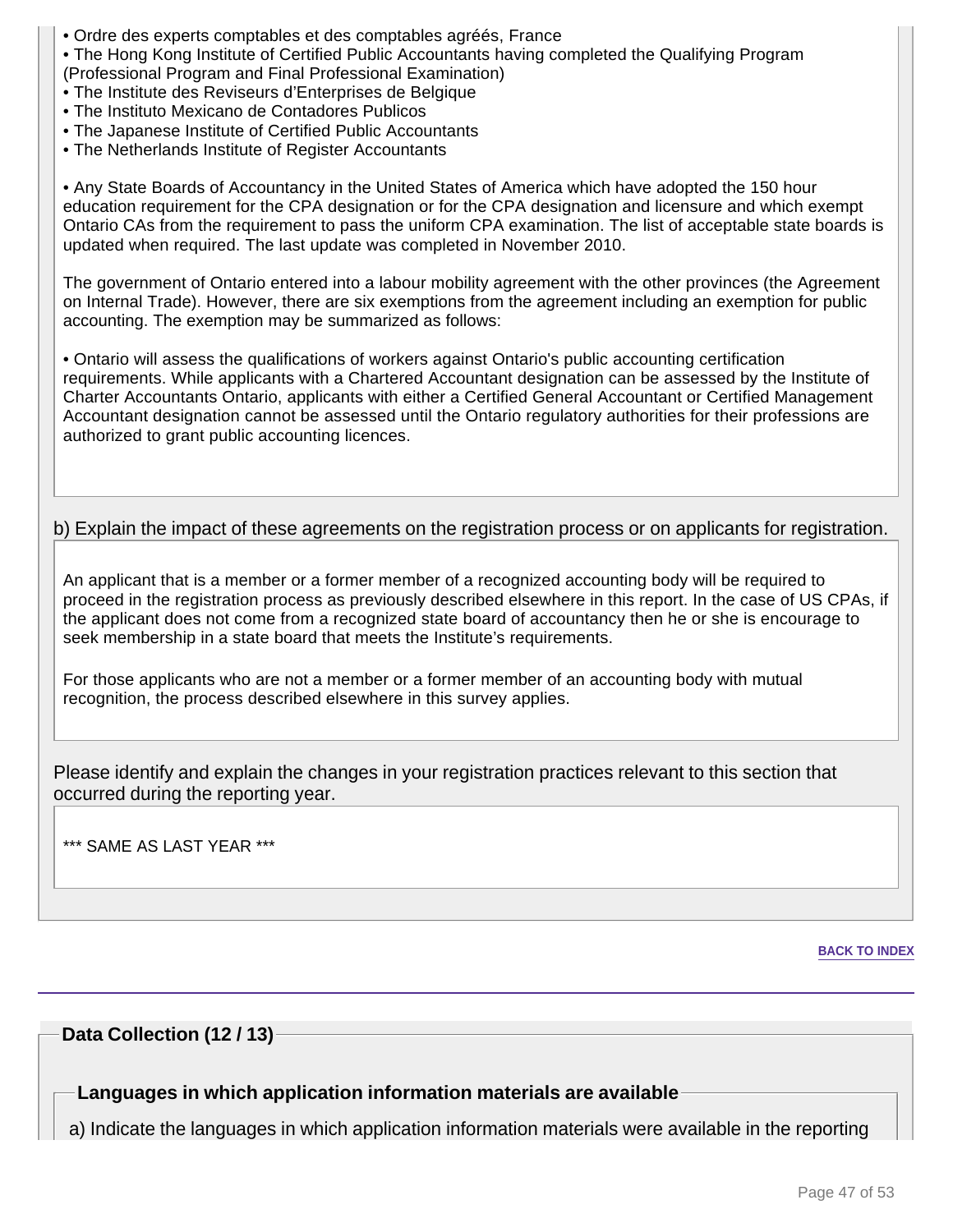year.

| Language               | Yes/No |
|------------------------|--------|
| <b>English</b>         | Yes    |
| <b>French</b>          | Yes    |
| Other (please specify) |        |

# **Paid staff employed by your organization**

b) In the table below, enter the number of paid staff employed by your organization in the categories shown, on December 31 of the reporting year.

When providing information for each of the categories in this section, you may want to use decimals if you count your staff using half units. For example, 1 full-time employee and 1 part-time employee might be equivalent to 1.5 employees.

You can enter decimals to the tenths position only. For example, you can enter 1.5 or 7.5 but not 1.55 or 7.52.

| Category                                       | <b>Staff</b> |
|------------------------------------------------|--------------|
| Total staff employed by the regulatory<br>body | 124          |
| Staff involved in appeals process              |              |
| Staff involved in registration process         | 6            |

# **Countries where internationally educated applicants were initially trained**

c) In the following table, enter the top source countries where your applicants<sup>1</sup> were originally trained in the profession (**excluding** Canada), along with the number of applicants from each of these source countries.

Enter the country names in descending order. (That is, enter the source country for the greatest number of your applicants in the top row, the source country for the second greatest number in the second row, etc.)

Use the dropdown menu provided in each row to select the country.

Note that only one country can be reported in each row. If two or more countries are tied, enter the information for these tied countries in separate rows.

| <b>Country of training (Canada excluded)</b> | Number of applicants in the reporting year |  |  |
|----------------------------------------------|--------------------------------------------|--|--|
|                                              | 39                                         |  |  |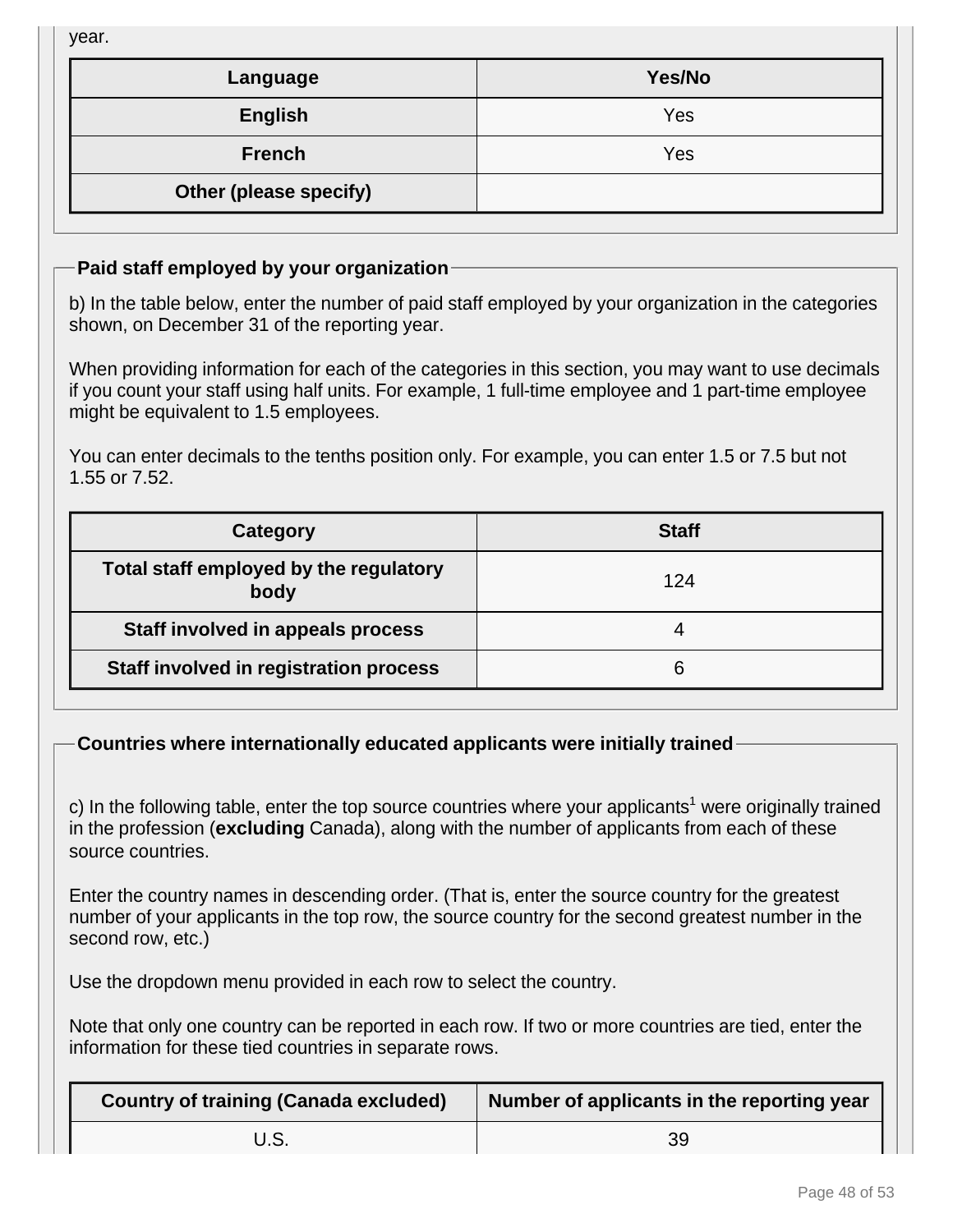| U.K.        | 10             |
|-------------|----------------|
| S. Africa   | 8              |
| India       | $\overline{4}$ |
| Mexico      | 3              |
| Philippines | 3              |
| Australia   | 2              |
| Ireland     | 2              |
| Hong Kong   | 2              |
| Nigeria     | $\mathcal{P}$  |

 $1$ Persons who have applied to start the process for entry to the profession. Select "n/a" from the drop-down list if you do not track this information. Enter "0" in a "Number of applicants" field if you track the information, but the correct value is zero.

# **Jurisdiction where members were initially trained**

d) Indicate where your members<sup>2</sup> were initially trained in the profession (use only whole numbers; do not enter commas or decimals).

The numbers to be reported in the **Members** row are the numbers on December 31<sup>st</sup> of the reporting year. For example, if you are reporting registration practices for the calendar year 2009, you should report the numbers of members in the different categories on December 31<sup>st</sup> of 2009.

|                                                                      | Jurisdiction where members were initially trained in the<br>profession (before they were granted use of the protected<br>title or professional designation in Ontario) |                                                     |            |                               |                |              |
|----------------------------------------------------------------------|------------------------------------------------------------------------------------------------------------------------------------------------------------------------|-----------------------------------------------------|------------|-------------------------------|----------------|--------------|
|                                                                      | <b>Ontario</b>                                                                                                                                                         | <b>Other</b><br><b>Canadian</b><br><b>Provinces</b> | <b>USA</b> | <b>Other</b><br>International | <b>Unknown</b> | <b>Total</b> |
| <b>Members on December</b><br>31 <sup>st</sup> of the reporting year | 29791                                                                                                                                                                  | 3067                                                | 306        | 1554                          | 0              | 34718        |

 $2$  Persons who are currently able to use the protected title or professional designation of the profession.

Enter "n/a" if you do not track this information. Enter "0" if you track the information, but the correct value is zero.

Additional comments: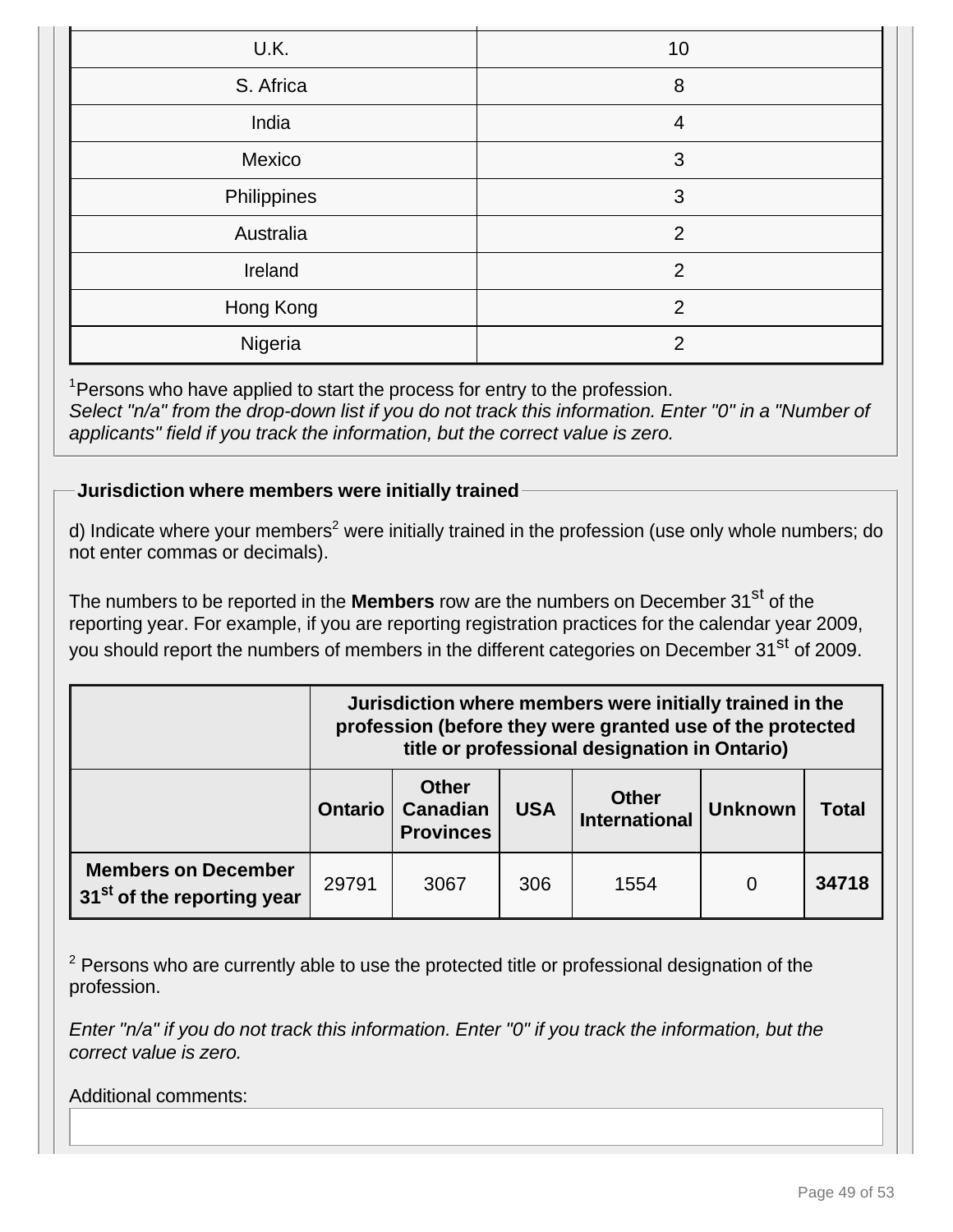# **Applications your organization processed in the past year**

e) State the number of applications your organization processed in the reporting year (use only whole numbers; do not enter commas or decimals).

|                                                                                                                                             | Jurisdiction where applicants were initially trained in the<br>profession (before they were granted use of the protected<br>title or professional designation in Ontario) |                                                     |            |                                      |                |                  |
|---------------------------------------------------------------------------------------------------------------------------------------------|---------------------------------------------------------------------------------------------------------------------------------------------------------------------------|-----------------------------------------------------|------------|--------------------------------------|----------------|------------------|
| from January 1 <sup>st</sup> to<br>December 31 <sup>st</sup> of the<br>reporting year                                                       | <b>Ontario</b>                                                                                                                                                            | <b>Other</b><br><b>Canadian</b><br><b>Provinces</b> | <b>USA</b> | <b>Other</b><br><b>International</b> | <b>Unknown</b> | <b>Total</b>     |
| <b>New applications</b><br>received                                                                                                         | 1414                                                                                                                                                                      | 61                                                  | 39         | 38                                   | $\overline{0}$ | 1552             |
| <b>Applicants actively</b><br>pursuing licensing<br>(applicants who had<br>some contact with your<br>organization in the<br>reporting year) | 1377                                                                                                                                                                      | $\overline{0}$                                      | 37         | 36                                   | $\overline{0}$ | 1450             |
| <b>Inactive applicants</b><br>(applicants who had no<br>contact with your<br>organization in the<br>reporting year)                         |                                                                                                                                                                           |                                                     |            |                                      |                | $\boldsymbol{0}$ |
| Applicants who met all<br>requirements and were<br>authorized to become<br>members but did not<br>become members                            |                                                                                                                                                                           |                                                     |            |                                      |                | $\boldsymbol{0}$ |
| <b>Applicants who became</b><br><b>FULLY registered</b><br>members                                                                          | 1272                                                                                                                                                                      | 61                                                  | 34         | 29                                   | $\overline{0}$ | 1396             |
| <b>Applicants who were</b><br>authorized to receive an<br>alternative class of<br>licence <sup>3</sup> but were not<br>issued a licence     |                                                                                                                                                                           |                                                     |            |                                      |                | 0                |
| <b>Applicants who were</b><br>issued an alternative<br>class of licence <sup>3</sup>                                                        |                                                                                                                                                                           |                                                     |            |                                      |                | 0                |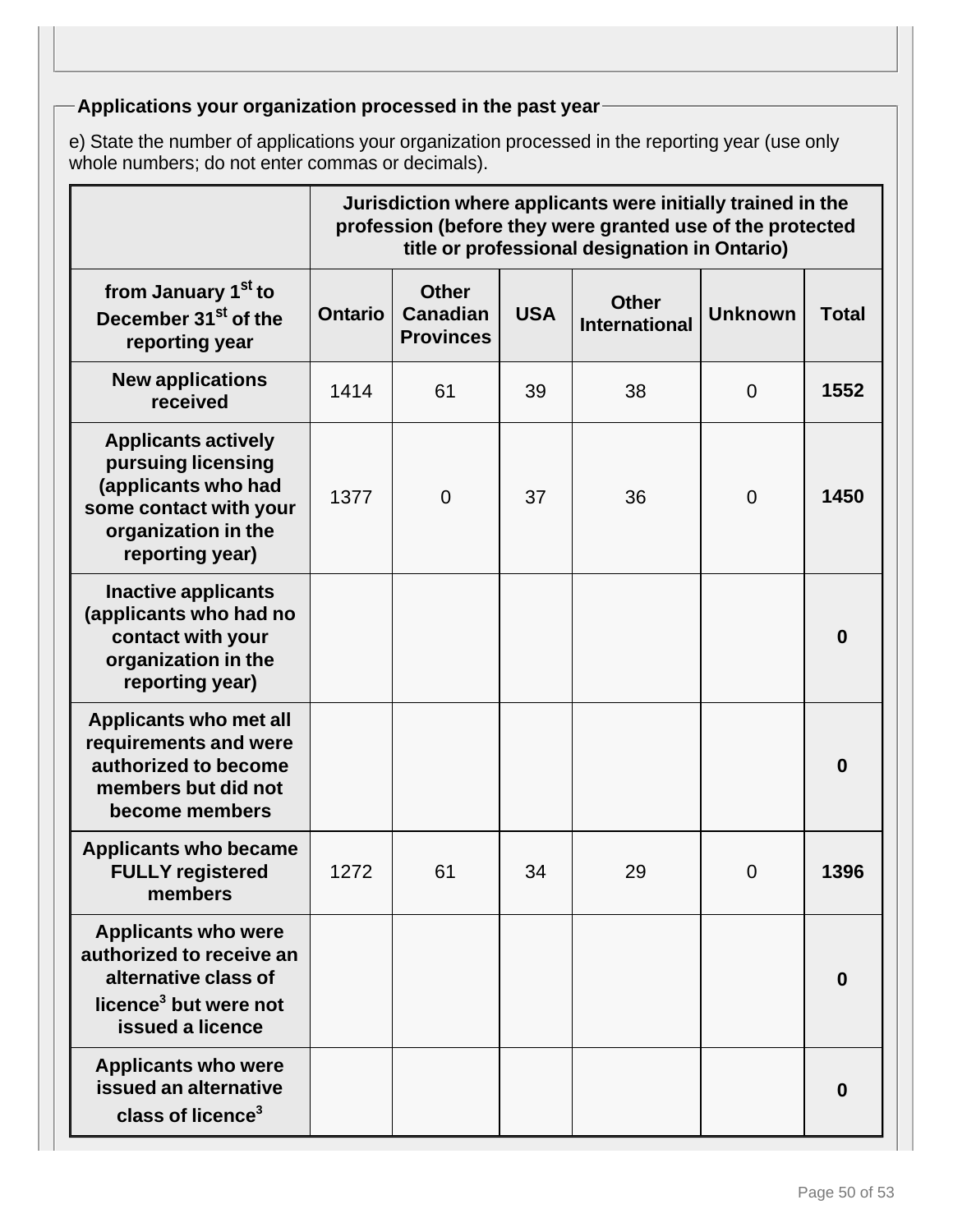$3$  An alternative class of licence enables its holder to practise with limitations, but additional registration requirements must be met in order for the member to be fully licenced. Please list and describe below the alternative classes of licence that your organization grants, such as student, intern, associate, provisional or temporary.

Enter "n/a" if you do not track this information. Enter "0" if you track the information, but the correct value is zero.

Additional comments:

|    | <b>Class of licence</b> | <b>Description</b> |
|----|-------------------------|--------------------|
| a) |                         |                    |
| b) |                         |                    |
| c) |                         |                    |
| d) |                         |                    |
| e) |                         |                    |
| f  |                         |                    |
| g) |                         |                    |
| h) |                         |                    |
|    |                         |                    |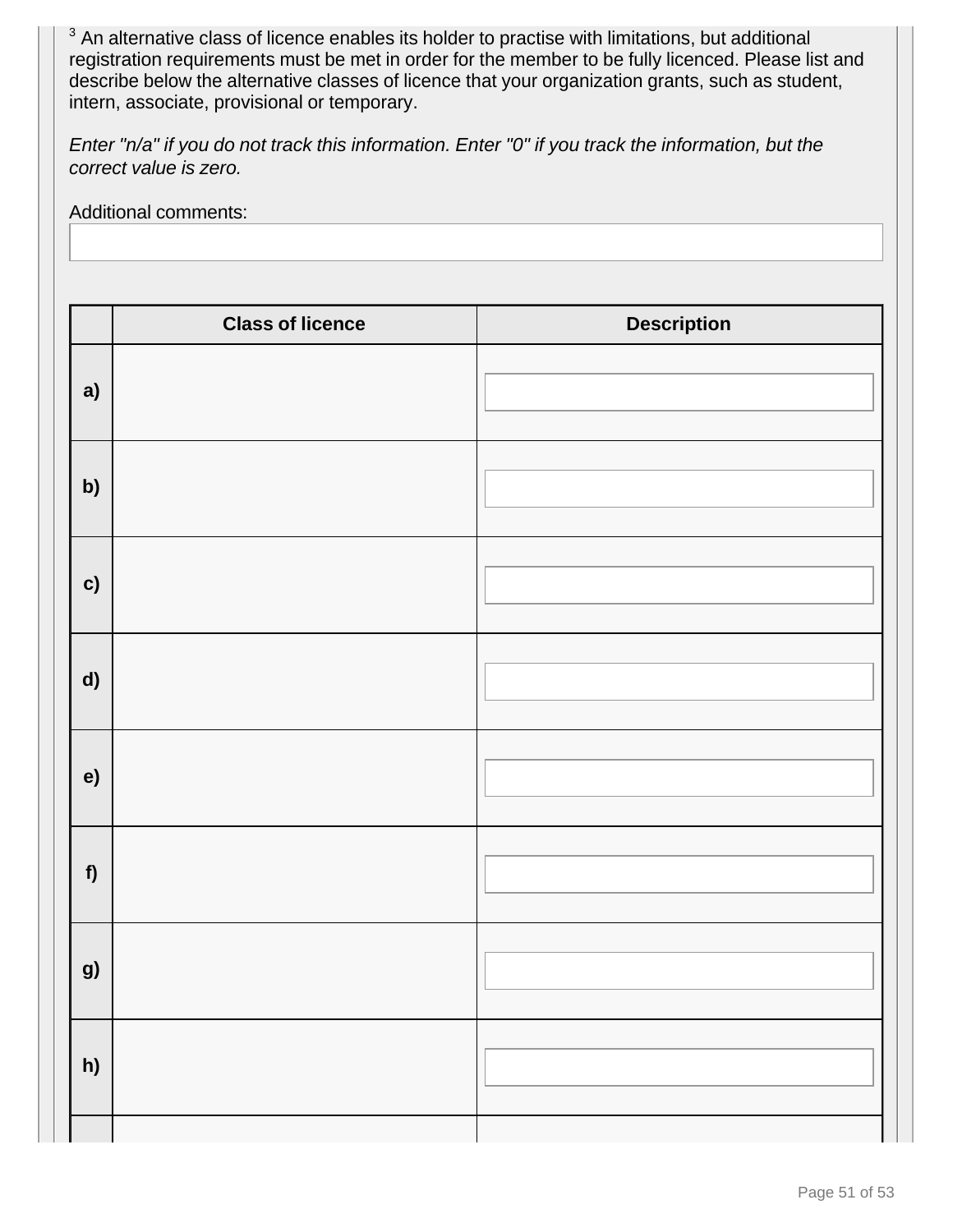# **Reviews and appeals your organization processed in the past year**

f) State the number of reviews and appeals your organization processed in the reporting year (use only whole numbers; do not enter commas or decimals).

|                                                                                                                                                                                                    | Jurisdiction where applicants were initially trained in the<br>profession (before they were granted use of the protected<br>title or professional designation in Ontario) |                                                     |            |                                      |                |              |
|----------------------------------------------------------------------------------------------------------------------------------------------------------------------------------------------------|---------------------------------------------------------------------------------------------------------------------------------------------------------------------------|-----------------------------------------------------|------------|--------------------------------------|----------------|--------------|
| from January 1 <sup>st</sup> to<br>December 31 <sup>st</sup> of the<br>reporting year                                                                                                              | <b>Ontario</b>                                                                                                                                                            | <b>Other</b><br><b>Canadian</b><br><b>Provinces</b> | <b>USA</b> | <b>Other</b><br><b>International</b> | <b>Unknown</b> | <b>Total</b> |
| <b>Applications that were</b><br>subject to an internal<br>review or that were<br>referred to a statutory<br>committee of your<br>governing council, such<br>as a Registration<br><b>Committee</b> | 123                                                                                                                                                                       | $\overline{0}$                                      | 13         | 17                                   | n/a            | 153          |
| <b>Applicants who initiated</b><br>an appeal of a<br>registration decision                                                                                                                         | $\Omega$                                                                                                                                                                  | $\overline{0}$                                      | 1          | $\overline{2}$                       | $\Omega$       |              |
| <b>Appeals heard</b>                                                                                                                                                                               | $\Omega$                                                                                                                                                                  | $\Omega$                                            | $\Omega$   | $\Omega$                             | 0              | 0            |
| <b>Registration decisions</b><br>changed following an<br>appeal                                                                                                                                    | $\Omega$                                                                                                                                                                  | $\Omega$                                            | $\Omega$   | 0                                    | $\Omega$       | n            |

Enter "n/a" if you do not track this information. Enter "0" if you track the information, but the correct value is zero.

## Additional comments:

The Institute does not maintain comprehensive statistics regarding "internal reviews" as contemplated by this question. The Institute's processes and procedures do not fit neatly within the categories outlined in question 12F. Consequently, the statistics provided in this section are based upon analogous processes and procedures as used by the Institute.

The number of appeals heard in 2010 was "0". Of the three appeals commenced in 2010, one was